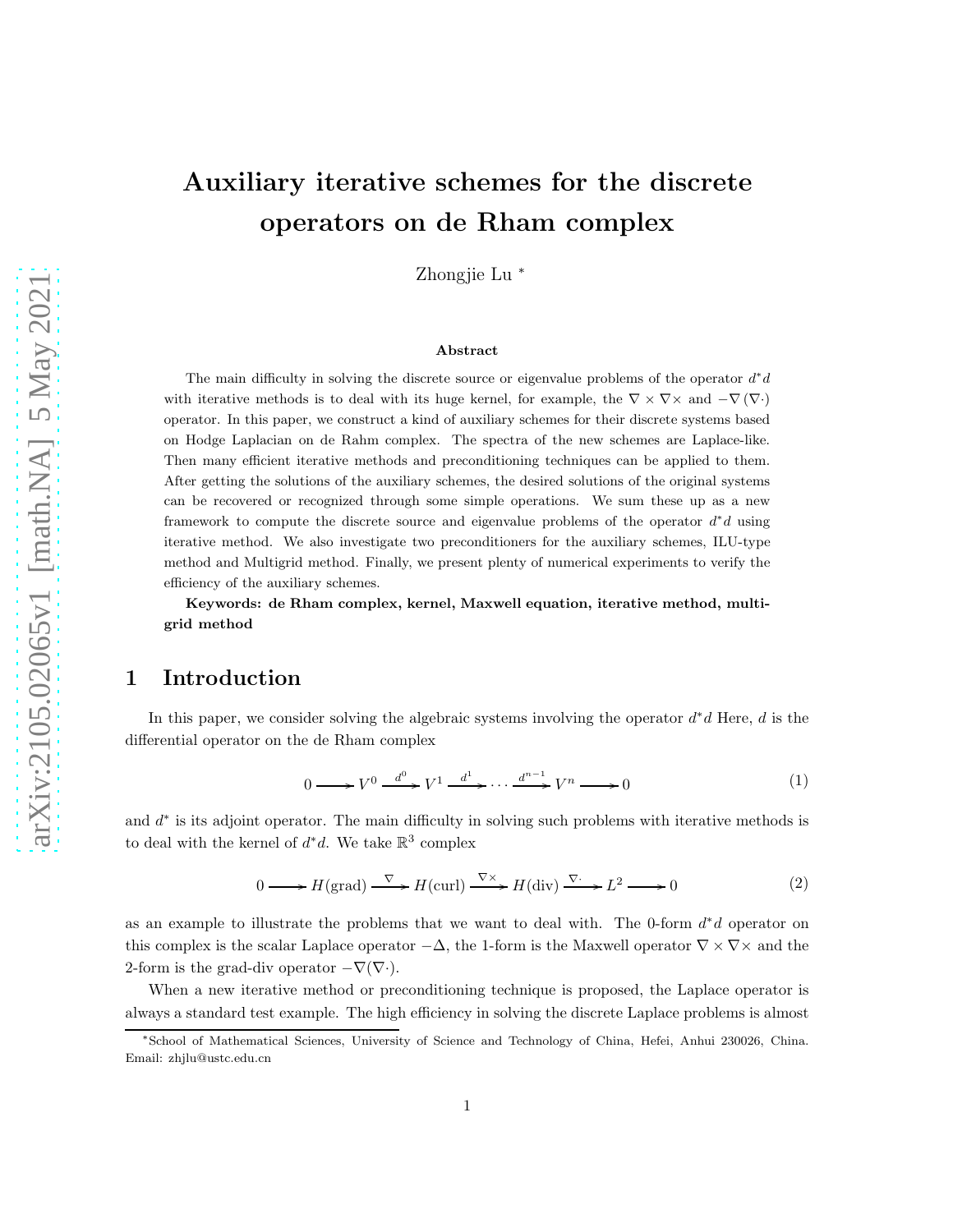the basic requirement for a good iterative technique. There are plenty of iterative techniques satisfying such requirement [11, 21]. The main difference between the Laplace operator and the following two operators is the dimensions of their kernels. The kernel of the Laplace operator is usually caused by the shape of the domain or its boundary condition, and its dimension is a limited number. From the complex (55), we can find that the kernel of the Maxwell operator contains the space  $\nabla H(\text{grad})$  and the kernel of the grad-div operator contains the space  $\nabla \times H$ (curl). They are both infinite dimensional. When discretizing the two operators, there exist huge kernels in their corresponding algebraic systems, especially for large-scale problems.

One of the two main feature of the multigrid method is error correction on the a coarse grid. We discretize the Maxwell equation

$$
\nabla \times \nabla \times \mathbf{u} + c\mathbf{u} = \mathbf{f} \tag{3}
$$

using the first order edge finite element in a cubic domain  $[0, 1]^3$ . We use a  $100 \times 100 \times 100$  uniformly cubic mesh. Then the total degree of freedoms of the discrete problem of (3) is the number of the edges in this mesh, which is roughly  $3 \times 100^3 = 3,000,000$ . The gradient of the nodal element space is contained in the kernel of the Maxwell operator  $\nabla \times \nabla \times$ , which means that the dimensional of the kernel of the discrete Maxwell operator is the number of the nodes in this mesh, about  $100^3 = 1,000,000$ . The frequencies of the modes in the  $1,000,000$ -dimensional kernel are all c in the discrete system of (3). A nature coarse mesh is  $50 \times 50 \times 50$ . And the degree of freedoms of the corresponding 'coarse' problem is about  $3 \times 50^3 = 375,000$ . This is even small than the dimension of the kernel (the lowfrequency modes) of the 'fine' problem. We could not expect that this 'coarse' problem can correct the errors of the low-frequency modes with much larger dimension. The other feature of the multigrid method is smoothing on the 'fine' grid. In fact, many smoothers that are efficient for the Laplace-like problems do not work for the discrete Maxwell problem.

The huge kernel also causes essential difficulty in solving the eigenvalue problem

$$
\nabla \times \nabla \times \mathbf{u} = \lambda \mathbf{u}.\tag{4}
$$

The meaningful eigenpairs are two parts in practical applications. The first part are nonzero eigenvalues, especially some of the smallest nonzero eigenvalues. However, many iterative algorithms for matrix eigenvalue problems are efficient in finding the smallest or largest eigenvalues of a system [5]. The smallest eigenvalue of the discrete system of (4) is 0 with the same dimension of the discrete kernel. This is the obstacle in front of the the smallest nonzero eigenvalues. The second part of the meaningful eigenpairs are the solenoidal and irrotational functions, whose corresponding eigenvalues are 0. Then how to separate them from the large number of the eigenpairs with 0 eigenvalue is a problem. Spectral inverse and shift or adding a Lagrange multiple can be a choice. The two methods involve solving linear systems. If the size of the discrete problem is not very large, the system can be solved by direct solver. When the size is large, the systems have to be solved by iterative method. Then it comes back to the problem of designing proper preconditioners again.

The efficient algorithms in solving the discrete systems involving the Maxwell operator and graddiv operator have been studied by many researchers. And it is still an on-going topic. [12] proposed a multigrid method for Maxwell equation by treating the kernel and its orthogonal complement separately. [2] constructed proper Schwarz smoothers for multigrid in  $H(\text{div})$  and  $H(\text{curl})$ . [15] proposed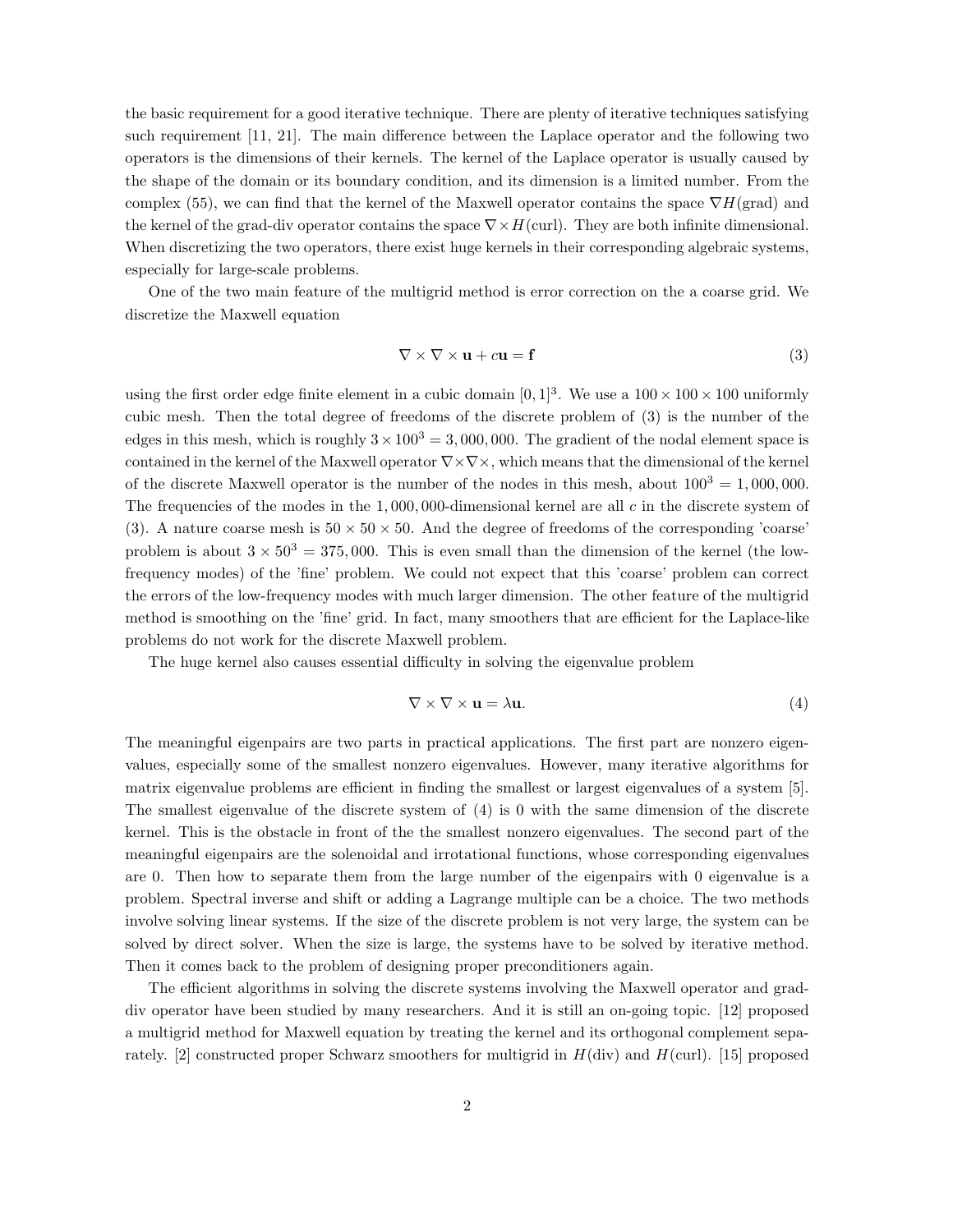nodal auxiliary space preconditioners for the two spaces mainly based on regular decomposition. [14] constructed multilevel method for Maxwell and grad-div eigenvalue problems. To the author's knowledge, the review of the researches on this problem is far from complete.

The approximation for  $d^*d$  problems is also a very important problem. The discrete operator that we consider in this paper is base on these studies of approximation. We only cite some general results of them here. For details, we refer the readers to [3, 6, 7, 9, 8, 13, 16, 17] and the references therein.

In this paper, we construct a kind of auxiliary schemes for the  $d^*d$  problems using Hodge Laplacian. The auxiliary part complements the kernel of the discrete  $d^*d$  operator. Then the spectrum of the auxiliary schemes become Laplace-like. Both of the auxiliary source and eigenvalue problems can be computed in the same way as Laplace problem. Many efficient iterative methods and preconditioning techniques that are efficient for Laplace problem can be applied to the auxiliary schemes with some modifications. After obtaining the solutions of the auxiliary schemes, the desired solutions can be recovered or recognized through simple operations. We also consider the ILU-type method and multigrid method to solve the auxiliary schemes. Finial, we take the Maxwell and grad-div source and eigenvalue problems to verify the schemes.

The paper is organized as follows. In Section 2, we study the approximation of the abstract Hodge Laplacian on de Rham complex. In Section 3, we use the discrete Hodge Laplacian to construct auxiliary schemes for the discrete source and eigenvalue problems of  $d * d$  operator. In Section 4, we study the corresponding the matrix form of the auxiliary schemes and simplify them. In Section 5, we investigate two iterative methods, ILU-type preconditioning and multigrid method, to solve the auxiliary schemes. In Section 6, we take the source and eigenvalue of Maxwell and  $-\nabla(\nabla \cdot)$  operator as examples to verify the efficiency of the auxiliary schemes. In Section 7, there are some conclusions.

## 2 The abstract Hodge Laplacian and its approximation

We study the Hodge Laplacian in the framework of the Hilbert complex. The de Rham complex is a typical example of the Hilbert complex when the operators are differential operators and the spaces are the corresponding function spaces. The main results in this section have been proved in [1, 3, 4]. We refer the readers to these references for more details.

## 2.1 The abstract Hodge Laplacian

Let us consider a Hilbert complex  $(W, d)$ . The  $d^k$  is a closed densely defined operator from  $W^k$  to  $W^{k+1}$  and its domain is denoted by  $V^k$ . Then the corresponding domain complex is

$$
0 \longrightarrow V^{0} \xrightarrow{d^{0}} V^{1} \xrightarrow{d^{1}} \cdots \xrightarrow{d^{n-1}} V^{n} \longrightarrow 0. \tag{5}
$$

The adjoint operator of  $d^k$  is denoted by  $(d^k)^* : W^{k+1} \to W^k$  and is defined as

$$
\left\langle d^k {\bf u} \, , \, {\bf v} \right\rangle = \left\langle {\bf u} \, , \, (d^k)^* {\bf v} \right\rangle,
$$

if  $\mathbf{u} \in V^k$  or  $\mathbf{v} \in W^{k+1}$  vanishes near the boundary. Its domain is a dense subset of  $W^{k+1}$  and denoted by  $V_{k+1}^*$ . Then we have the dual complex

$$
0 \longrightarrow V_n^* \stackrel{(d^{n-1})^*}{\longrightarrow} V_{n-1}^* \stackrel{(d^{n-2})^*}{\longrightarrow} \cdots \stackrel{(d^0)^*}{\longrightarrow} V_0^* \longrightarrow 0.
$$
 (6)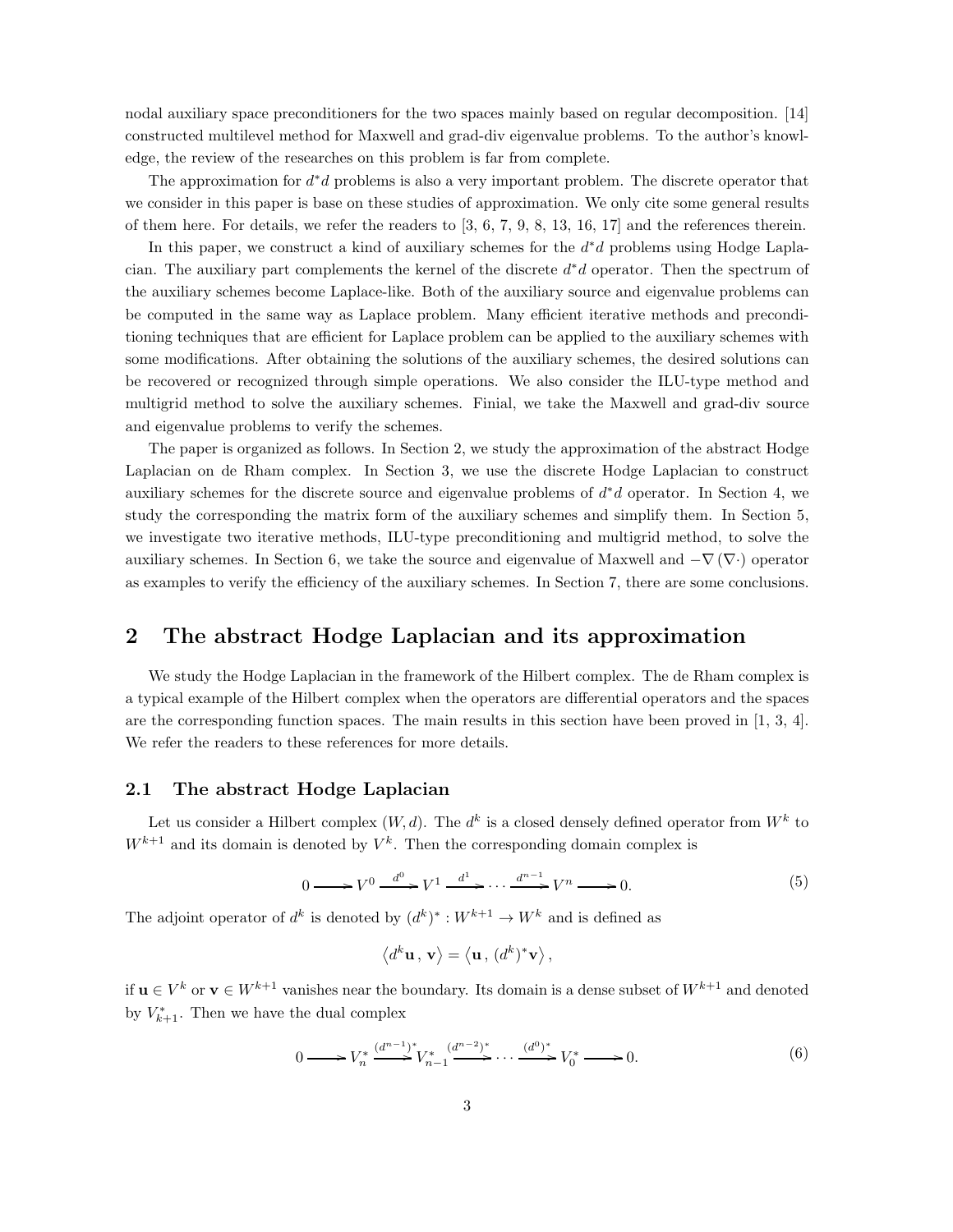The range and the null spaces of the differential operators are denotes by

$$
\mathfrak{B}^k = d^{k-1} V^{k-1}, \quad \mathfrak{Z}^k = \mathcal{N}(d^k), \quad \mathfrak{B}_k^* = (d^k)^* V_{k+1}^*, \quad \mathfrak{Z}_k^* = \mathcal{N}((d^{k-1})^*).
$$

The cohomology space is denoted by  $\mathcal{H}^k = \mathcal{F}^k/\mathfrak{B}^k$  and the space of harmonic k-forms is denoted by  $\mathfrak{H}^k = \mathfrak{Z}^k \cap \mathfrak{Z}_k^*.$ 

In this paper, we focus on the Hilbert complex with *compactness property*, i.e. the inclusion  $V^k \cap V^*_{k} \subset W^k$  is compact for each k. In this case, the Hilbert complex is closed and Fredholm [1, Theorem 4.4]. Then we have

$$
\mathcal{H}^k \cong \mathfrak{H}^k
$$

,

and their dimensions are finite. There is the following Hodge decomposition [1, Theorem 4.5]

$$
V^k = \mathfrak{B}^k \oplus \mathfrak{H}^k \oplus \mathfrak{Z}^{k \perp_V}.
$$

Here  $\mathfrak{Z}^{k \perp_V} = \mathfrak{B}_k^* \cap V^k$ .

The k-form Hodge Laplacian operator is denoted by

$$
L^k = (d^k)^* d^k + d^{k-1} (d^{k-1})^*
$$
\n(7)

and its domain is

$$
D(L^k) = \left\{ \mathbf{u} \in V^k \cap V^*_{k} \, | \, d^k \mathbf{u} \in V^*_{k+1}, \, (d^{k-1})^* \mathbf{u} \in V^{k-1} \right\}.
$$

For a positive number  $c > 0$ , we consider the problem: given  $f \in W^k$ , find  $u \in D(L^k)$  such that

$$
(d^k)^* d^k \mathbf{u} + d^{k-1} (d^{k-1})^* \mathbf{u} + c \mathbf{u} = \mathbf{f}.
$$
 (8)

This problem can be written in a mixed weak formulation: given  $f \in W^k$ , find  $(\sigma, \mathbf{u}) \in V^{k-1} \times V^k$ such that

$$
\langle \boldsymbol{\sigma}, \boldsymbol{\tau} \rangle - \langle \mathbf{u}, d^{k-1} \boldsymbol{\tau} \rangle = 0 \qquad \boldsymbol{\tau} \in V^{k-1},
$$
  

$$
\langle d^k \mathbf{u}, d^k \mathbf{v} \rangle + \langle d^{k-1} \boldsymbol{\sigma}, \mathbf{v} \rangle + c \langle \mathbf{u}, \mathbf{v} \rangle = \langle \mathbf{f}, \mathbf{v} \rangle \qquad \mathbf{v} \in V^k.
$$
 (9)

We also consider the Hodge Laplacian eigenvalue problem: find  $(\lambda, \mathbf{u}) \in \mathbb{R} \times W^k$  such that

$$
(dk)* dk \mathbf{u} + dk-1 (dk-1)* \mathbf{u} = \lambda \mathbf{u}.
$$
 (10)

Its mixed formulation: find  $(\lambda, \mathbf{u}) \in \mathbb{R} \times W^k$  such that

$$
\langle \boldsymbol{\sigma}, \boldsymbol{\tau} \rangle - \langle \mathbf{u}, d^{k-1} \boldsymbol{\tau} \rangle = 0 \qquad \boldsymbol{\tau} \in V^{k-1},
$$
  

$$
\langle d^{k-1} \boldsymbol{\sigma}, \mathbf{v} \rangle + \langle d^k \mathbf{u}, d^k \mathbf{v} \rangle = \lambda \langle \mathbf{u}, \mathbf{v} \rangle \qquad \mathbf{v} \in V^k.
$$
 (11)

If the complex is Fredholm, then there are at most a limit number of zero eigenvalues in (10) or (11).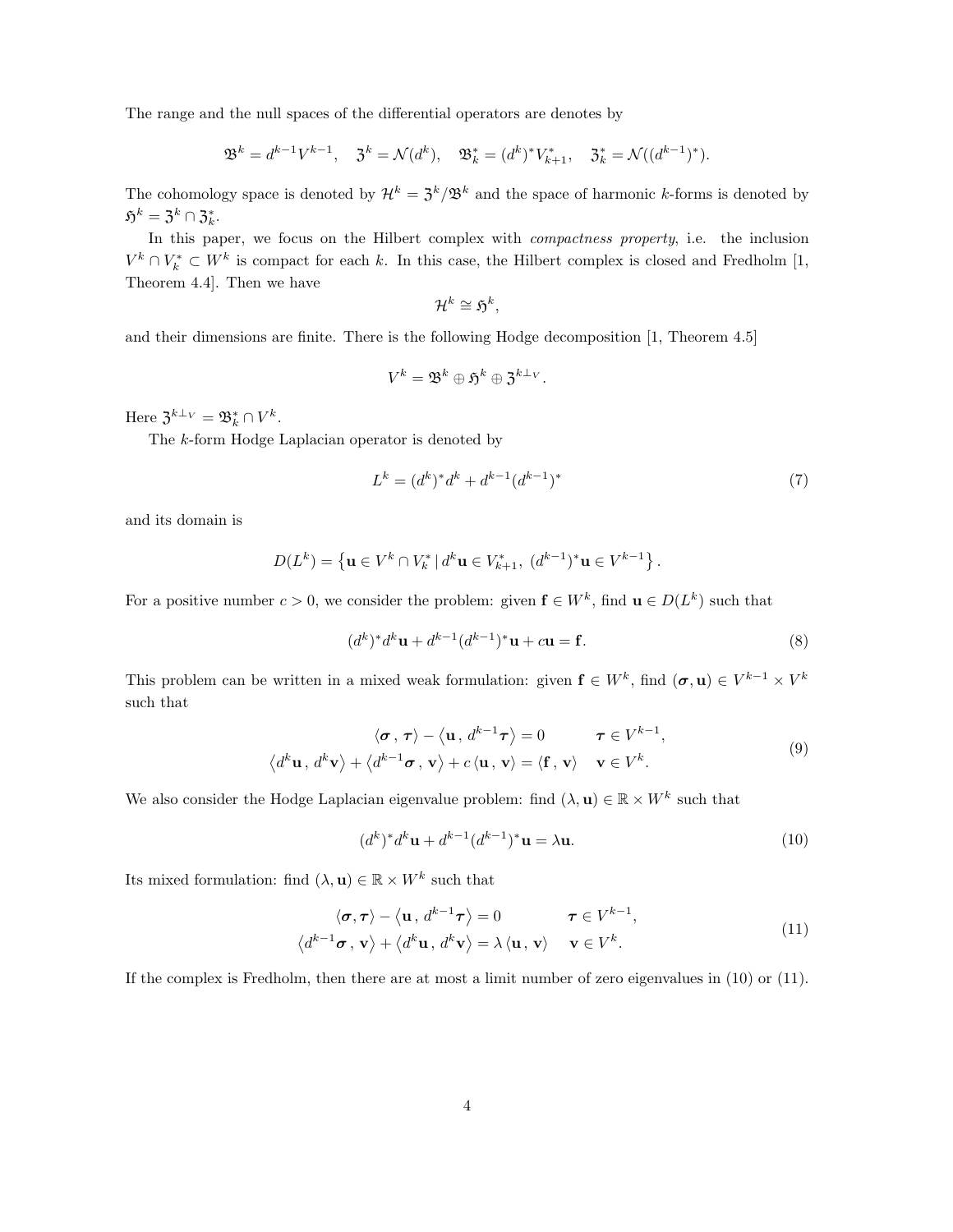## 2.2 The approximation for Hodge Laplacian

The k-form Hodge Laplacian involves a segment of the complex (5) with three spaces:

$$
V^{k-1} \xrightarrow{d^{k-1}} V^k \xrightarrow{d^k} V^{k+1}.
$$

We use the finite element spaces  $V_h^{k-1}$  and  $V_h^k$  to discretize the continuous problems. The corresponding discrete source problem of (9) and eigenvalue problem of (11) are the following, respectively:

Given  $\mathbf{f} \in W^k$ , find  $(\boldsymbol{\sigma}_h, \mathbf{u}_h) \in V_h^{k-1} \times V_h^k$  such that

$$
\langle \sigma_h, \tau_h \rangle - \langle \mathbf{u}_h, d^{k-1} \tau_h \rangle = 0 \qquad \tau_h \in V_h^{k-1},
$$
  

$$
\langle d^{k-1} \sigma_h, \mathbf{v}_h \rangle + \langle d^k \mathbf{u}_h, d^k \mathbf{v}_h \rangle + c \langle \mathbf{u}_h, \mathbf{v}_h \rangle = \langle \mathbf{f}, \mathbf{v}_h \rangle \qquad \mathbf{v}_h \in V_h^k.
$$
 (12)

Find  $(\lambda_h, \mathbf{u}_h) \in \mathbb{R} \times V_h^k$  such that

$$
\langle \sigma_h, \tau_h \rangle - \langle \mathbf{u}_h, d^{k-1} \tau_h \rangle = 0 \qquad \qquad \tau_h \in V_h^{k-1}, \qquad (13)
$$

$$
\langle d^{k-1}\boldsymbol{\sigma}_h, \mathbf{v}_h \rangle + \langle d^k \mathbf{u}_h, d^k \mathbf{v}_h \rangle = \lambda_h \langle \mathbf{u}_h, \mathbf{v}_h \rangle \quad \mathbf{v}_h \in V_h^k. \tag{14}
$$

The finite element spaces are required to have the following properties:

• 1 ◦ Approximation property:

for 
$$
\mathbf{u} \in V^j
$$
,  $\lim_{h \to 0} \inf_{\mathbf{v}_h \in V_h^j} ||\mathbf{u} - \mathbf{v}_h|| = 0$ ,  $j = k - 1$  and k.

• 2° Subcomplex property:  $d^{k-1}V_h^{k-1} \subset V_h^k$  and  $d^kV_h^k \subset V_h^{k+1}$ , i.e. the three spaces form a complex segment:

$$
V_h^{k-1} \xrightarrow{d^{k-1}} V_h^k \xrightarrow{d^k} V_h^{k+1}.
$$
\n
$$
(15)
$$

• 3<sup>o</sup> Bounded cochain projections  $\pi^j: V^j \to V^j_h$ ,  $j = k - 1, k, k + 1$ : the following diagram commutes:

$$
V^{k-1} \xrightarrow{d^{k-1}} V^k \xrightarrow{d^k} V^{k+1}
$$

$$
\downarrow \pi_h^{k-1} \qquad \qquad \downarrow \pi_h^k \qquad \qquad \downarrow \pi_h^{k+1}
$$

$$
V_h^{k-1} \xrightarrow{d^{k-1}} V_h^k \xrightarrow{d^k} V_h^{k+1}.
$$

And  $\pi_h^j$  is bounded, i.e. there exists a constant c such that  $\|\pi_h^j \mathbf{v}\| \le c \|\mathbf{v}\|$  for all  $\mathbf{v} \in V^j$ .

The above three properties can guarantee the convergence of the discrete source problem (12). To get the correct convergence of the discrete eigenvalue problem (13), it needs two stronger properties [4] for the finite element spaces:

- 4° The intersection  $V^k \cap V^*_{k}$  is a dense subset of  $W^k$  with compact inclusion.
- 5° The cochain projections  $\pi_h^k$  are bound in  $\mathcal{L}(W^k, W^k)$  uniformly with respect to h.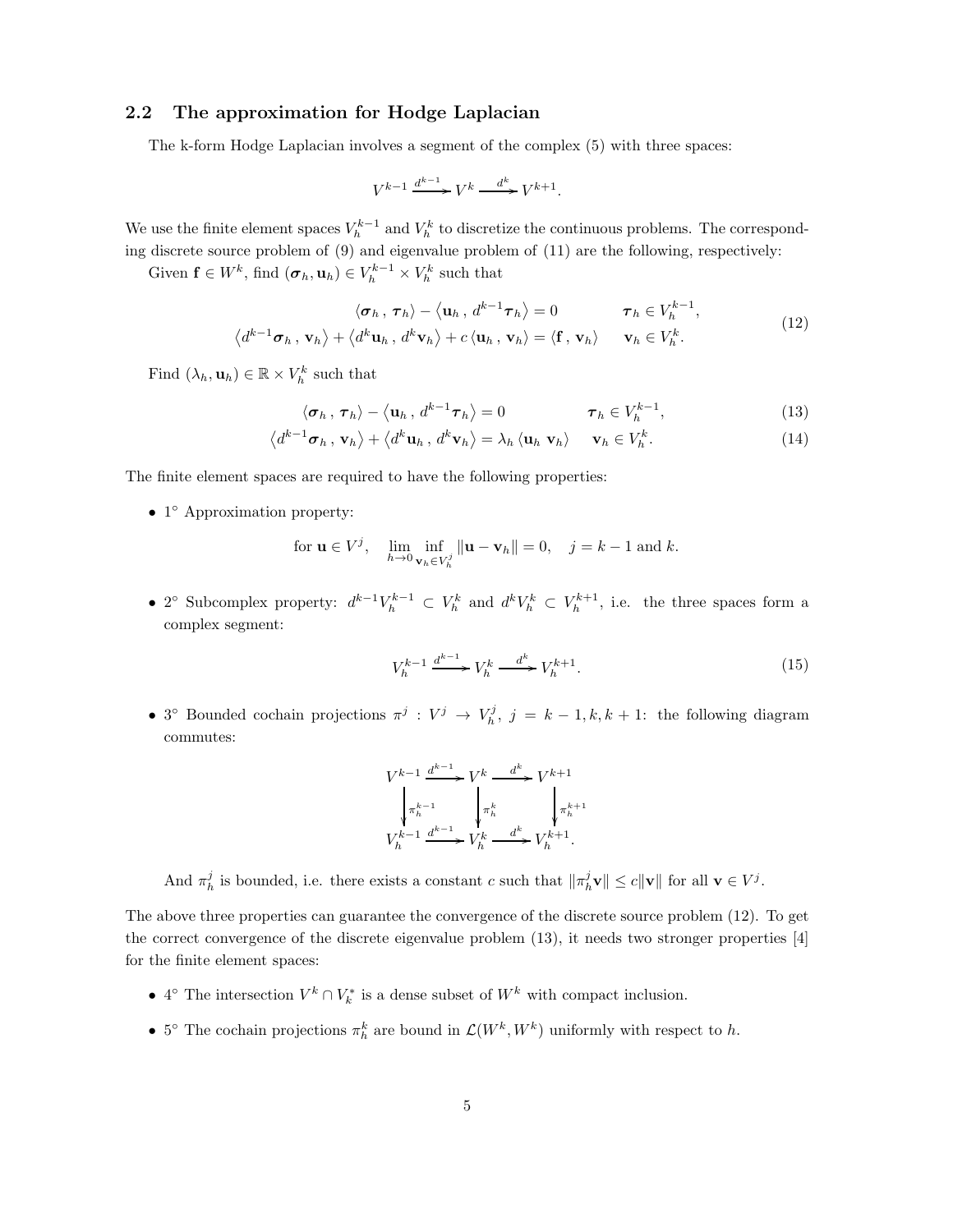The discrete differential operator  $d_h^k$  is defined as the restriction of  $d^k$  on the finite dimensional space  $V_h^j$ :

$$
d_h^k = d^k|_{V_h^k} : V_h^k \to V_h^{k+1}.
$$
\n(16)

As the dimension of  $V_h^j$  is finite, the discrete operator  $d_h^j$  is bounded. Then its adjoint  $(d_h^j)^*$  is everywhere defined and the spaces  $V_{jh}^*$  coincide with  $W_h^j = V_h^j$ . Then, for  $\mathbf{u}_h \in V_h^{k+1}$ ,  $(d_h^k)^* \mathbf{u}_h \in V_h^k$ can be presented as:

$$
\left\langle (d_h^k)^* \mathbf{u}_h \, , \, \mathbf{v}_h \right\rangle = \left\langle \mathbf{u}_h \, , \, d_h^k \mathbf{v}_h \right\rangle,
$$

for all  $\mathbf{v} \in V_h^k$ . The range and the null spaces of the discrete differential operators are denotes by

$$
\mathfrak{B}_h^k = d^{k-1} V_h^{k-1}, \quad \mathfrak{Z}_h^k = \mathcal{N}(d_h^k), \quad \mathfrak{B}_{kh}^* = (d^k)^* V_h^{k+1}, \quad \mathfrak{Z}_{kh}^* = \mathcal{N}((d_h^{k-1})^*).
$$

and the space of discrete harmonic k-forms is denoted by  $\mathfrak{H}^k_h = \mathfrak{Z}^k_h \cap \mathfrak{Z}^*_{kh}$ . Then there is the discrete Hodge decomposition [1, (5.6)]:

$$
V_h^k = \mathfrak{B}_h^k \oplus \mathfrak{H}_h^k \oplus \mathfrak{B}_{kh}^*.
$$
 (17)

The discrete mixed weak formulations (12) and (13) can be written in the following operator formulations, respectively:

Given  $\mathbf{f} \in W^k$ , find  $\mathbf{u}_h \in V_h^k$  such that

$$
(d_h^k)^* d_h^k \mathbf{u}_h + d_h^{k-1} (d_h^{k-1})^* \mathbf{u}_h + c \mathbf{u}_h = \mathbf{f}_h. \tag{18}
$$

Here,  $f_h$  is the projection of **f** in  $V_h^k$ .

Find  $(\lambda_h, \mathbf{u}_h) \in \mathbb{R} \times V_h^k$  such that

$$
(d_h^k)^* d_h^k \mathbf{u}_h + d_h^{k-1} (d_h^{k-1})^* \mathbf{u}_h = \lambda_h \mathbf{u}_h.
$$
\n
$$
(19)
$$

According to the discrete Hodge decomposition (17), the eigenpairs of (19) can be divided into three orthogonal parts:

$$
\left\{ \left(0, \mathbf{u}_{h,i}^{(0)}\right) \right\}_{i=1}^{\dim \mathfrak{H}_h^k}, \quad \left\{ \left(\lambda_{h,i}^{(1)}, \mathbf{u}_{h,i}^{(1)}\right) \right\}_{i=1}^{\dim \mathfrak{B}_{kh}^*} \text{ and } \left\{ \left(\lambda_{h,i}^{(2)}, \mathbf{u}_{h,i}^{(2)}\right) \right\}_{i=1}^{\dim \mathfrak{B}_h^k}.
$$
 (20)

And the three subspaces on the discrete Hodge decomposition (17) can be spanned by the corresponding eigenfunctions:

$$
\mathfrak{H}_h^k = \text{span}\left\{ \mathbf{u}_{h,i}^{(0)} \right\}_{i=1}^{\dim \mathfrak{H}_h^k}, \ \mathfrak{B}_h^{k*} = \text{span}\left\{ \mathbf{u}_{h,i}^{(1)} \right\}_{i=1}^{\dim \mathfrak{B}_{kh}^*} \ \text{and} \ \mathfrak{B}_h^k = \text{span}\left\{ \mathbf{u}_{h,i}^{(2)} \right\}_{i=1}^{\dim \mathfrak{B}_h^k} \tag{21}
$$

The discrete Hodge eigenvalue problem (13) can be divided into two eigenvalue problems:

$$
(d_h^k)^* d_h^k \mathbf{u}_h = \lambda_h \mathbf{u}_h
$$
 and  $d_h^{k-1} (d_h^{k-1})^* \mathbf{u}_h = \lambda_h \mathbf{u}_h$ .

Substituting the three sets of eigenpairs into the two eigenvalue problems, we have

$$
(d_h^k)^* d_h^k \mathbf{u}_{h,i}^{(0)} = 0, \t d_h^{k-1} (d_h^{k-1})^* \mathbf{u}_{h,i}^{(0)} = 0 \t \text{for} \t i = 1, \cdots, \dim \mathfrak{H}_h^k,
$$
  
\n
$$
(d_h^k)^* d_h^k \mathbf{u}_{h,i}^{(1)} = \lambda_{h,i}^{(1)} \mathbf{u}_{h,i}^{(1)}, \t d_h^{k-1} (d_h^{k-1})^* \mathbf{u}_{h,i}^{(1)} = 0 \t \text{for} \t i = 1, \cdots, \dim \mathfrak{B}_{kh}^*,
$$
  
\n
$$
(d_h^k)^* d_h^k \mathbf{u}_{h,i}^{(2)} = 0, \t d_h^{k-1} (d_h^{k-1})^* \mathbf{u}_{h,i}^{(2)} = \lambda_{h,i}^{(2)} \mathbf{u}_{h,i}^{(2)} \t \text{for} \t i = 1, \cdots, \dim \mathfrak{B}_h^k.
$$
\n(22)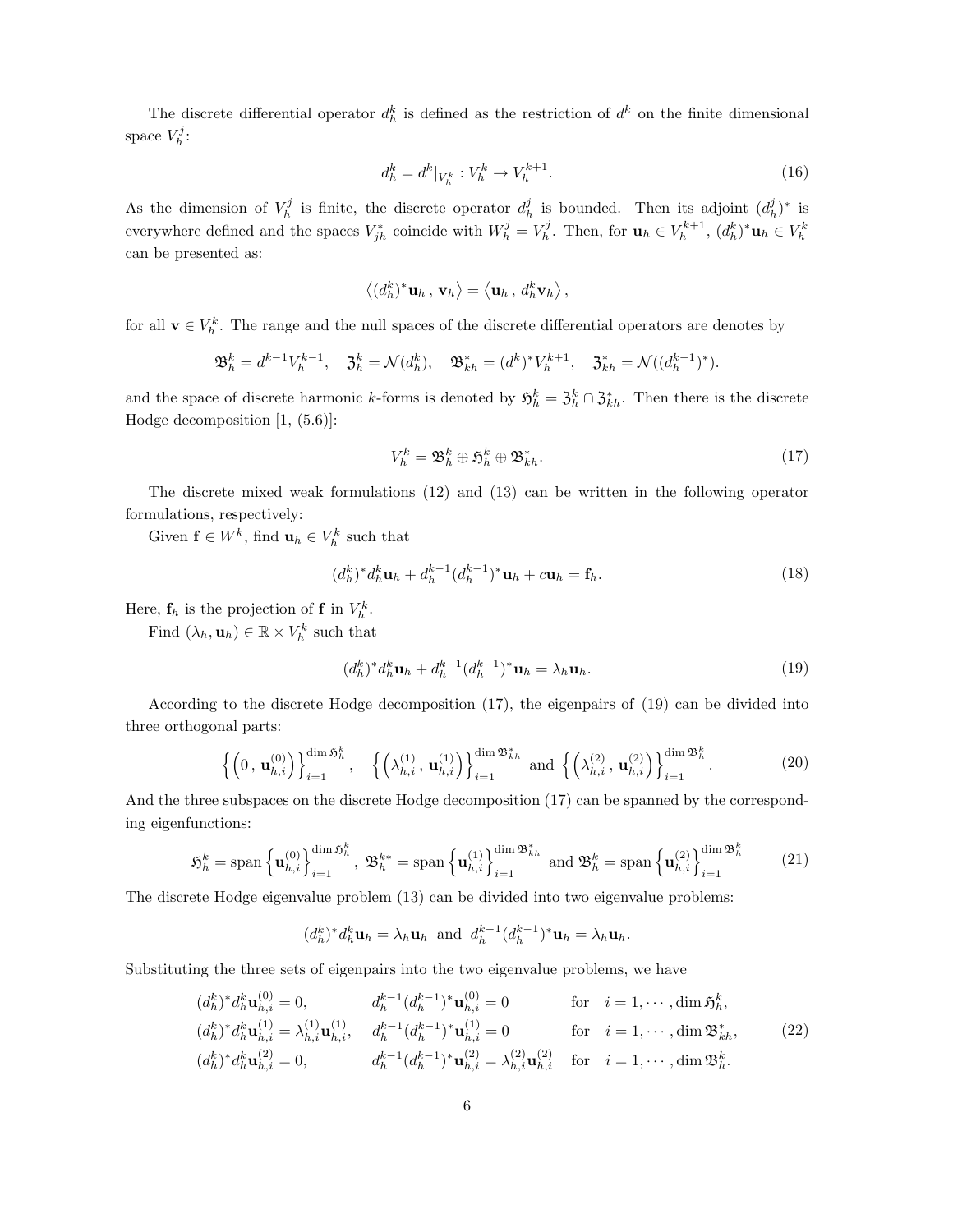# 3 The auxiliary formulations for the discrete  $d^*d$  problems

Our purpose is to solve the corresponding discrete problems of the following source and eigenvalue problem:

$$
(d^k)^* d^k \mathbf{u} + c \mathbf{u} = \mathbf{f} \quad \text{in } \Omega, \qquad \text{tr} \star d^k \mathbf{u} = 0 \quad \text{on } \partial \Omega. \tag{23}
$$

$$
(d^k)^* d^k \mathbf{u} = \lambda \mathbf{u} \quad \text{in } \Omega, \qquad \qquad \text{tr} \star d^k \mathbf{u} = 0 \quad \text{on } \partial \Omega. \tag{24}
$$

The  $(d^k)^*d^k$  can be viewed of a half the Hodge Laplacian (7). In this section, we consider to construct auxiliary formulations for  $(d^k)^* d^k$  based on the 'full' Hodge Laplacian.

#### 3.1 The auxiliary discrete source problem

We write the  $(d^k)^*d^k$  source problem (23) in weak formulation: given  $f \in W^k$ , find  $u_h \in V_h^k$  such that

$$
\langle d^k \mathbf{u}, d^k \mathbf{v} \rangle + c \langle \mathbf{u}, \mathbf{v} \rangle = \langle \mathbf{f}, \mathbf{v} \rangle \quad \mathbf{v} \in V^k. \tag{25}
$$

The discrete weak formulation is: given  $f \in W^k$ , find  $u_h \in V_h^k$  such that

$$
\langle d^k \mathbf{u}_h, d^k \mathbf{v}_h \rangle + c \langle \mathbf{u}_h, \mathbf{v}_h \rangle = \langle \mathbf{f}, \mathbf{v}_h \rangle \quad \mathbf{v}_h \in V_h^k. \tag{26}
$$

The operator form is: given  $f \in W^k$ , find  $u_h \in V_h^k$  such that

$$
(d_h^k)^* d_h^k \mathbf{u}_h + c \mathbf{u}_h = \mathbf{f}_h,\tag{27}
$$

where  $\mathbf{f}_h$  is the projection of **f** in  $V_h^k$ .

Compared with the discrete Hodge Laplacian problem (18), we insert the term  $d_h^{k-1}(d_h^{k-1})^*$  into the equation (27) and obtain an **auxiliary discrete problem**: given  $f \in W^k$ , find  $\tilde{u}_h \in V_h^k$  such that

$$
(d_h^k)^* d_h^k \tilde{\mathbf{u}}_h + d_h^{k-1} (d_h^{k-1})^* \tilde{\mathbf{u}}_h + c \tilde{\mathbf{u}}_h = \mathbf{f}_h. \tag{28}
$$

As the operator  $d_h^k$  and  $d_h^{k-1}$  are the restrictions of  $d^{k-1}$  and  $d^k$  on  $V^{k-1}$  and  $V^k$  (16), respectively, we have

$$
(d_h^k)^* d_h^k d_h^{k-1} (d_h^{k-1})^* \equiv (d_h^k)^* d^k d^{k-1} (d_h^{k-1})^* = 0.
$$
\n<sup>(29)</sup>

Putting the zero term (29) into (28), we have

$$
\mathbf{f}_{h} = (d_{h}^{k})^{*} d_{h}^{k} \tilde{\mathbf{u}}_{h} + d_{h}^{k-1} (d_{h}^{k-1})^{*} \tilde{\mathbf{u}}_{h} + c \tilde{\mathbf{u}}_{h}
$$
\n
$$
= (d_{h}^{k})^{*} d_{h}^{k} \tilde{\mathbf{u}}_{h} + \frac{1}{c} (d_{h}^{k})^{*} d_{h}^{k} d_{h}^{k-1} (d_{h}^{k-1})^{*} \tilde{\mathbf{u}}_{h} + d^{k-1} (d^{k-1})^{*} \tilde{\mathbf{u}}_{h} + c \tilde{\mathbf{u}}_{h}
$$
\n
$$
= (d_{h}^{k})^{*} d_{h}^{k} \left( \tilde{\mathbf{u}}_{h} + \frac{1}{c} d_{h}^{k-1} (d_{h}^{k-1})^{*} \tilde{\mathbf{u}}_{h} \right) + c \left( \tilde{\mathbf{u}}_{h} + \frac{1}{c} d_{h}^{k-1} (d_{h}^{k-1})^{*} \tilde{\mathbf{u}}_{h} \right).
$$
\n(30)

Compared (27) and (30), we have the following theorem.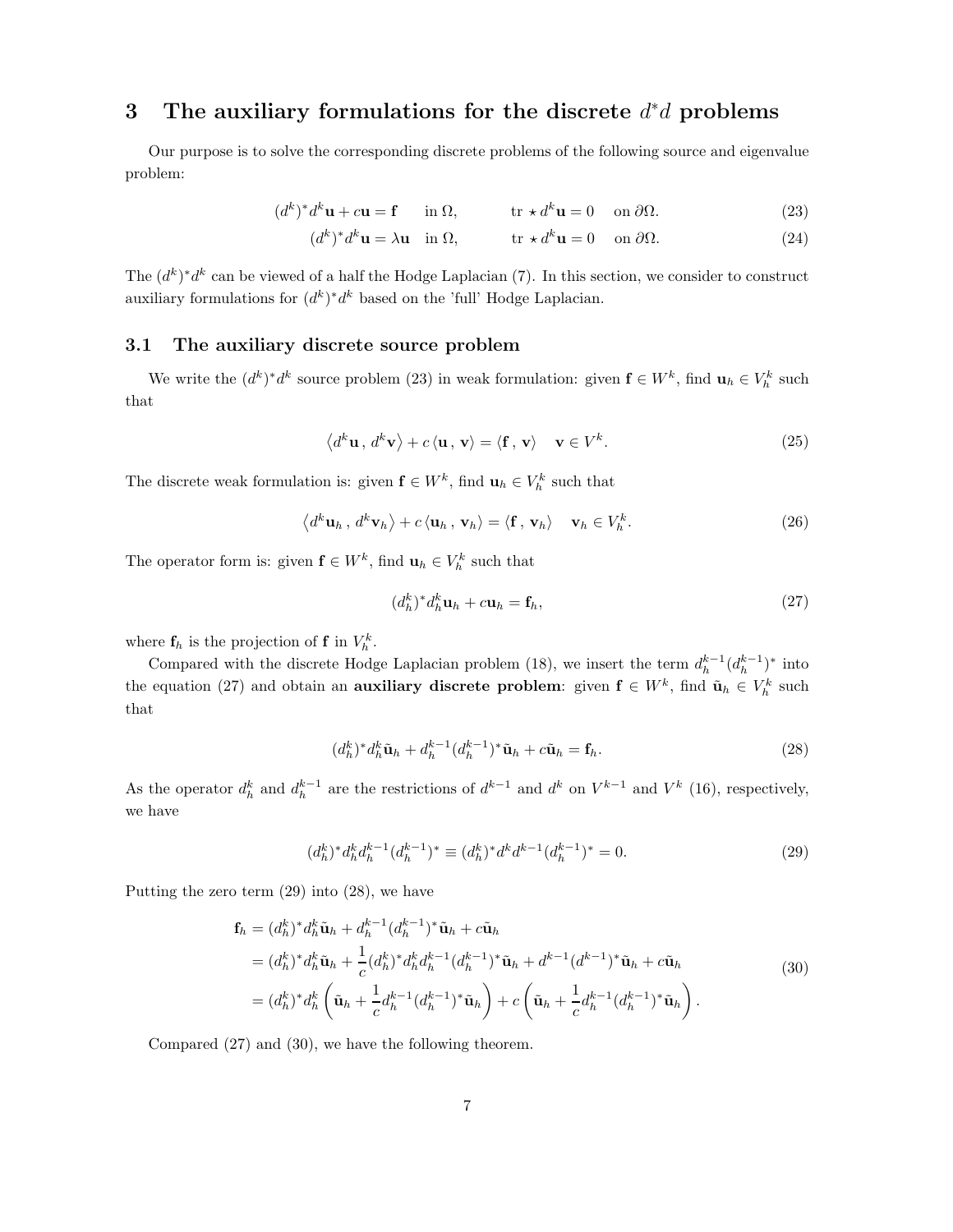**Theorem 3.1.** If  $\tilde{\mathbf{u}}_h$  is the solution of the auxiliary discrete problem (28), then

$$
\mathbf{u}_h = \tilde{\mathbf{u}}_h + \frac{1}{c} d_h^{k-1} (d_h^{k-1})^* \tilde{\mathbf{u}}_h
$$

is the solution of the original discrete problem (27).

The corresponding weak formulation of the auxiliary discrete problem (28) is: given  $f \in W^k$ , find  $(\boldsymbol{\sigma}_h, \tilde{\mathbf{u}}_h) \in V_h^{k-1} \times V_h^k$  such that

$$
\langle \sigma_h, \tau_h \rangle - \langle \tilde{\mathbf{u}}_h, d^{k-1} \tau_h \rangle = 0 \qquad \tau_h \in V_h^{k-1},
$$
  

$$
\langle d^{k-1} \sigma_h, \mathbf{v}_h \rangle + \langle d^k \tilde{\mathbf{u}}_h, d^k \mathbf{v}_h \rangle + c \langle \tilde{\mathbf{u}}_h, \mathbf{v}_h \rangle = \langle \mathbf{f}, \mathbf{v}_h \rangle \qquad \mathbf{v}_h \in V_h^k.
$$
 (31)

#### 3.2 The auxiliary discrete eigenvalue problem

We write the  $(d^k)^*d^k$  eigenvalue problem (23) in weak formulation: find  $(\lambda, \mathbf{u}) \in \mathbb{R} \times V^k$  such that

$$
\langle d^k \mathbf{u}, d^k \mathbf{v} \rangle = \lambda \langle \mathbf{u}, \mathbf{v} \rangle \quad \mathbf{v} \in V^k. \tag{32}
$$

The discrete eigenvalue problem is: find  $(\lambda_h, \mathbf{u}_h) \in \mathbb{R} \times V_h^k$  such that

$$
\langle d^k \mathbf{u}_h, d^k \mathbf{v}_h \rangle = \lambda_h \langle \mathbf{u}_h, \mathbf{v}_h \rangle \quad \mathbf{v}_h \in V_h^k. \tag{33}
$$

This problem can be also written in discrete operator form: find  $(\lambda_h, \mathbf{u}_h) \in \mathbb{R} \times V_h^k$  such that

$$
(d_h^k)^* d_h^k \mathbf{u}_h = \lambda_h \mathbf{u}_h. \tag{34}
$$

Similar to the auxiliary discrete source problem (28), we insert the term  $d_h^{k-1}(d_h^{k-1})^*$  into the eigenvalue problem (34) and obtain an **auxiliary discrete eigenvalue problem**: find  $(\lambda_h, \mathbf{u}_h) \in$  $\mathbb{R} \times V_h^k$  such that

$$
(d_h^k)^* d_h^k \mathbf{u}_h + d_h^{k-1} (d_h^{k-1})^* \mathbf{u}_h = \lambda_h \mathbf{u}_h.
$$
\n
$$
(35)
$$

This auxiliary problem is just the weak mixed eigenvalue problem (13).

After obtaining an eigenpair  $(\lambda_h, \mathbf{u}_h)$  of the auxiliary discrete eigenvalue problem (35), we should judge which is set in (20) and (21) which this pair belongs to. To do this, we recompute the eigenvalue by the original discrete eigenvalue problem (33):

$$
\tilde{\lambda}_h = \frac{\langle d^k \mathbf{u}_h, d^k \mathbf{v}_h \rangle}{\langle \mathbf{u}, \mathbf{v} \rangle}.
$$
\n(36)

Then, by (22), we have the following cases.

• If  $\lambda_h = 0$ , from the discrete operator form (35), we have

$$
\left\langle d^k \mathbf{u}_h, d^k \mathbf{u}_h \right\rangle + \left\langle (d^k_h)^* \mathbf{u}_h, (d^k_h)^* \mathbf{u}_h \right\rangle = 0.
$$

This means that  $d^k \mathbf{u}_h = 0$   $(d_h^k \mathbf{u}_h = 0)$  and  $(d_h^k)^* \mathbf{u}_h = 0$ . Then  $\mathbf{u}_h \in \mathfrak{H}_h^k$ .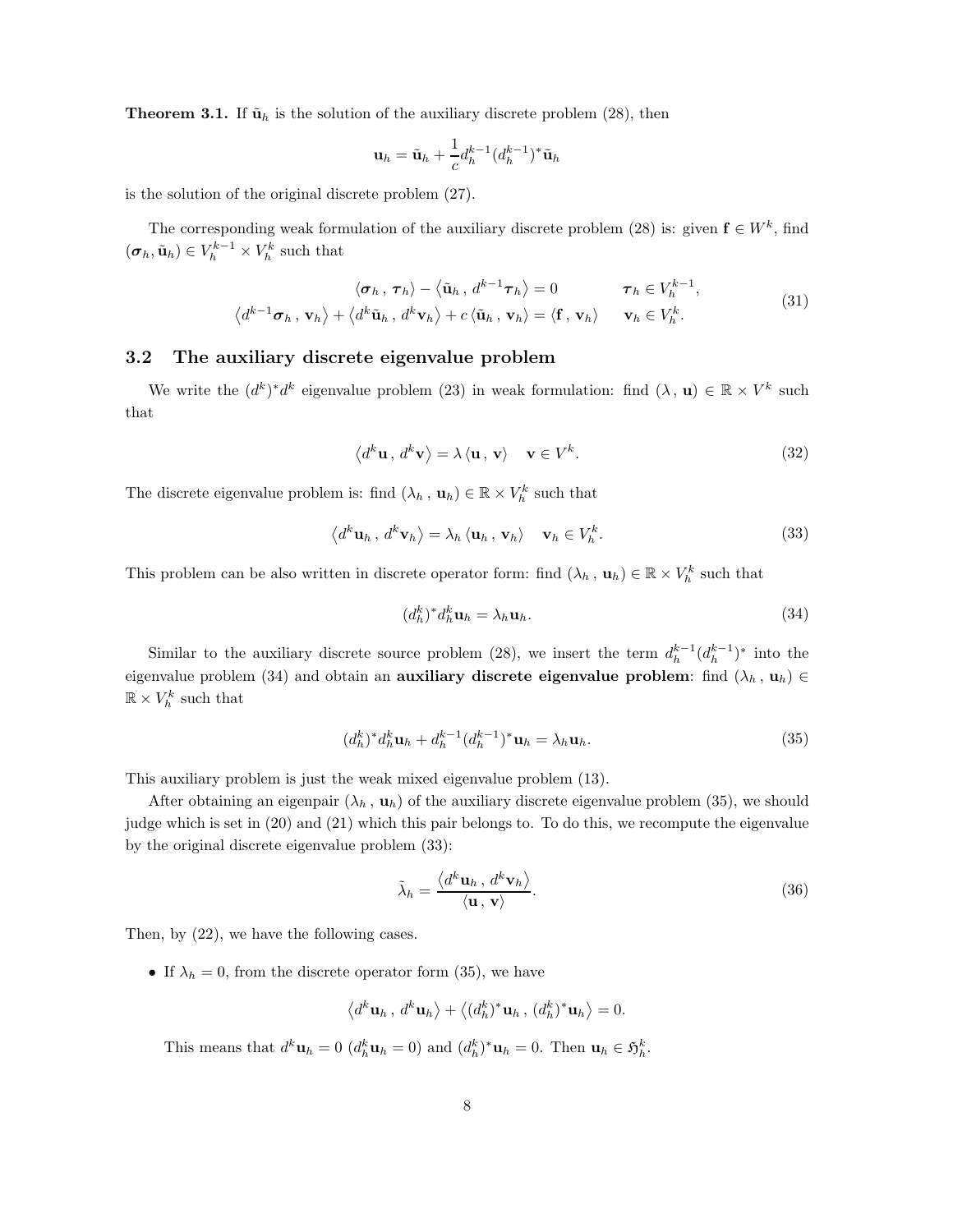- If  $\lambda_h \neq 0$  and  $\tilde{\lambda}_h = \lambda_h$ , we have  $(d_h^k)^* d_h^k \mathbf{u}_h = \lambda_h \mathbf{u}_h$ . Then  $(\lambda_h, \mathbf{u}_h)$  is a nonzero eigenpair of the discrete eigenvalue problem (33) and  $\mathbf{u}_h \in \mathfrak{B}_h^k$ .
- If  $\lambda_h \neq 0$  and  $\tilde{\lambda}_h = 0$ , we know that  $(d_h^k)^* d_h^k \mathbf{u}_h = 0$  and  $d_h^{k-1} (d_h^{k-1})^* \mathbf{u}_h = \lambda_h \mathbf{u}_h$ . Then  $(\lambda_h, \mathbf{u}_h)$ is a zero eigenpair of the discrete eigenvalue problem (33) and is a nonzero eigenpair of the auxiliary part. And  $\mathbf{u}_h \in \mathfrak{B}_{kh}^*$ .
- The last case is that  $\lambda_h \neq 0$  and  $0 < \tilde{\lambda}_h < \lambda_h$  In this case, the eigenfunction  $u_h$  consists of two components  $\mathbf{u}_h = \mathbf{u}_h^{(1)} + \mathbf{u}_h^{(2)}$  $\mathbf{u}_h^{(2)}$ , where  $\mathbf{u}_h^{(1)}$  $\mathbf{u}_h^{(1)}$  and  $\mathbf{u}_h^{(2)}$  $h<sup>(2)</sup>$  share the same eigenvalue  $\lambda_h$  in the auxiliary discrete eigenvalue problem (35) with  $\mathbf{u}_h^{(1)} \in \mathfrak{B}_{kh}^*$  and  $\mathbf{u}_h^{(2)} \in \mathfrak{B}_h^k$ . The two components can be separated by (22),

$$
(d_h^k)^* d_h^k \mathbf{u}_h \equiv (d_h^k)^* d_h^k (\mathbf{u}_h^{(1)} + \mathbf{u}_h^{(2)}) = (d_h^k)^* d_h^k \mathbf{u}_h^{(1)} = \lambda_h \mathbf{u}_h^{(1)} \in \mathfrak{B}_{kh}^*,
$$
  

$$
d_h^{k-1} (d_h^{k-1})^* \mathbf{u}_h \equiv d_h^{k-1} (d_h^{k-1})^* (\mathbf{u}_h^{(1)} + \mathbf{u}_h^{(2)}) = d_h^{k-1} (d_h^{k-1})^* \mathbf{u}_h^{(2)} = \lambda_h \mathbf{u}_h^{(2)} \in \mathfrak{B}_h^k.
$$

We summarize these cases in Table 1. The functions in  $\mathfrak{H}^k_h$  and  $\mathfrak{B}^k_h$  correspond to the zero eigenvalues of the original discrete eigenvalue problem (33) or (34), while the functions in  $\mathfrak{B}_{kh}^*$  correspond to the nonzero eigenvalues. In actual applications, the desired eigenpairs are mostly the parts in  $\mathfrak{H}^k_h$  and  $\mathfrak{B}^*_{kh}$ . These eigenpairs can be recognized this Table.

| $\lambda_h=0$      | $\mathbf{u}_h \in \mathfrak{H}^k_h$ | Type 0                                                                                                         |        |
|--------------------|-------------------------------------|----------------------------------------------------------------------------------------------------------------|--------|
|                    | $\lambda_h = \lambda_h$             | $\mathbf{u}_h \in \mathfrak{B}_{kh}^*$                                                                         | Type 1 |
| $\lambda_h \neq 0$ | $\lambda_h=0$                       | $\mathbf{u}_h \in \mathfrak{B}_h^k$                                                                            | Type 2 |
|                    | $0 < \lambda_h < \lambda_h$         | $(d_h^k)^* d_h^k \mathbf{u}_h \in \mathfrak{B}_{kh}^*$<br>$d_h^{k-1}(d_h^{k-1})^*$ u $_h \in \mathfrak{B}_h^k$ | Type 3 |

Table 1: Recognize the type of the eigenpair  $(\lambda_h, \mathbf{u}_h)$  of the auxiliary discrete eigenvalue problem (35).

### 3.3 Why do we use the auxiliary formulations?

In the following sections, we will consider how to deal with the auxiliary formulations in actual computation. Before that, we talk about the reason why we construct the auxiliary formulations.

If we use direct methods to solve the corresponding linear system of the discrete problem  $(d_h^k)^* d_h^k \mathbf{u}_h +$  $cu_h = f_h$ , the auxiliary form is definitely superfluous. However, for large-scale problems, direct methods become inefficient and even impossible. When using iterative methods, the huge kernel of  $(d_h^k)^* d_h^k$ causes difficulties to use many preconditioning techniques that are designed for Laplace-like problems. If the Hilbert complex has *compactness property*, the dimension of the harmonic forms  $\mathfrak{H}^k$  is limited. If the discrete complex satisfies the approximation properties in section 2.2, the discrete harmonic from  $\mathfrak{H}_h^k$  and  $\mathfrak{H}^k$  are isomorphic [1, Theorem 5.1]. This means that the dimension of the discrete Hodge Laplacian  $(d_h^k)^* d_h^k + d_h^{k-1} (d_h^{k-1})^*$  are at most finite. Also from the *compactness property*, the spectral distribution of the discrete auxiliary problem (28) becomes Laplace-like.

When solving the discrete eigenvalue problem  $(d_h^k)^* d_h^k \mathbf{u}_h = \lambda_h \mathbf{u}_h$ , the kernel of  $(d_h^k)^* d_h^k$  like a deep hole. If the eigensolver is chosen thoughtlessly, it is easy to fall into it. If we use the auxiliary form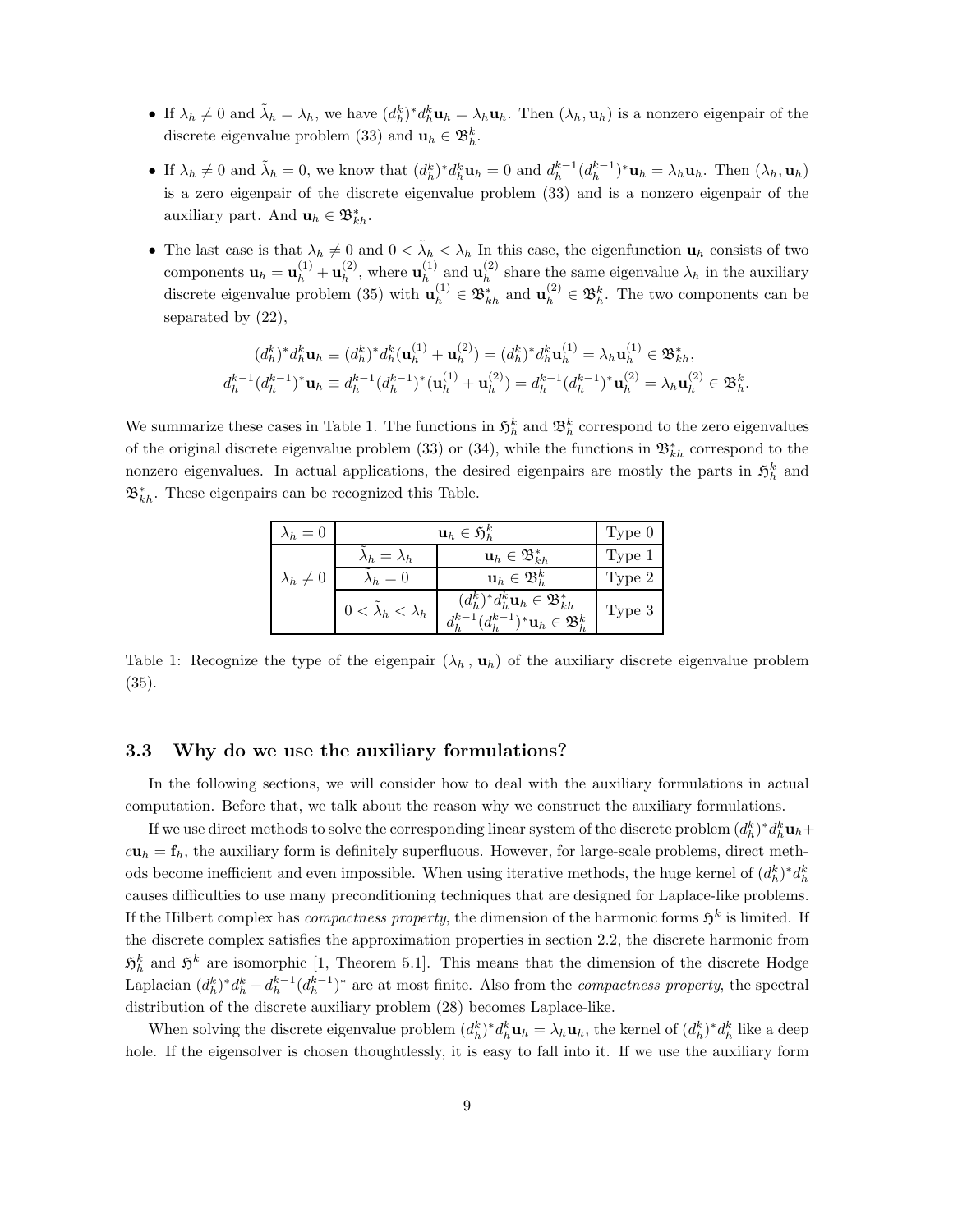$((d_h^k)^* d_h^k + d^{k-1} (d^{k-1})^*)$ **u**<sub>h</sub> =  $\lambda_h$ **u**<sub>h</sub>, we can compute its eigenvalues as the same way as solving Laplace eigenvalue problems. After computing some eigenpairs of it, we can recognize the desired pairs by Table 1. Furthermore, the preconditioners designed for the auxiliary source problems is likely valid for the auxiliary eigenvalue problems, which can reduce the difficulty significantly in solving large-scale eigenvalue linear problems with iterative methods.

## 4 The matrix forms of the auxiliary schemes

In the previous sections, we construct the auxiliary schemes for the discrete problems to make their spectrum match iterative methods. In actual computation, we deal with the discrete problems in matrix form. In section, we describe auxiliary iterative matrix form according the mixed finite element discretization and try to reduce the difficulty further.

The matrices is generated using the finite element spaces on the complex segment (15). Let  $M = \dim V_h^{k-1}$ ,  $N = \dim V_h^k$ ,  ${\lbrace \tau_{h,i} \rbrace}_{i=1}^M$  and  ${\lbrace v_{h,i} \rbrace}_{i=1}^N$  be the base of the space  $V_h^{k-1}$  and  $V_h^k$ , respectively. We use light letters to denote the coefficient vectors of the elements in  $V^{k-1}$  and  $V^k$ . According to mixed formulations, we construct the coefficient matrices  $A \in \mathbb{C}^{N \times N}$  and  $B \in \mathbb{B}^{M \times N}$ , the mass matrices  $\mathcal{M}_k \in \mathbb{C}^{N \times N}$  and  $\mathcal{M}_{k-1} \in \mathbb{B}^{M \times M}$  and the right-hand side  $f \in \mathbb{C}^N$ :

$$
\mathcal{A}_{ij} = \left\langle d^k \mathbf{v}_{h,i}, d^k \mathbf{v}_{h,j} \right\rangle, \qquad \mathcal{B}_{ij} = \left\langle \mathbf{v}_{h,i}, d^{k-1} \boldsymbol{\tau}_{h,j} \right\rangle,
$$
  

$$
(\mathcal{M}_k)_{ij} = \left\langle \mathbf{v}_{h,i}, \mathbf{v}_{h,j} \right\rangle, \qquad (\mathcal{M}_{k-1})_{ij} = \left\langle \boldsymbol{\tau}_{h,i}, \boldsymbol{\tau}_{h,j} \right\rangle,
$$
  

$$
f_i = \left\langle \mathbf{f}_V, \mathbf{v}_{h,i} \right\rangle.
$$

Then the matrix form of the original discrete source problem (26) is

$$
\mathcal{A}u + c\mathcal{M}_k u = f. \tag{37}
$$

And the matrix form of its auxiliary discrete mixed problem (31) is

$$
\mathcal{M}_{k-1}\tau - \mathcal{B}\tilde{u} = 0,
$$
  

$$
\mathcal{B}^T \tau + \mathcal{A}\tilde{u} + c\mathcal{M}_k\tilde{u} = f.
$$

Here,  $u, \tilde{u} \in \mathbb{C}^N$  and  $\tau$  are the coefficients vectors of  $\mathbf{u}_h$ ,  $\tilde{\mathbf{u}}_h$  and  $\tau_h$  in (26) and (31), respectively. By eliminating the variable  $\tau$ , we obtain the primary form:

$$
\left(\mathcal{A} + \mathcal{B}^T \mathcal{M}_{k-1}^{-1} \mathcal{B} + c \mathcal{M}_k\right) \tilde{u} = f.
$$
\n(38)

The original discrete eigenvalue problem (34) in matrix form is

$$
\mathcal{A}u = \lambda_h \mathcal{M}_k u. \tag{39}
$$

And it auxiliary scheme is

$$
\left(\mathcal{A} + \mathcal{B}^T \mathcal{M}_{k-1}^{-1} \mathcal{B}\right) u = \lambda_h \mathcal{M}_k u.
$$
\n(40)

Let  $u_i^{(0)}$ ,  $u_i^{(1)}$  and  $u_i^{(2)}$  be the coefficients vector of  $\mathbf{u}_{h,i}^{(0)}$ ,  $\mathbf{u}_{h,i}^{(1)}$  and  $\mathbf{u}_{h,i}^{(2)}$  in (21), respectively. Then, consistent with (20), the eigenpairs can be divided into three parts:

$$
\left\{ \left(0, u_i^{(0)}\right) \right\}_{i=1}^{\dim \mathfrak{H}_h^k}, \quad \left\{ \left(\lambda_{h,i}^{(1)}, u_i^{(1)}\right) \right\}_{i=1}^{\dim \mathfrak{B}_h^{*k}} \text{ and } \left\{ \left(\lambda_{h,i}^{(2)}, u_i^{(2)}\right) \right\}_{i=1}^{\dim \mathfrak{B}_h^k}.
$$
 (41)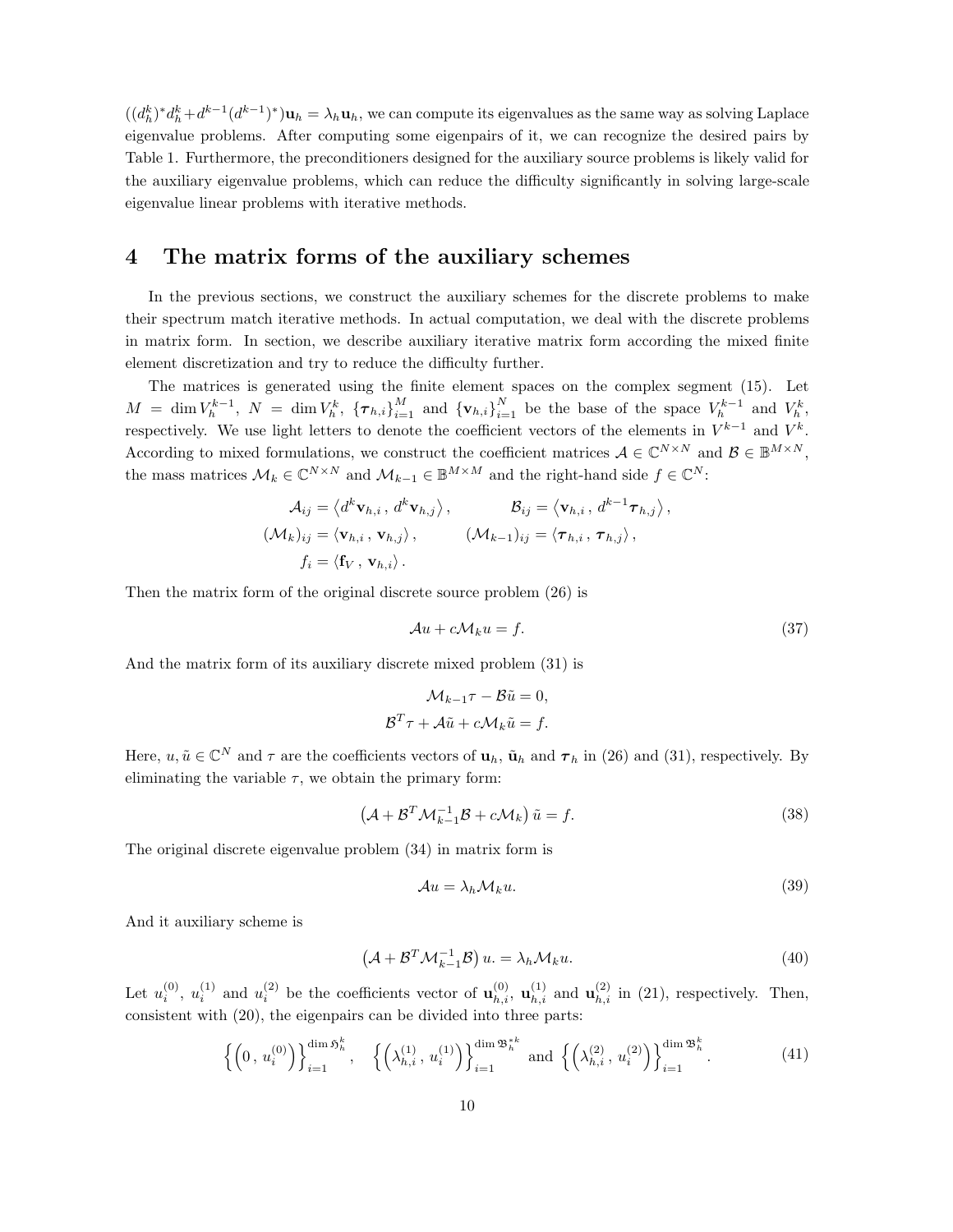Also, consistent with (22), we have

$$
\mathcal{A}u_i^{(0)} = 0, \qquad \mathcal{B}^T \mathcal{M}_{k-1}^{-1} \mathcal{B}u_i^{(0)} = 0 \qquad \text{for} \quad i = 1, \cdots, \dim \mathfrak{H}_h^k,
$$
  
\n
$$
\mathcal{A}u_i^{(1)} = \lambda_{h,i}^{(1)} \mathcal{M}_k u_i^{(1)}, \qquad \mathcal{B}^T \mathcal{M}_{k-1}^{-1} \mathcal{B}u_i^{(2)} = 0 \qquad \text{for} \quad i = 1, \cdots, \dim \mathfrak{B}_{kh}^*,
$$
  
\n
$$
\mathcal{A}u_i^{(2)} = 0, \qquad \mathcal{B}^T \mathcal{M}_{k-1}^{-1} \mathcal{B}u_i^{(2)} = \lambda_{h,i}^{(2)} \mathcal{M}_k u_i^2 \qquad \text{for} \quad i = 1, \cdots, \dim \mathfrak{B}_h^k.
$$
  
\n(42)

The eigenvectors in (42) can span three subspace of  $\mathbb{C}^N$ :

$$
\mathbb{C}_0 = \text{span}\left\{ u_i^{(0)} \right\}_{i=1}^{\dim \mathfrak{H}_h^k}, \ \ \mathbb{C}_1 = \text{span}\left\{ u_i^{(1)} \right\}_{i=1}^{\dim \mathfrak{B}_h^{k*}} \ \ \text{and} \ \ \mathbb{C}_2 = \text{span}\left\{ u_i^{(2)} \right\}_{i=1}^{\dim \mathfrak{B}_h^k}.\tag{43}
$$

According to the discrete Hodge decomposition (17), we have the following  $\mathcal{M}_k$ -orthogonal decomposition for  $\mathbb{C}^N$ :

$$
\mathbb{C}^N = \mathbb{C}_0 \oplus_{\mathcal{M}_k} \mathbb{C}_1 \oplus_{\mathcal{M}_k} \mathbb{C}_2 \tag{44}
$$

By  $(42)$  and  $(43)$ , we have

$$
\mathcal{A}\mathbb{C}_{0} = \{0\},
$$
  
\n
$$
\mathcal{M}_{k}^{-1}\mathcal{A}\mathbb{C}_{2} = \text{span}\left\{\lambda_{h,i}^{(1)}u_{i}^{(1)}\right\}_{i=1}^{\mathfrak{B}_{h}^{k*}} \equiv \mathbb{C}_{1},
$$
  
\n
$$
\mathcal{A}\mathbb{C}_{2} = \{0\},
$$
  
\n
$$
\mathcal{B}^{T}\mathcal{M}_{k-1}^{-1}\mathcal{B}\mathbb{C}_{0} = \{0\},
$$
  
\n
$$
\mathcal{B}^{T}\mathcal{M}_{k-1}^{-1}\mathcal{B}\mathbb{C}_{1} = \{0\},
$$
  
\n
$$
\mathcal{M}_{k}^{-1}\mathcal{B}^{T}\mathcal{M}_{k-1}^{-1}\mathcal{B}\mathbb{C}_{2} = \text{span}\left\{\lambda_{h,i}^{(2)}u_{i}^{(2)}\right\}_{i=1}^{\dim\mathfrak{B}_{h}^{k}} \equiv \mathbb{C}_{2}.
$$
  
\n(45)

The following result is the matrix presentation of  $(d_h^k)^* d_h^k d_h^{k-1} (d_h^{k-1})^* = 0$  in (29).

Theorem 4.1.  $\mathcal{AM}_k^{-1} \mathcal{B}^T \mathcal{M}_{k-1}^{-1} \mathcal{B} = 0.$ 

*Proof.* By (45), we have

$$
\mathcal{A}\mathcal{M}_{k}^{-1}\mathcal{B}^{T}\mathcal{M}_{k-1}^{-1}\mathcal{B}\mathbb{C}^{N} \equiv \mathcal{M}_{k}^{-1}\mathcal{B}^{T}\mathcal{M}_{k-1}^{-1}\mathcal{B}\left(\mathbb{C}_{0}\oplus_{\mathcal{M}_{k}}\mathbb{C}_{1}\oplus_{\mathcal{M}_{k}}\mathbb{C}_{2}\right)
$$

$$
= \mathcal{A}\mathcal{M}_{k}^{-1}\mathcal{B}^{T}\mathcal{M}_{k-1}^{-1}\mathcal{B}\mathbb{C}_{2}
$$

$$
= \mathcal{A}\mathbb{C}_{2}
$$

$$
= \{0\}.
$$

 $\Box$ 

# $4.1 \quad \text{ The modification of } \mathcal{B}^T \mathcal{M}_{k-1}^{-1} \mathcal{B}$

In fact, we don't want to use the formulation (38) and (40) in actual computations. As it involves the inverse of a matrix  $\mathcal{M}_{k-1}^{-1}$ , the matrices in (38) and (40) lose the sparsity and computing the explicit inverse of a large-sale matrix is an intolerable thing. An alternative method is to solve a mass equation  $\mathcal{M}_{k-1}\tau = \mathcal{B}u$  when computing the product  $\mathcal{B}^T \mathcal{M}_{k-1}^{-1} \mathcal{B}u$  in iterative methods. Mostly, the conditions of the mass matrices are very good. And it converges very fast using conjecture gradient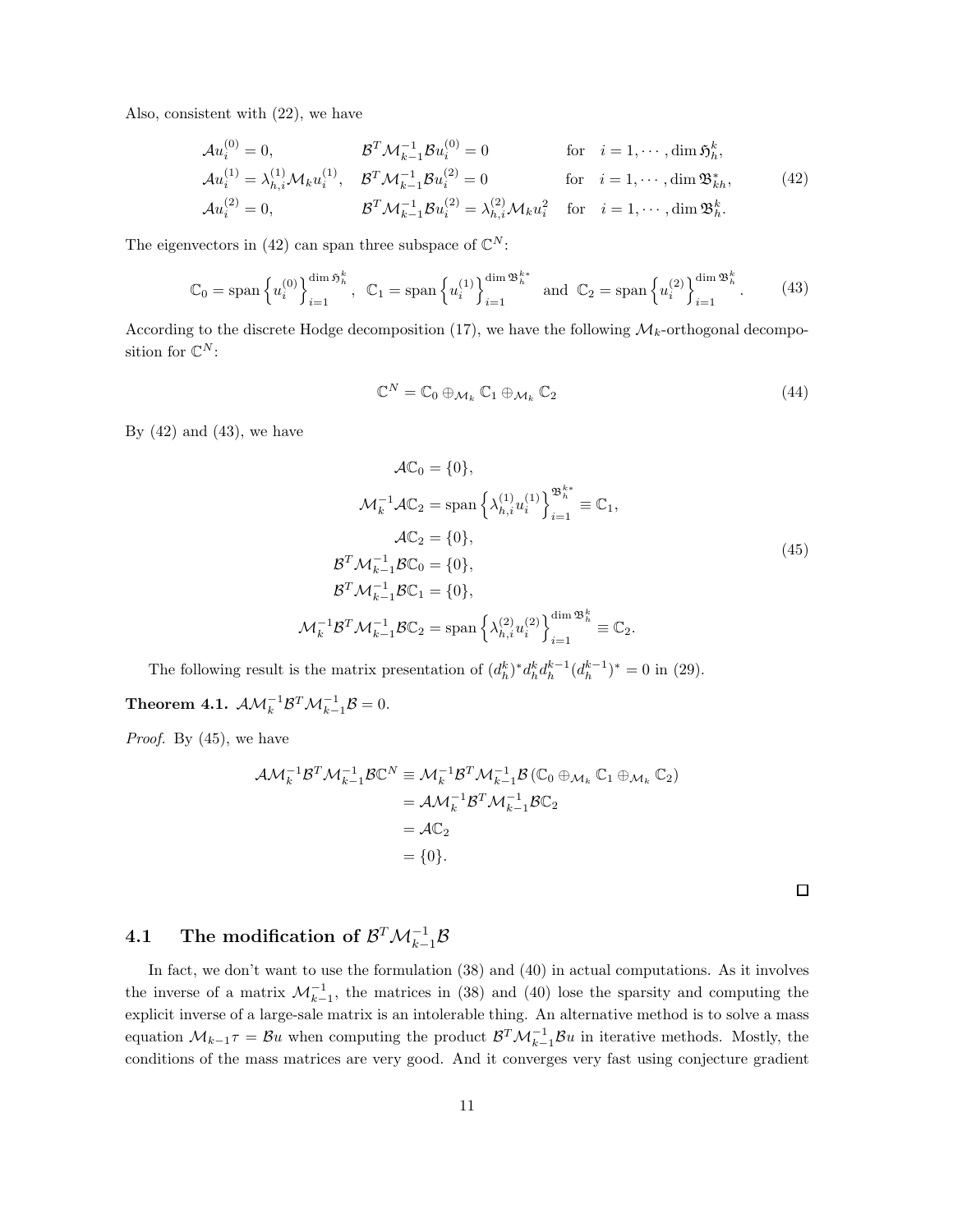(CG) method. However, it is still time-consuming if it repeats too many times which can happen in iterative solvers. In addition, because of this term, the auxiliary matrix forms (38) and (40) no longer fit into the solvers that are designed for sparse and explicit matrices.

To deal with this problem, we give the following simple theorem.

**Theorem 4.2.** For a symmetric positive definite matrix  $\mathcal{U} \in \mathbb{C}^{M \times M}$ , we have  $\mathcal{B}^{T} \mathcal{U} \mathcal{B} u = 0 \Leftrightarrow$  $\mathcal{B}^T \mathcal{M}_{k-1}^{-1} \mathcal{B} u = 0$  for any  $u \in \mathbb{C}^N$ .

*Proof.* For any  $u \in \mathbb{C}^N$ , because U and  $\mathcal{M}_{k-1}^{-1}$  are both symmetric positive definite, we have

$$
\mathcal{B}^T \mathcal{U} \mathcal{B} u = 0 \Longrightarrow u^T \mathcal{B}^T \mathcal{U} \mathcal{B} u = 0
$$

$$
\Longrightarrow (\mathcal{B} u)^T \mathcal{U} (\mathcal{B} u) = 0
$$

$$
\Longrightarrow \mathcal{B} u = 0
$$

$$
\Longrightarrow \mathcal{B}^T \mathcal{M}_{k-1}^{-1} \mathcal{B} u = 0.
$$

The inverse is similar.

This theorem means that the range and the kernel of the matrix  $\mathcal{B}^T \mathcal{UB}$  stay the same with  $\mathcal{B}^T \mathcal{M}_{k-1}^{-1} \mathcal{B}$ . Then we have a corollary of Theorem 4.1.

Corollary 4.3.  $\mathcal{AM}_k^{-1} \mathcal{B}^T \mathcal{UB} = 0.$ 

*Proof.* By Theorem 4.2, we have

$$
\mathcal{B}^T\mathcal{U}\mathcal{B}\mathbb{C}^N=\mathcal{B}^T\mathcal{M}^{-1}_{k-1}\mathcal{B}\mathbb{C}^N.
$$

Then by Theorem 4.1, we have

$$
\mathcal{AM}_k^{-1}(\mathcal{B}^T \mathcal{UBC}^N) = \mathcal{AM}_k^{-1}(\mathcal{B}^T \mathcal{M}_{k-1}^{-1} \mathcal{B} \mathbb{C}^N) \equiv \mathcal{AM}_k^{-1} \mathcal{B}^T \mathcal{M}_{k-1}^{-1} \mathcal{B} \mathbb{C}^N = \{0\}.
$$

Then we modify the auxiliary matrix form (38) as

$$
\left(\mathcal{A} + \mathcal{B}^T \mathcal{U} \mathcal{B} + c \mathcal{M}_k\right) \tilde{u} = f.
$$
\n(46)

And we have the following theorem.

**Theorem 4.4.** If  $\tilde{u}$  is the solution of the auxiliary matrix scheme (46), then

$$
u = \tilde{u} + \frac{1}{c} \mathcal{M}_k^{-1} \mathcal{B}^T \mathcal{U} \mathcal{B} \tilde{u}
$$
\n
$$
\tag{47}
$$

is the solution of the original problem  $Au + c\mathcal{M}_k u = f$ .

*Proof.* By Corollary 4.3, we insert a zero term into (38) and have

$$
f = (\mathcal{A} + \mathcal{B}^T \mathcal{U} \mathcal{B} + c \mathcal{M}_k) \tilde{u}
$$
  
=  $\mathcal{A}\tilde{u} + \frac{1}{c} \mathcal{A} \mathcal{M}_k^{-1} \mathcal{B}^T \mathcal{U} \mathcal{B} \tilde{u} + \mathcal{B}^T \mathcal{U} \mathcal{B} \tilde{u} + c \mathcal{M}_k \tilde{u}$   
=  $\mathcal{A} \left( \tilde{u} + \frac{1}{c} \mathcal{M}_k^{-1} \mathcal{B}^T \mathcal{U} \mathcal{B} \tilde{u} \right) + c \mathcal{M}_k \left( \tilde{u} + \frac{1}{c} \mathcal{M}_k^{-1} \mathcal{B}^T \mathcal{U} \mathcal{B} \tilde{u} \right).$ 

 $\Box$ 

 $\Box$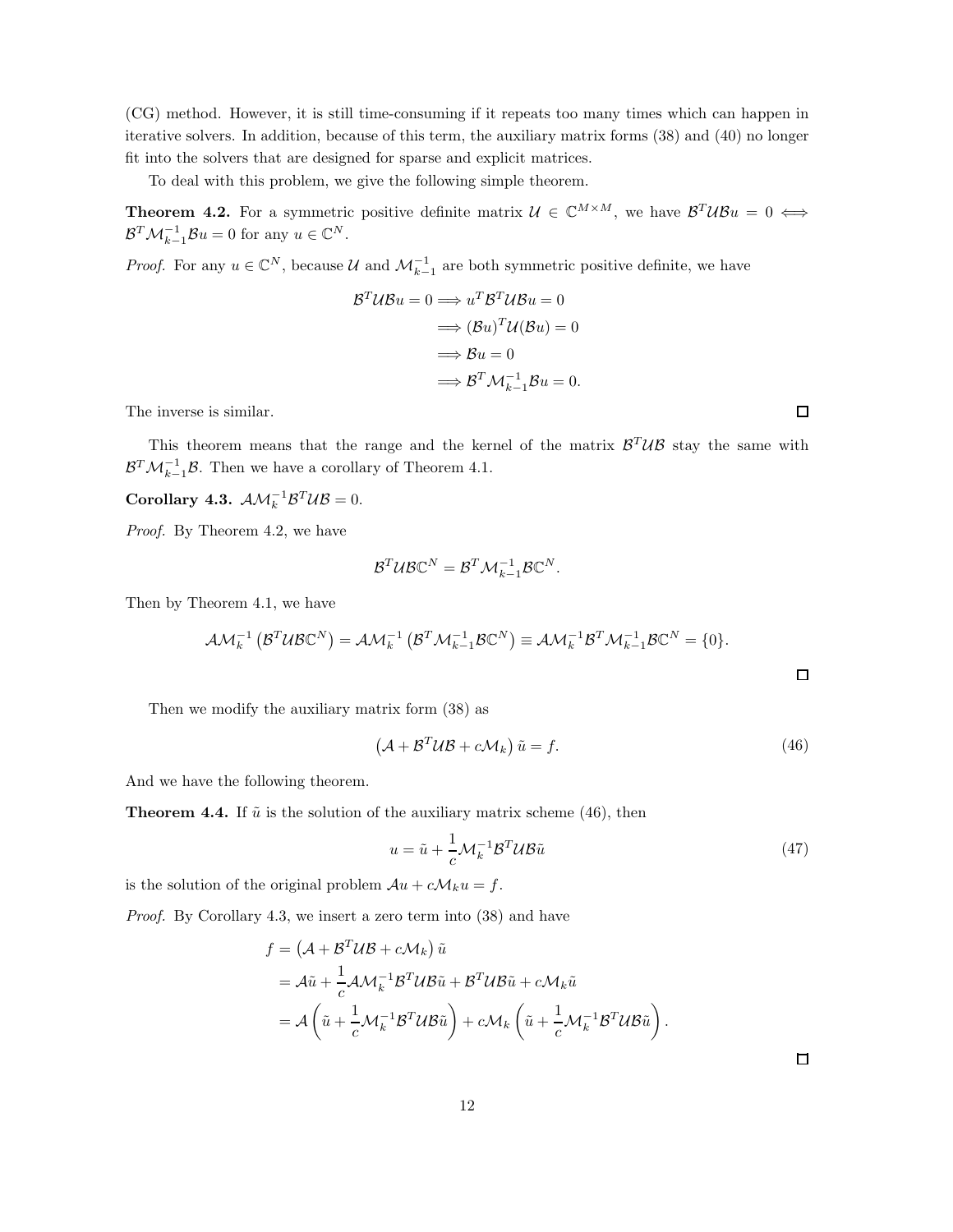If there is a proper U, the distribution of the spectrum of  $(46)$  can be similar to  $(38)$ , which is Laplace-like. And if U is sparse, the system (46) can be of the sparsity property. As  $\mathcal{M}_{k-1}$  is a symmetric mass matrix and has quite good condition number,  $U$  can be choose as a positive number in some cases. The solution (47) involves solving a equation  $\mathcal{M}_k^{-1}(\mathcal{B}^T \mathcal{U} \mathcal{B} \tilde{u})$ . As this is a mass equation, it is very easy to solve using many iterative methods, even without any preconditioning. Based the analyses above, we summarize the final auxiliary iterative scheme of (37) in Algorithm 1.

**Algorithm 1** The auxiliary iterative scheme for source problem  $Au + cM_ku = f$ .

1: Set a proper  $\mathcal{U}$ .

2: Choose a proper iterative method to solve the auxiliary equation

$$
\left(\mathcal{A} + \mathcal{B}^T \mathcal{U} \mathcal{B} \ + c \mathcal{M}_k\right) \tilde{u} = f.
$$

- 3: Solve the mass equation  $\mathcal{M}_k v = \mathcal{B}^T \mathcal{U} \mathcal{B} \tilde{u}$  using an iterative method.
- 4: Output  $u = \tilde{u} + \frac{1}{c}v$ .

As we solve the auxiliary equation (46) and the mass equation  $\mathcal{M}_k^{-1}(\mathcal{B}^T \mathcal{U} \mathcal{B} \tilde{u})$  with iterative methods, there are errors in the their solutions. And these errors result in the error in the finial solution  $(47)$  of the original equation  $(37)$ . In the following theorem, we give the relation between these errors.

**Theorem 4.5.** Let  $u_{aux}$  be an approximate solution of the auxiliary equation and let its residual vector donated by  $e_{aux}$ . Let  $u_{mass}$  be an approximate solution of the Mass equation  $\mathcal{M}_kv = \mathcal{B}^T \mathcal{U} \mathcal{B} \tilde{u}_{aux}$ and let its residual donated by  $e_{mass}$ . Then the residual of the approximate solution  $u = u_{aux} + \frac{1}{c}u_{mass}$ for the original equation is

$$
e_{orig} = e_{aux} + \left(\frac{1}{c}\mathcal{A}\mathcal{M}^{-1} + 1\right)e_{mass}.
$$
\n(48)

And there is an estimate

$$
||e_{orig}|| \le ||e_{aux}|| + \frac{(\rho(\mathcal{M}^{-1}\mathcal{A}) + 1)}{c}||e_{mass}||,
$$

where  $\rho(\mathcal{M}^{-1}\mathcal{A})$  is the spectral radius of  $\mathcal{M}^{-1}\mathcal{A}$ .

*Proof.* From the definitions, we have

$$
e_{aux} = f - (A + B^T U B + c M_k) u_{aux},
$$
  

$$
e_{mass} = B^T U B u_{aux} - M_k u_{mass}.
$$

Then we have

$$
u_{mass} = \mathcal{M}_k^{-1} \mathcal{B}^T \mathcal{U} \mathcal{B} u_{aux} - \mathcal{M}_k^{-1} e_{mass}.
$$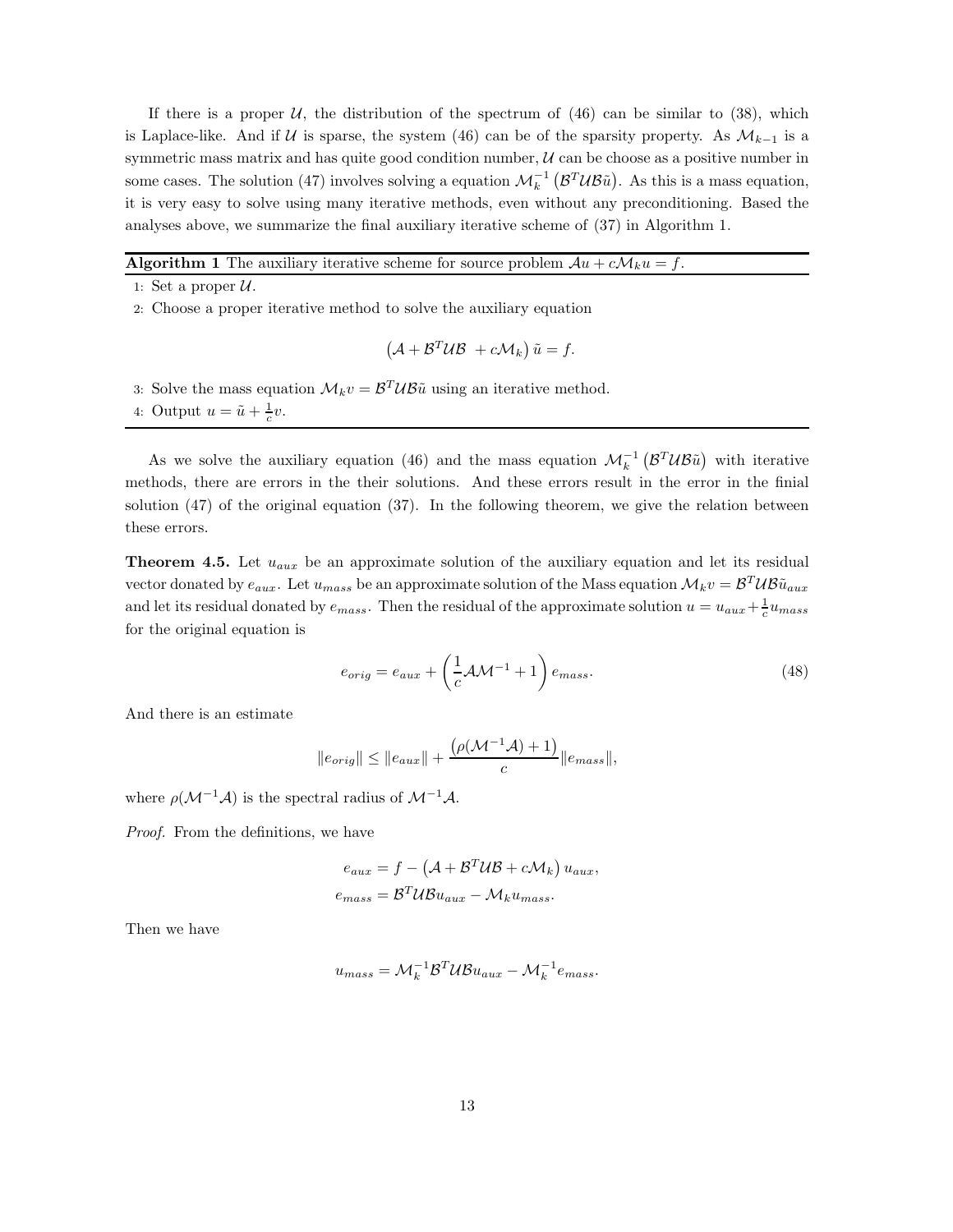Let us calculate the residual of the original equation

$$
e_{orig} = f - (\mathcal{A} + c\mathcal{M}_k) u
$$
  
\n
$$
\equiv f - (\mathcal{A} + c\mathcal{M}_k) \left( u_{aux} + \frac{1}{c} u_{mass} \right)
$$
  
\n
$$
= f - (\mathcal{A} + c\mathcal{M}_k) \left( u_{aux} + \frac{1}{c} \mathcal{M}_k^{-1} \mathcal{B}^T \mathcal{U} \mathcal{B} u_{aux} - \frac{1}{c} \mathcal{M}_k^{-1} e_{mass} \right)
$$
  
\n
$$
= f - (\mathcal{A} + c\mathcal{M}_k) \left( u_{aux} + \frac{1}{c} \mathcal{M}_k^{-1} \mathcal{B}^T \mathcal{U} \mathcal{B} u_{aux} \right) + (\mathcal{A} + c\mathcal{M}_k) \left( \frac{1}{c} \mathcal{M}_k^{-1} e_{mass} \right)
$$
  
\n
$$
= f - (\mathcal{A} + \mathcal{B}^T \mathcal{U} \mathcal{B} + c\mathcal{M}_k) u_{aux} + (\mathcal{A} + c\mathcal{M}_k) \left( \frac{1}{c} \mathcal{M}_k^{-1} e_{mass} \right)
$$
  
\n
$$
= e_{aux} + \left( \frac{1}{c} \mathcal{A} \mathcal{M}_k^{-1} + 1 \right) e_{mass}.
$$

Then we have

$$
\|e_{orig}\| \leq \|e_{aux}\| + \left(\frac{\|\mathcal{A}\mathcal{M}^{-1}\|_2}{c} + 1\right) \|e_{mass}\|.
$$

Here  $\|\mathcal{A}\mathcal{M}^{-1}\|_2$  is the 2-norm of the matrix  $\mathcal{A}\mathcal{M}^{-1}$ .

Using the following Lemma 4.6, we obtain the conclusion.

Lemma 4.6.

$$
\|\mathcal{A}\mathcal{M}^{-1}\|_2 = \rho(\mathcal{M}^{-1}\mathcal{A}).
$$

*Proof.* As A and M are Hermitian matrix, for  $v, w \in \mathbb{C}^T$ , we have

$$
w^T A \mathcal{M}^{-1} v = (\mathcal{A} v)^T (w^T \mathcal{M}^{-1})^T = v^T \mathcal{M}^{-1} \mathcal{A} w.
$$

We also have

$$
\frac{|w^T\mathcal{A}\mathcal{M}^{-1}v|}{\|v\|\|w\|} = \frac{|v^T\mathcal{M}^{-1}\mathcal{A}w|}{\|v\|\|w\|} \le \frac{\|v\|\|\mathcal{M}^{-1}\mathcal{A}w\|}{\|w\|\|v\|} = \frac{\|\mathcal{M}^{-1}\mathcal{A}w\|}{\|w\|} \le \rho(\mathcal{M}^{-1}\mathcal{A}).
$$

When  $w = v$  be a eigenvector of the largest eigenvalve of  $Au = \lambda Mu$ , the ' $\leq$ ' in the above inequality can be replaced by  $i$  =', which means

$$
\max_{v \in \mathbb{C}^N} \max_{w \in \mathbb{C}^N} \frac{|w^T \mathcal{A} \mathcal{M}^{-1} v|}{\|v\| \|w\|} = \rho(\mathcal{M}^{-1} \mathcal{A}).
$$

For a vector  $v \in \mathbb{C}^N$ , its 2-norm can be rewritten as

$$
||v|| = \max_{w \in \mathbb{C}^N} \frac{|w^T v|}{||w||}.
$$

 $\Box$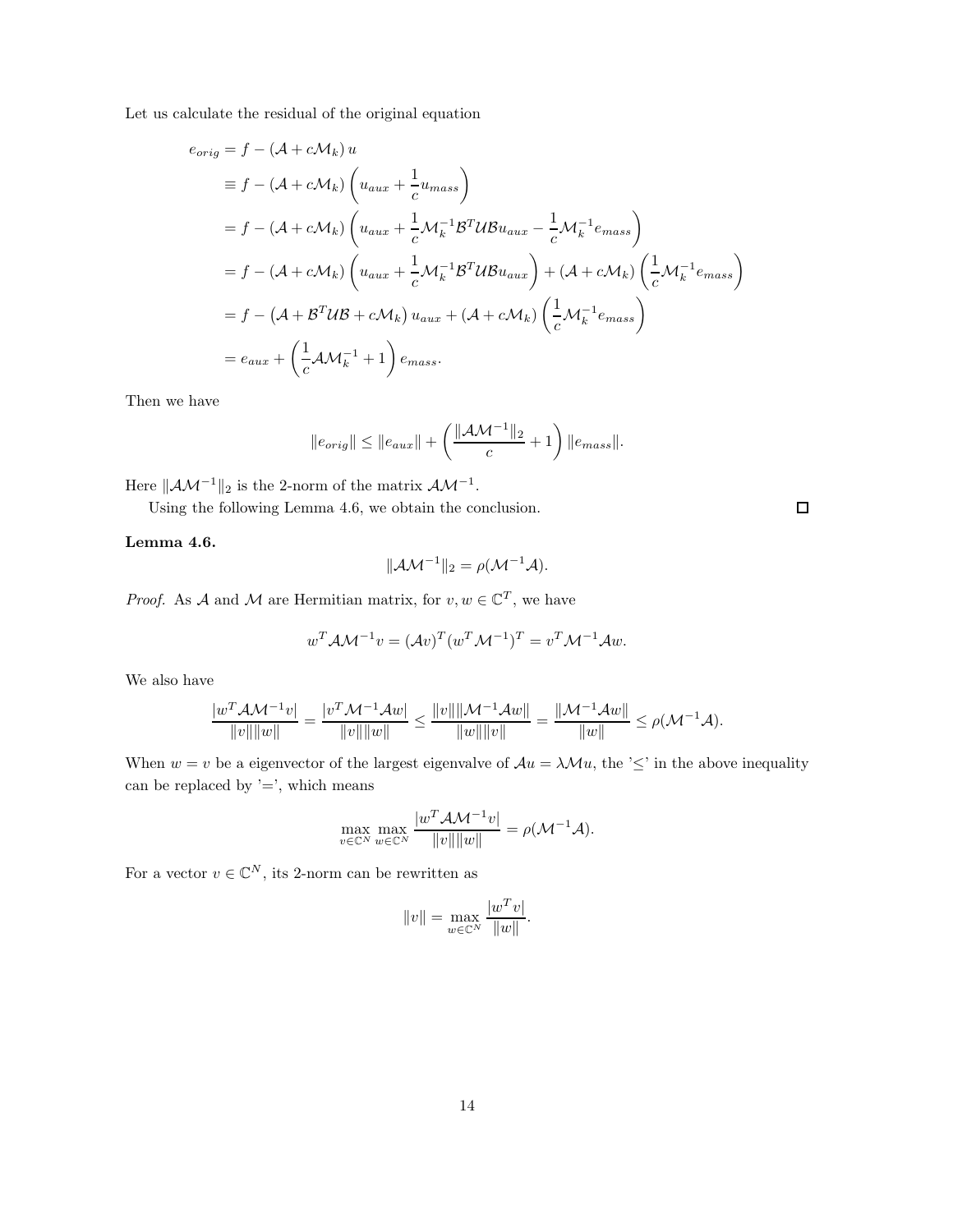From the results above, we have

$$
||\mathcal{A}\mathcal{M}^{-1}||_2^2 = \rho((\mathcal{A}\mathcal{M}^{-1})^T \mathcal{A}\mathcal{M}^{-1})
$$
  
\n
$$
= \max_{v \in \mathbb{C}^N} \frac{|v^T (\mathcal{A}\mathcal{M}^{-1})^T \mathcal{A}\mathcal{M}^{-1}v|}{||v||^2}
$$
  
\n
$$
= \max_{v \in \mathbb{C}^N} \frac{|(\mathcal{A}\mathcal{M}^{-1}v)^T \mathcal{A}\mathcal{M}^{-1}v|}{||v||^2}
$$
  
\n
$$
= \max_{v \in \mathbb{C}^N} \frac{||\mathcal{A}\mathcal{M}^{-1}v||^2}{||v||^2}
$$
  
\n
$$
= \max_{v \in \mathbb{C}^N} \frac{1}{||v||^2} \left( \max_{w \in \mathbb{C}^N} \frac{|w^T \mathcal{M}^{-1} \mathcal{A}v|}{||w||} \right)^2
$$
  
\n
$$
= \max_{v \in \mathbb{C}^N} \frac{1}{||v||^2} \left( \max_{w \in \mathbb{C}^N} \frac{|v^T \mathcal{A}\mathcal{M}^{-1}w|}{||w||} \right)^2
$$
  
\n
$$
= \left( \max_{v \in \mathbb{C}^N} \max_{w \in \mathbb{C}^N} \frac{|v^T \mathcal{A}\mathcal{M}^{-1}w|}{||v|| ||w||} \right)^2
$$
  
\n
$$
= \rho(\mathcal{M}^{-1}\mathcal{A})^2.
$$

 $\Box$ 

From Theorem 4.5, we find that if the error of the mass equation is small enough, the error of the original equation can be close to the error of the auxiliary equation. Fortunately, the error of the mass equation can be easily reduced using a iterative method because of its good condition.

## 4.2 The eigenvalue problem

By Theorem 4.2 and the relations (45) we know

$$
\mathcal{B}^T\mathcal{U}\mathcal{B}\mathbb{C}^N=\mathcal{B}^T\mathcal{M}^{-1}_{k-1}\mathcal{B}\mathbb{C}^N=\mathbb{C}_2.
$$

If we replace  $\mathcal{M}_{k-1}^{-1}$  by U The relations in (45) corresponding to the decomposition (44) keep the same. The only difference is the nonzero eigenpairs of

$$
\mathcal{B}^T \mathcal{U} \mathcal{B} u = \lambda_h \mathcal{M}_{k-1} u. \tag{49}
$$

The  $\mathbb{C}_2$  still can be spanned by the eigenvectors of the nonzero eigenvalues of (49). If there is no ambiguity, we still use  $\left\{ \left( \lambda_{h,i}^2, u_i^2 \right) \right\}_{i=1}^{dim \mathfrak{B}^k h}$  $\sum_{i=1}^{n}$  to denote the nonzero eigenpairs of (49) in  $\mathbb{C}_2$ .

We modify the auxiliary eigenvalue problem (40) as

$$
\left(\mathcal{A} + \mathcal{B}^T \mathcal{U} \mathcal{B}\right) u = \lambda_h \mathcal{M}_k u. \tag{50}
$$

After we obtain an eigenpair  $(\lambda_h, u)$  of the auxiliary scheme (50), we recompute the eigenvalue through the original scheme (39):

$$
\tilde{\lambda}_h = \frac{u^T A u}{u^T \mathcal{M}_k u}.
$$

Similar to the operations in section 3.2, the eigenvalue can be divided into the following cases.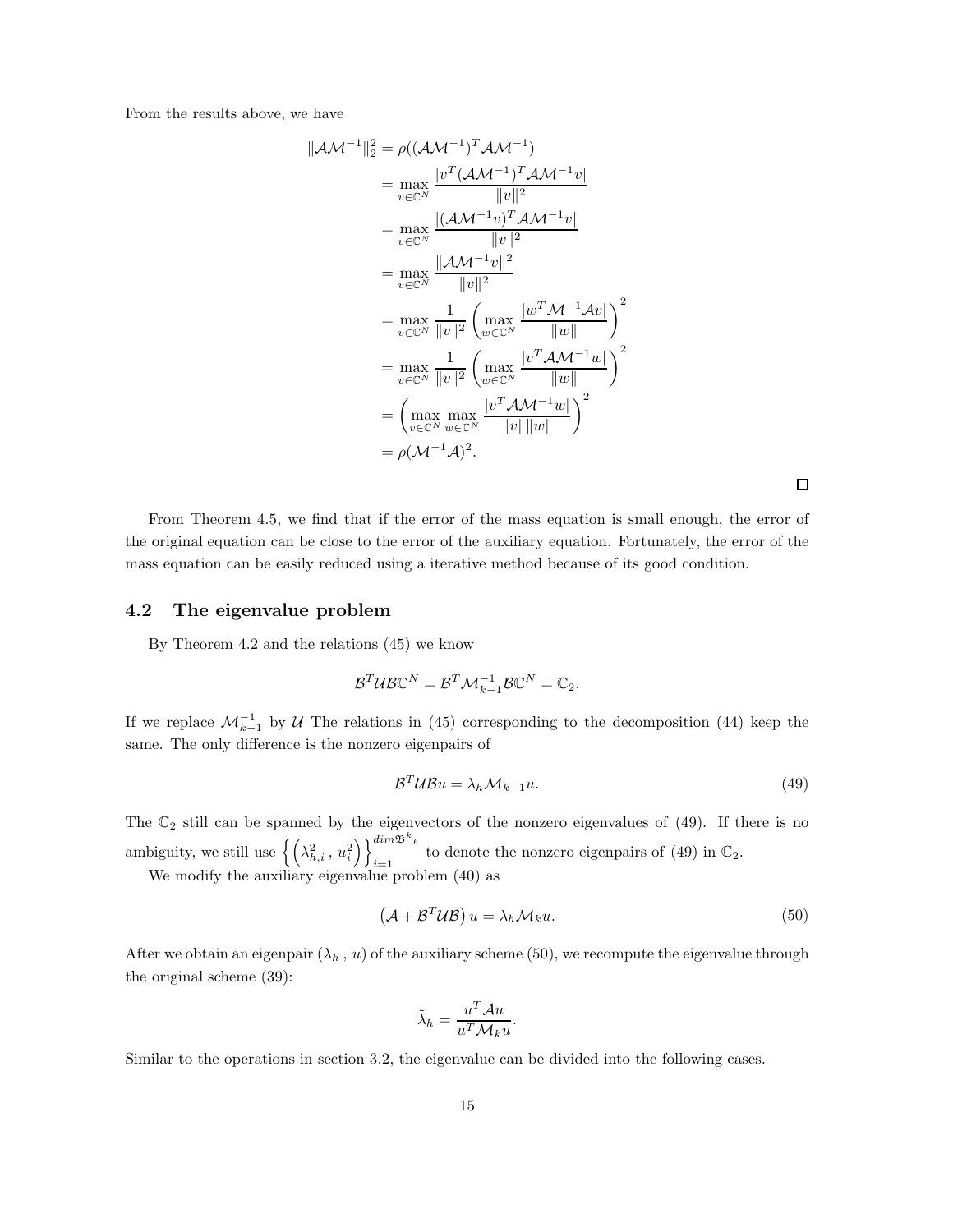- If  $\lambda_h = 0$ , then u belongs to  $\mathbb{C}_0$  and it corresponds to a component in the discrete coholomogy space  $\mathfrak{H}^k_h$ . In this case,  $\tilde{\lambda}_h = 0$  and  $(0, u)$  is a zero eigenpair of  $Au = \lambda_h \mathcal{M}_k u$ .
- If  $\lambda_h \neq 0$  and  $\tilde{\lambda}_h = \lambda_h$ , then  $u \in \mathbb{C}_1$  and  $(\lambda_h, u)$  is a nonzero eigenpair of the original eigenvalue problem  $\mathcal{A}u = \lambda_h \mathcal{M}_k u$ .
- If  $\lambda_h \neq 0$  and  $\tilde{\lambda}_h = 0$ , then  $u \in \mathbb{C}_2$  and  $(\lambda_h, u)$  is a nonzero eigenpair of  $\mathcal{B}^T \mathcal{U} \mathcal{B} u = \lambda_h \mathcal{M}_{k-1} u$ .
- If  $0 < \tilde{\lambda}_h < \lambda_h$ , we can also verify that  $0 < (u^T \mathcal{B}^T \mathcal{U} \mathcal{B} u)/(u^T \mathcal{M}_k u) < \lambda_h$ . The reason is that the vector  $u = u_1 + u_2$  contains two components, where  $(\lambda_h, u_1)$  is a nonzero eigenpair of  $Au = \lambda_h \mathcal{M}_k u$ ,  $(\lambda_h, u_2)$  is a nonzero eigenpair of  $\mathcal{B}^T \mathcal{U} \mathcal{B} u = \lambda_h \mathcal{M}_{k-1} u$ . The two eigenpairs share the same eigenvalue  $\lambda_h$  for each problem. From the decomposition (44), we know that  $u_1$ and  $u_2$  are  $\mathcal{M}_k$ -orthogonal. Then we have

$$
0 < \tilde{\lambda}_h \equiv \frac{u^T \mathcal{A} u}{u^T \mathcal{M}_k u} = \frac{u_1^T \mathcal{A} u_1}{u_1^T \mathcal{M}_k u_1 + u_2^T \mathcal{M}_k u_1} < \frac{u_1^T \mathcal{A} u_1}{u_1^T \mathcal{M}_k u_1} = \lambda_h
$$
\nand

\n
$$
0 < \frac{u^T \mathcal{B}^T \mathcal{U} \mathcal{B} u}{u^T \mathcal{M}_k u} = \frac{u_2^T \mathcal{B}^T \mathcal{U} \mathcal{B} u_2}{u_1^T \mathcal{M}_k u_1 + u_2^T \mathcal{M}_k u_1} < \frac{u_2^T \mathcal{B}^T \mathcal{U} \mathcal{B} u_2}{u_2^T \mathcal{M}_k u_2} = \lambda_h.
$$

The two components can be separated by (42),

$$
\mathcal{M}_k^{-1} \mathcal{A} u \equiv \mathcal{M}^{-1} \mathcal{A} (u_1 + u_2) = \mathcal{M}_k^{-1} \mathcal{A} u_1 = \lambda_h u_1,
$$
  

$$
\mathcal{M}_k^{-1} \mathcal{B}^T \mathcal{U} \mathcal{B} u \equiv \mathcal{M}^{-1} \mathcal{B}^T \mathcal{U} \mathcal{B} (u_1 + u_2) = \mathcal{M}_k^{-1} \mathcal{B}^T \mathcal{U} \mathcal{B} u_2 = \lambda_h u_2
$$
  
or  $u_2 = u - u_1 \equiv u - \frac{1}{\lambda_h} \mathcal{M}_k^{-1} \mathcal{A} u.$ 

Consequently, we obtain a nonzero eigenpair  $(\lambda_h, \mathcal{M}_k^{-1} \mathcal{A} u)$  of  $\mathcal{A}u = \lambda_h \mathcal{M}_k u$  and a nonzero eigenpair  $(\lambda_h, \mathcal{M}_k^{-1} \mathcal{B}^T \mathcal{U} \mathcal{B} u)$  of  $\mathcal{B}^T \mathcal{U} \mathcal{B} u = \lambda_h \mathcal{M}_{k-1} u$ .

When involving the signs '=' and '<sub>i</sub>' for  $\lambda_h$  and  $\tilde{\lambda}_h$ , then numerical errors should be taken into consideration. We summarized these cases in Table 2. Finally, we summarize the framework of the

| $\lambda_h=0$      | $u \in \mathbb{C}_0$                                       |                                                                                                                                      | Type 0 |
|--------------------|------------------------------------------------------------|--------------------------------------------------------------------------------------------------------------------------------------|--------|
|                    | $(u^T \mathcal{A} u)/(u^T \mathcal{M}_k u) = \lambda_h$    | $u \in \mathbb{C}_1$                                                                                                                 | Type 1 |
| $\lambda_h \neq 0$ | $(u^T \mathcal{A} u)/(u^T \mathcal{M}_k u) = 0$            | $u \in \mathbb{C}_2$                                                                                                                 | Type 2 |
|                    | $0 < (u^T \mathcal{A}u)/(u^T \mathcal{M}_k u) < \lambda_h$ | $\mathcal{M}_k^{-1} \mathcal{A} u \in \mathbb{C}_1$<br>$\mathcal{M}_k^{-1} \mathcal{B}^T \mathcal{U} \mathcal{B} u \in \mathbb{C}_2$ | Type 3 |

Table 2: Recognize the type the eigenpair  $(\lambda_h, u)$  of the auxiliary matrix form (50) through its recomputed eigenvalue.

auxiliary scheme for eigenvalue problem in Algorithm 2. Because of the modification for  $\mathcal{M}_{k-1}^{-1}$ , we know that the eigenpairs in  $\mathbb{C}_2$  are not the exact nonzero eigenpairs of (38). However, in actual computations, we are mainly interested in the eigenvectors in  $\mathbb{C}_0$  and  $\mathbb{C}_1$ .

## 5 Two preconditioners

As the constructions and analyses in the previous sections, the distribution of the auxiliary scheme are Laplace-like. Then many iterative methods are invalid for the auxiliary problems (46) and (50).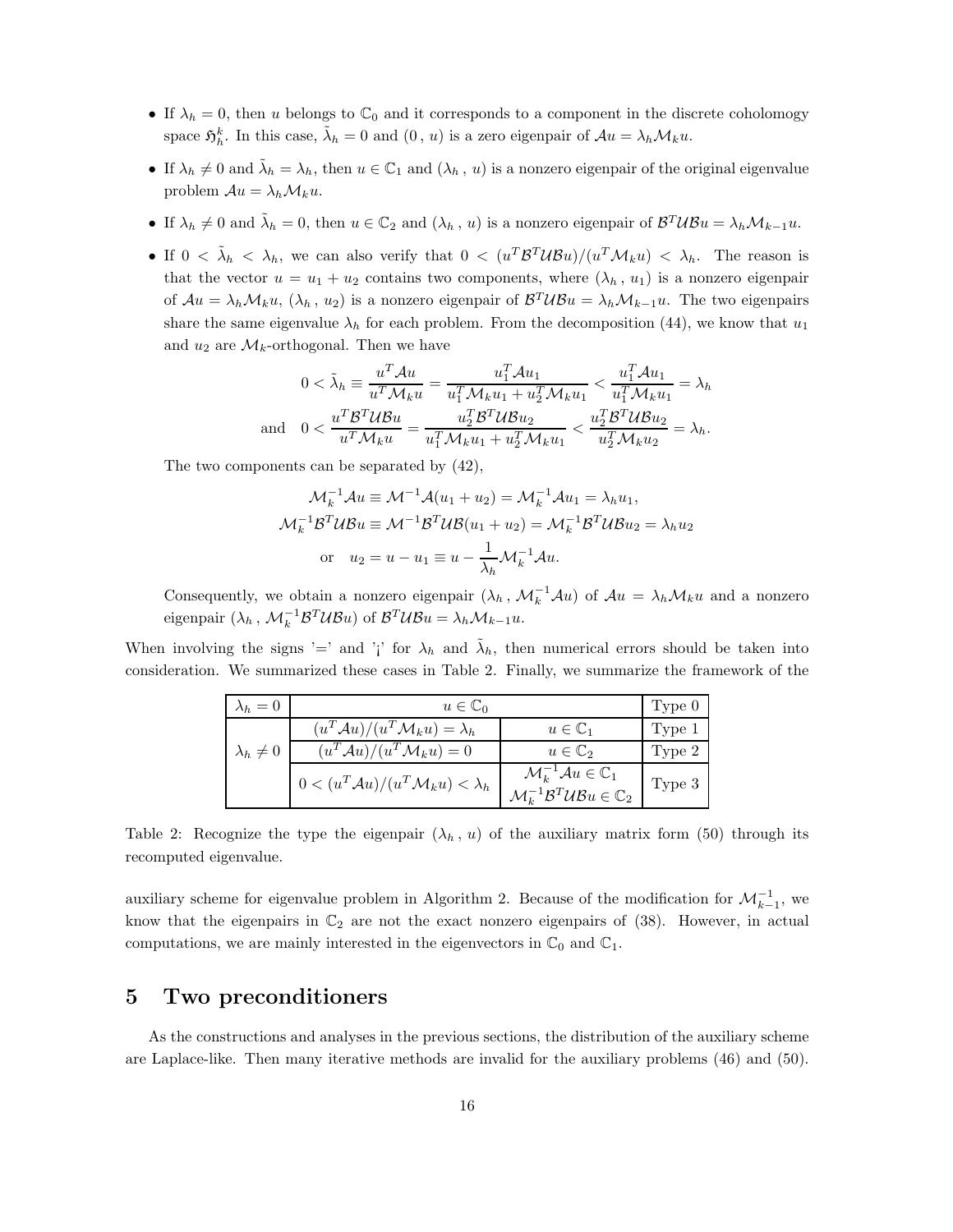#### Algorithm 2 The auxiliary iterative scheme for source problem

- 1: Set a proper  $U$ .
- 2: Choose an eigensolver to find a set of eigenpairs  $\{(\lambda_{h,i}, u_i)\}\$  of

$$
(\mathcal{A} + \mathcal{B}^T \mathcal{U} \mathcal{B}) u = \lambda_h \mathcal{M}_k u.
$$

3: Recompute the eigenvalues with  $\lambda_h = (u^T \mathcal{A}u)/(u^T \mathcal{M}_k u)$  and recognize the type of the eigenpairs  $\{(\lambda_{h,i}, u_i)\}\)$  according to Table 2.

The preconditioning is an important aspect in iterative methods. A good preconditioner can make the solvers stable and faster. The preconditioning techniques for algebraic systems can be roughly divided into two families: based the algebraic systems straightforward and based on the corresponding continuous problems. In section, we introduce one method for each family.

For the sake of simplicity, we denote

$$
\mathscr{A} = \mathcal{A} + \mathcal{B}^T \mathcal{U} \mathcal{B} + c \mathcal{M}_k.
$$

# 5.1 Incomplete LU factorization and sparse approximate inverse preconditioner

Incomplete LU (ILU) factorization is a type of preconditioners for general matrices. The conventional ILU factors are generated by Gaussian elimination method on a sparse pattern of the origin matrix. There are many variations of the conventional ILU to improve its efficiency and parallelism. In our recent paper [10], we propose an iterative ILU factorization in matrix form, which provides a new way to generate the ILU factors in parallel.

In application the ILU factors in iterative methods, each iteration involves solving two triangular systems  $x = L \setminus (U \setminus b)$ . Forward or backward substitution method is effective in solving triangular systems, but they are highly sequential, which is a restriction in parallelization. In our another recent paper [19], we proposed a type of spare approximate inverse for triangular matrices based on Jacobi iteration. Then the ILU factors  $(L, U)$  can be replaced by their approximate inverses  $(M_L, M_U)$ , and the preconditioning procedure becomes two matrix-vector products  $x = M_L(M_U b)$ , which are of fine-grained parallelism. Furthermore, if we choose proper parameter, the number of nonzeros in  $(M_L, M_U)$  can be reduced. We present the generation of the sparse aproximate inverse preconditioner in Algorithm 3.

**Algorithm 3** Threshold-based Sparse Aproximate Inverse for Triangular matrix T, SAIT Thr( $\tau$ , m)

- 1: Let  $D$  be the diagonal matrix of the triangular matrix  $T$
- 2: Set the initial data  $M_T = I$ , and let  $T_0 = I D^{-1}T$ .
- 3: for  $k = 1, 2, \dots, m$  do
- 4:  $M_T = T_0 M_T + I$
- 5: drop the entries in M whose magnitudes are small than  $\tau$  ( $\tau$  < 1)
- 6: end for
- 7: output  $M_T$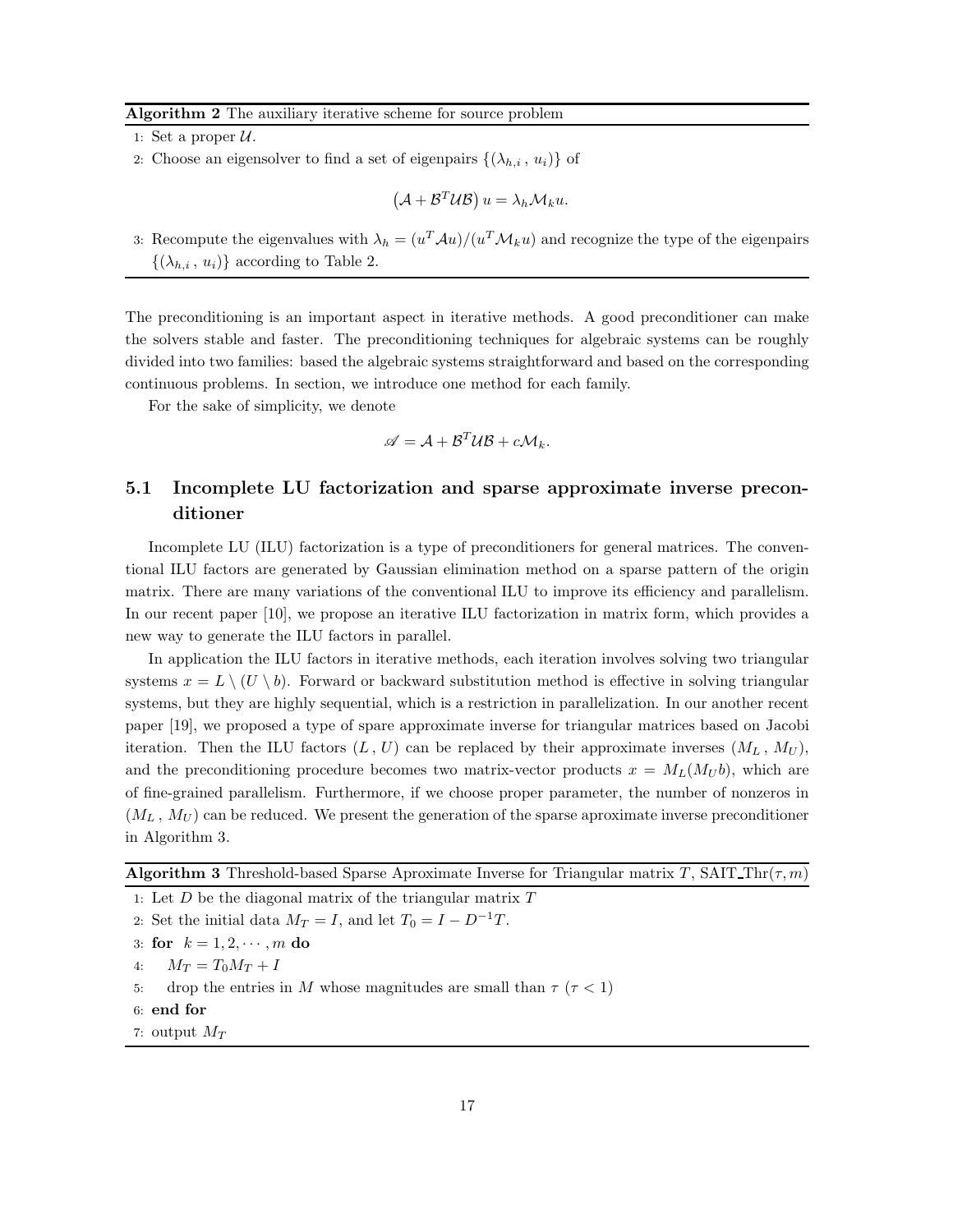#### 5.2 Multigrid method

The multigrid method can be a solver itself and also can act as preconditioner in other iterative methods. As it is discussed in the Introduction, the main difficulty in applying geometric multigrid method of the original problem is the kernel of A. In the auxiliary schemes,  $\mathcal{B}^T \mathcal{U} \mathcal{B}$  complements this kernel.

For matrix form

$$
\left(\mathcal{A} + \mathcal{B}^T \mathcal{M}_{k-1}^{-1} \mathcal{B} + c \mathcal{M}_k\right) \tilde{u} = f,
$$

it is the discrete problem of the equation

$$
((d^k)^*d^k + d^{k-1}(d^{k-1})^*)
$$
**u** + c**u** = **f**.

On different levels of geometric multigrid mesh, their low frequencies are similar. However, we replace  $\mathcal{M}_{k-1}^{-1}$  by a symmetric positive definite matrix  $\mathcal{U}$ . To catch the low frequencies of fine meshes using coarse meshes, the spectral distribution of  $\mathcal U$  and  $\mathcal M_{k-1}^{-1}$  should be similar. The condition number of the mass equation  $\mathcal{M}_{k-1}$  is usually small. And the spectral radius of  $\mathcal{M}_{k-1}$  is in proportion to  $h^d$ , i.e.

$$
\rho(\mathcal{M}_{k-1}) \propto h^d.
$$

Here,  $d$  is the dimension of the physical space and  $h$  is the mesh size. Then according to these, we propose some principles for the choice of  $U$  in using multigrid:

- $U$  is sparse enough.
- $U$  has small condition number.
- $\rho(\mathcal{U}) \propto 1/h^d$ .

Algorithm 4 is a V-cycle multigrid method.

## **Algorithm 4** Multigrid V-cycle  $u_l = MGVC_l(f_l, u_l^0)$

1: Set proper U for each  $\mathcal{A}_l$  and the initial guess  $u_l^0$  for  $u_l$ 2: if  $l = 1$  then 3:  $u_1 = \mathscr{A}_1^{-1} f_1$ 4: else 5: Presmoothing:  $u_l = S_l(u_l, f_l, \mathcal{A}_l)$ 6: Correction on coarse grid:  $e_{k-1} = \mathcal{R}_{l-1}(f_l - \mathcal{A}_l u_l)$  $e_{k-1} = MGVC_{l-1}(e_{k-1}, 0)$  $u_l = u_l + \mathcal{P}_l e_{l-1}.$ 7: Postsmoothing:  $u_l = \mathcal{S}_l(u_l, f_l, \mathcal{A}_l)$ 8: end if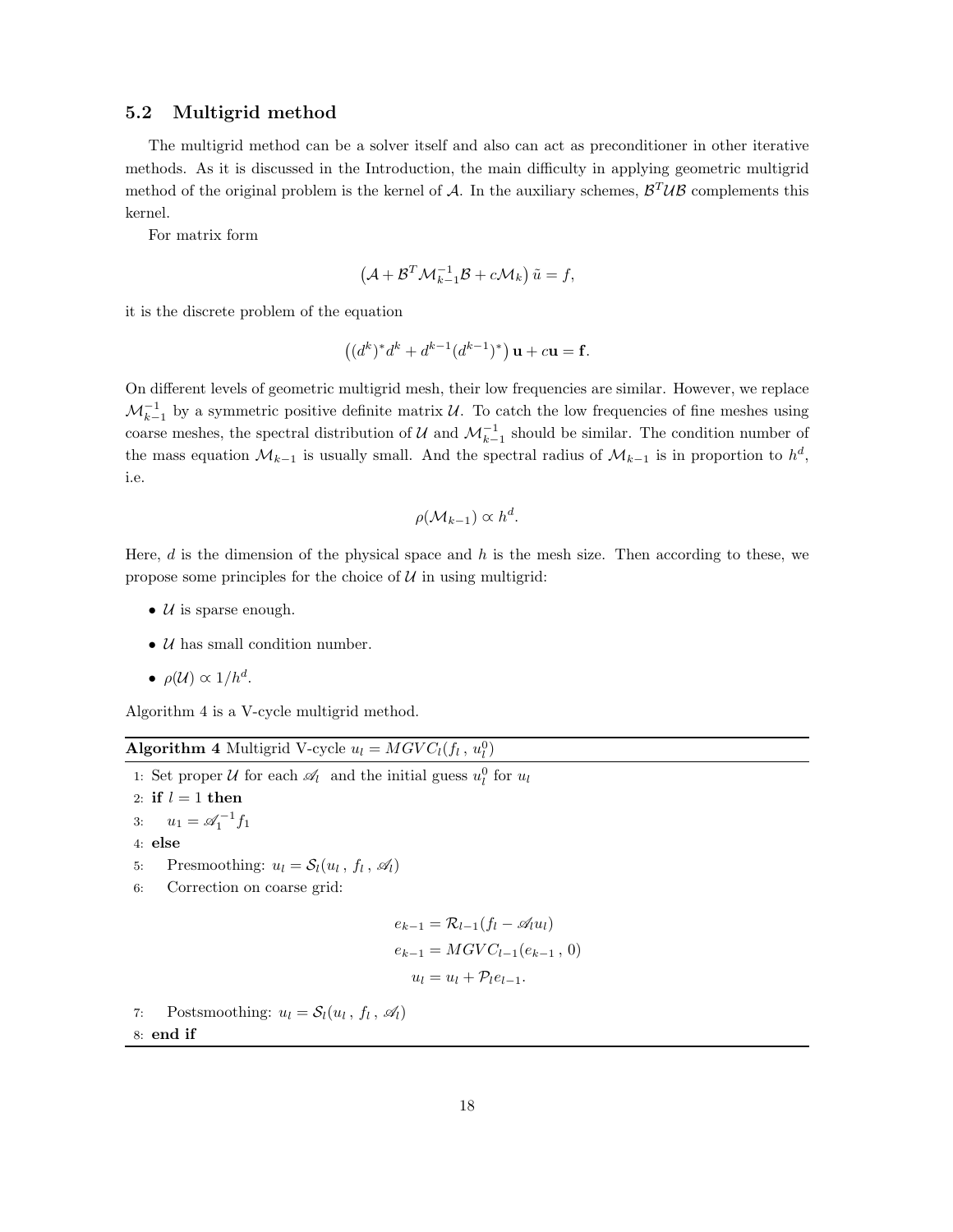

Figure 1: Left: a cubic domain with  $[0, \pi]^3$ . Right: a cubic domain with a hole  $[0, \pi]^3 \setminus [\pi/4, 3\pi/4]^2 \times$  $[0, \pi]$ .

## 6 Numerical experiments

In this section, we take Maxwell and grad-div problems as examples to verify the methods we proposed in the previous sections. We compute their source problems

$$
\nabla \times \nabla \times \mathbf{u} + \mathbf{u} = \mathbf{f} \quad \text{in } \Omega, \qquad \mathbf{n} \times (\nabla \times \mathbf{u}) = 0 \quad \text{on } \partial \Omega. \tag{51}
$$

$$
-\nabla(\nabla \cdot \mathbf{u}) + \mathbf{u} = \mathbf{f} \quad \text{in } \Omega, \qquad \mathbf{n}(\nabla \cdot \mathbf{u}) = 0 \quad \text{on } \partial \Omega. \tag{52}
$$

and their eigenvalue problems

$$
\nabla \times \nabla \times \mathbf{u} = \lambda \mathbf{u} \quad \text{in } \Omega, \qquad \mathbf{n} \times (\nabla \times \mathbf{u}) = 0 \quad \text{on } \partial \Omega. \tag{53}
$$

$$
-\nabla(\nabla \cdot \mathbf{u}) = \lambda \mathbf{u} \quad \text{in } \Omega, \qquad \mathbf{n}(\nabla \cdot \mathbf{u}) = 0 \quad \text{on } \partial \Omega. \tag{54}
$$

The two operators are the  $k = 1$  and  $k = 2$  forms of the  $d^*d$  operator on the following  $R^3$  complex, respectively.

$$
0 \longrightarrow H(\text{grad}) \xrightarrow{\nabla} H(\text{curl}) \xrightarrow{\nabla \times} H(\text{div}) \xrightarrow{\nabla} L^{2}(\Omega) \longrightarrow 0
$$
  
\n
$$
\downarrow \Pi_{h}^{Q} \qquad \qquad \downarrow \Pi_{h}^{E} \qquad \qquad \downarrow \Pi_{h}^{F} \qquad \qquad \downarrow \Pi_{h}^{S}
$$
  
\n
$$
0 \longrightarrow Q_{h} \xrightarrow{\nabla} E_{h} \xrightarrow{\nabla \times} F_{h} \xrightarrow{\nabla} S_{h} \longrightarrow 0
$$
  
\n(55)

We use the first order of the first family of Nédélec elements [20] to discrete these problems and construct the auxiliary schemes. The node element space  $Q_h$  and the edge element space  $\mathbf{E}_h$  are used to construct the auxiliary schemes of the Maxwell problems, while  $\mathbf{E}_h$  and the face element space  $\mathbf{F}_h$ are used for the grad-div problems.

We compute these problems on two three-dimensional domains, the first one is a cube with  $[0, \pi]^3$ and the second one is also a cube but with a hole inside  $[0, \pi]^3 \setminus [\pi/4, 3\pi/4]^2 \times [0, \pi]$ , shown in Figure 1. We use 5 levels of uniform cubic meshes and their mesh sizes are

$$
h = \frac{\pi}{4}, \frac{\pi}{8}, \frac{\pi}{16}, \frac{\pi}{32}, \frac{\pi}{64}.
$$

For each mesh, the  $U$  in the auxiliary part of the scheme is set to a diagonal matrix

$$
\mathcal{U} = \frac{5}{h^3} \mathcal{I},\tag{56}
$$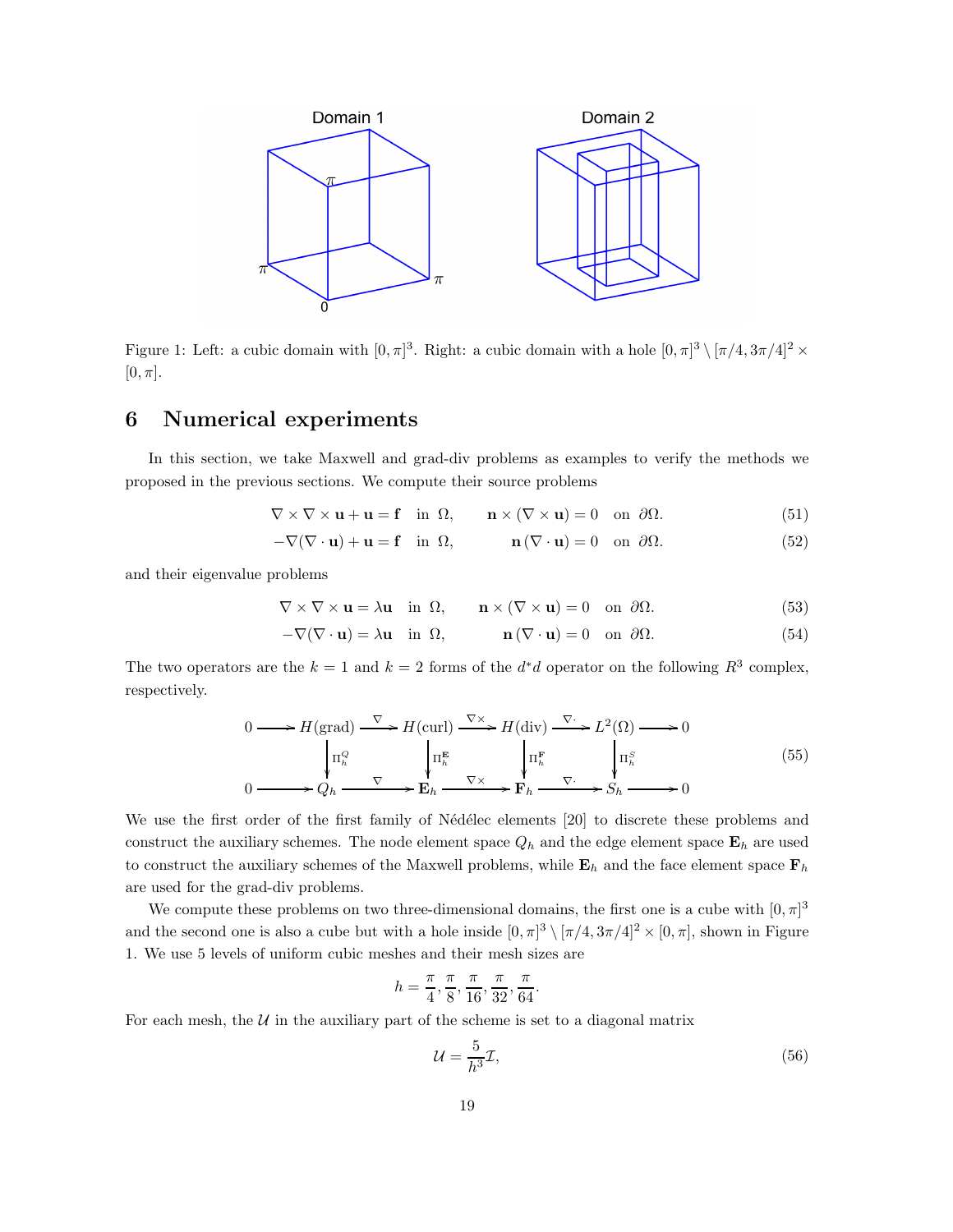where  $\mathcal I$  is the identity matrix.

The numerical experiments involve many cases including two different operators, both source and eigenvalue problems, two different domains. Moreover, the multigrid method acts both as an independent solver itself and a preconditioner in the Conjugate Gradient (CG) method. To guarantee all these cases to converge, we choose symmetric Gauss-Seidel method as the smoother and set the number of smoothing iteration to 5 uniformly, even though the these settings are not optimal for every case. We generate the SAIT preconditioner based on the triangular factors of the standard ILU(0) factorization. We also take a uniform setting for the parameters in Algorithm 3, say SAIT(0.05, 10).

We use the Locally Optimal Block Preconditioned Conjugate Gradient methd (LOBPCG) [18] as the basic solver to compute the first 20 eigenvalues of the auxiliary eigenvalue problems. We compute 25 eigenvalue in actual computations to make the solver stabler. When the errors of first 20 numerical eigenvalue reach the error criterion, we stop the iteration.

The errors of the linear equations and generalized matrix eigenvalue problems are set as

$$
\frac{\|f - \mathscr{A}u\|}{\|f\|} \quad \text{and} \quad \frac{\|\mathscr{A}u - \lambda \mathcal{M}_k u\|_{\mathcal{M}_k}}{\|u\|_{\mathcal{M}_k}},
$$

respectively. Here,  $\|\cdot\|_{\mathcal{M}_k}$  denotes the norm with respect to  $\mathcal{M}_k$ , that is

$$
||v||_{\mathcal{M}_k} = \sqrt{v^T \mathcal{M}_k v}.
$$

The stop criterion is set to  $10^{-8}$  for all the numerical experiments.

## 6.1 The Maxwell problems

The discrete weak form of the Maxwell source problem (51) is: given  $f \in L^2(\Omega)$ , find  $u_h \in E_h$ such that

$$
\langle \nabla \times \mathbf{u}_h, \nabla \times \mathbf{v}_h \rangle + c \langle \mathbf{u}_h, \mathbf{v}_h \rangle = \langle \mathbf{f}, \mathbf{v}_h \rangle \quad \mathbf{v}_h \in \mathbf{E}_h. \tag{57}
$$

The corresponding auxiliary weak form is: given  $f \in L^2(\Omega)$ , find  $(\sigma_h, \tilde{u}_h) \in Q_h \times E_h$  such that

$$
\langle \sigma_h, \tau_h \rangle - \langle \tilde{\mathbf{u}}_h, \nabla \tau_h \rangle = 0 \qquad \tau_h \in Q_h,
$$
  

$$
\langle \nabla \sigma_h, \mathbf{v}_h \rangle + \langle \nabla \times \tilde{\mathbf{u}}_h, \nabla \times \mathbf{v}_h \rangle + \langle \tilde{\mathbf{u}}_h, \mathbf{v}_h \rangle = \langle \mathbf{f}, \mathbf{v}_h \rangle \qquad \mathbf{v}_h \in \mathbf{E}_h.
$$
 (58)

The discrete form of Maxwell eigenvalue problem (53) is: find  $(\lambda_h, \mathbf{u}_h) \in \mathbb{R} \times \mathbf{E}_h$  such that

$$
\langle \nabla \times \mathbf{u}_h, \nabla \times \mathbf{v}_h \rangle = \lambda_h \langle \mathbf{u}_h, \mathbf{v}_h \rangle \quad \mathbf{v}_h \in \mathbf{E}_h. \tag{59}
$$

Its auxiliary problem is: find  $(\lambda_h, \mathbf{u}_h) \in \mathbb{R} \times \mathbf{E}_h$  such that

$$
\langle \sigma_h, \tau_h \rangle - \langle \tilde{\mathbf{u}}_h, \nabla \tau_h \rangle = 0 \qquad \tau_h \in Q_h,
$$
  

$$
\langle \nabla \sigma_h, \mathbf{v}_h \rangle + \langle \nabla \times \tilde{\mathbf{u}}_h, \nabla \times \mathbf{v}_h \rangle = \lambda_h \langle \mathbf{u}_h, \mathbf{v}_h \rangle \qquad \mathbf{v}_h \in \mathbf{E}_h.
$$
 (60)

As we discussed in section 4, the mass matrix generated by  $\langle \sigma_h, \tau_h \rangle$  in the above auxiliary forms is replace by  $\mathbb U$  as (56).

Figure 2 shows the comparisons of the nonzero in the lower triangular factor L and its corresponding sparse approximate inverse matrix  $M_L$  generated by  $SATT(0.05, m)$ . Here m is the iteration number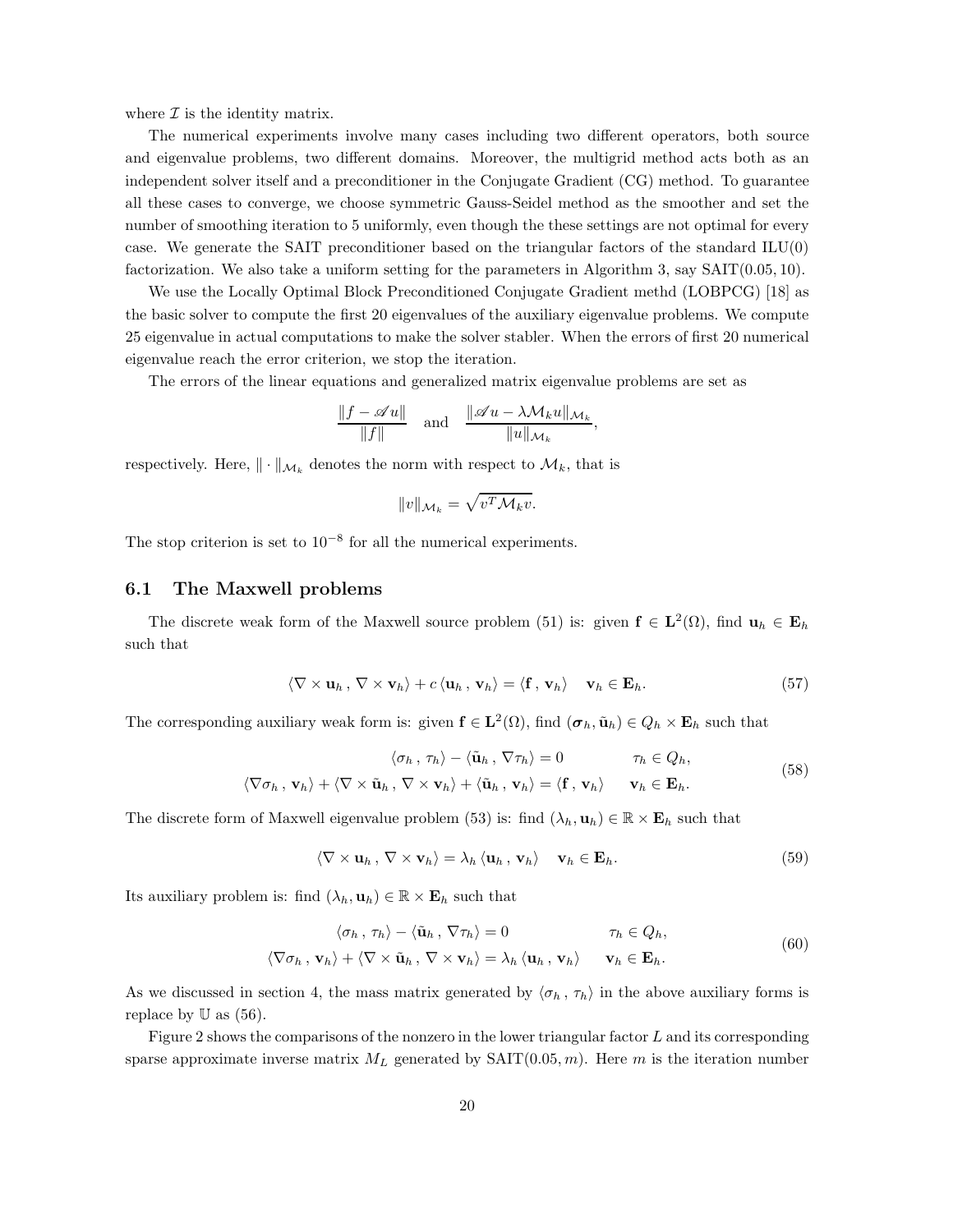

Figure 2: The number of the nonzero entries in the SAIT for the Maxwell equation. Left: Domain 1. Right: Domain 2.



Figure 3: The convergence histories of the original Maxwell equation and the auxiliary scheme with different iterative methods. The mesh is level 5 with the mesh size  $h = \pi/64$ . Left: Domain 1. Rigth: Domain 2.

in Algorithm 3. The results show that the nonzeros on the  $SAIT(0.05, 10)$  matrix is much less than its original matrix. Figure 3 shows the results in solving the original discrete Maxwell equation and its auxiliary problem using the Conjugate Gradient method on the mesh of level 5 ( $h = \pi/64$ ). With the auxiliary part, the convergence becomes stable and faster, and can be accelerated by ILU and SAIT preconditioners further. After getting the solution of the auxiliary problem, it need to solve a mass equation. Figure 4 shows the relative errors of the mass equation and the original discrete Maxwell problem. The error of the original problem stops going down after some iteration. The reason is that its contains the error in the solution of the auxiliary problem (48) by Theorem 4.5. The figures also show that the relative error of the mass equation is smaller than that of the original equation. This means that the error of the mass euqation should be set smaller in computing. Table 3 and 4 show more convergence results. The V-cycle multigrid method works both as an independent solver or a preconditioner in the Conjugate Gradient method, and it can reduce the iteration counts significantly. The mass equations on different mesh converge fast even without preconditioning and the  $ILU(0)$  can make them converge to the stop criterion within several iterations.

We compute the auxiliary Maxwell eigenvalue problem using LOBPCG method with different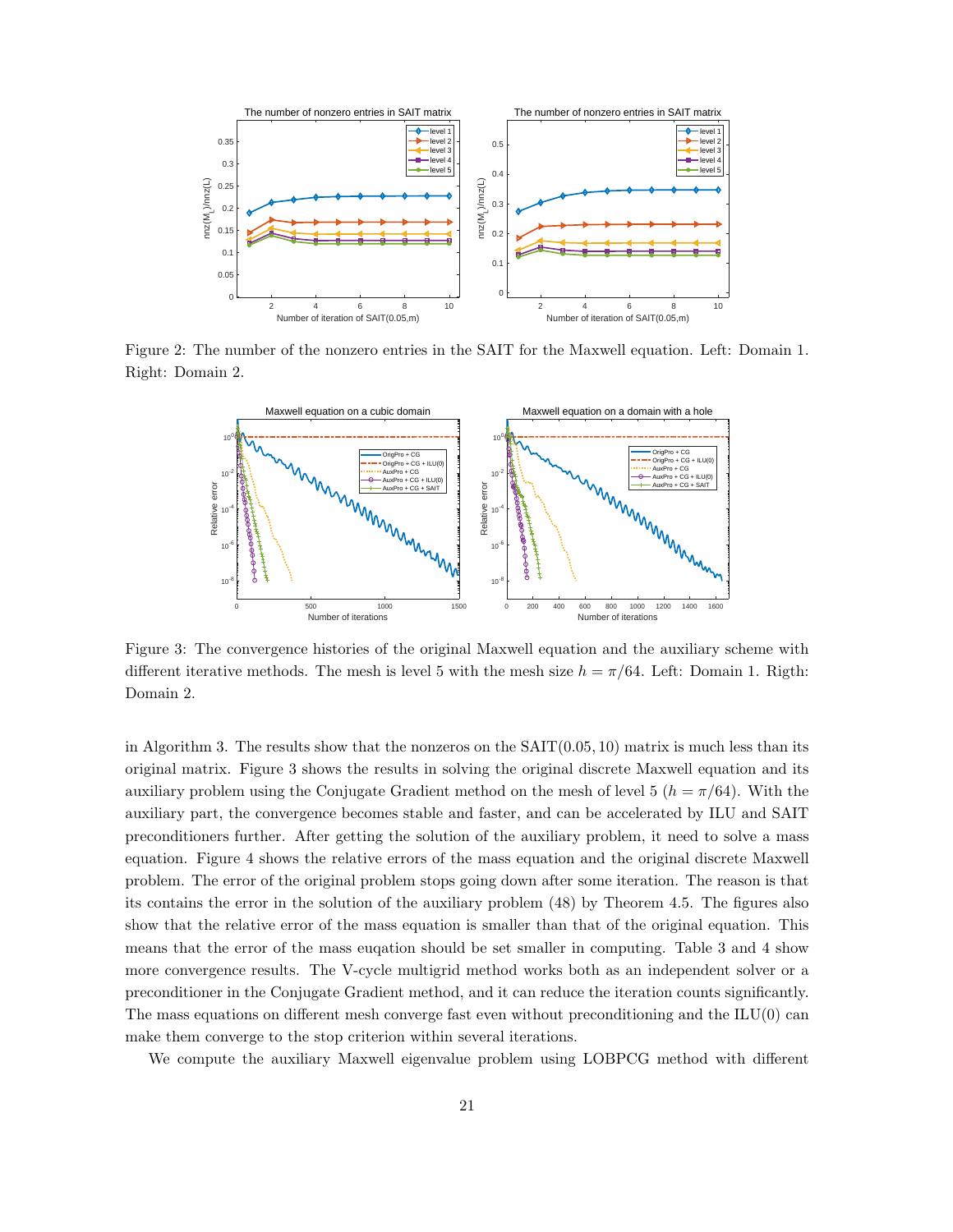

Figure 4: The convergence histories of the mass equation. The relative error is computed in two ways: by the mass equation and by the original discrete Maxwell equation. Left: Domain 1. Rigth: Domain 2.

|       |          |          |                       | $(\mathcal{A} + c\mathcal{M}_k)u = f$ |                                  | $(\mathcal{A} + \mathcal{B}^T \mathcal{U} \mathcal{B} + c \mathcal{M}_k) u = f$ |             |            |    | $\mathcal{M}_k u = f$ |        |
|-------|----------|----------|-----------------------|---------------------------------------|----------------------------------|---------------------------------------------------------------------------------|-------------|------------|----|-----------------------|--------|
| Level | $\hbar$  | d.o.f.   | Conjugate<br>Gradient |                                       | Conjugate Gradient<br>MGVC(l, 5) |                                                                                 |             | Multigrid  |    | Conjugate<br>Gradient |        |
|       |          |          |                       | ILU(0)                                |                                  | ILU(0)                                                                          | <b>SAIT</b> | MGVC(l, 5) |    |                       | ILU(0) |
| $l=1$ | $\pi/4$  | 300      | 96                    | 19                                    | 64                               | 7                                                                               | 13          |            |    | 15                    | 3      |
| $l=2$ | $\pi/8$  | 1994     | 208                   | 2233                                  | 84                               | 14                                                                              | 23          | 8          | 5  | 28                    | 3      |
| $l=3$ | $\pi/16$ | 13,872   | 395                   | $\infty$                              | 113                              | 29                                                                              | 48          | 10         |    | 32                    | 3      |
| $l=4$ | $\pi/32$ | 104, 544 | 769                   | $\infty$                              | 198                              | 60                                                                              | 96          | 12         | 10 | 33                    | 3      |
| $l=5$ | $\pi/64$ | 811, 200 | 1544                  | $\infty$                              | 372                              | 122                                                                             | 191         | 15         | 14 | 33                    | 3      |

Table 3: The iteration counts of the original discrete Maxwell equation, its auxiliary equation and the mass equation with different iterative methods and preconditioners on Domain 1.

preconditioners. Figure 5 shows the convergence histories of the first 20 eigenvalues on Domain 1 with the mesh of level 5 ( $h = \pi/64$ ). All of the ILU(0), SAIT(0.05, 10) and MGVC(l, 5) preconditioners can efficiently reduce the iteration counts. After getting the eigenpairs of the auxiliary problems, we recompute the numerical eigenvalue using the eigenvectors and the original and the auxiliary operator. Table 5 shows that the smallest nonzero eigenvalues can be easily recognized through recomputing. Table 6 show the eigenvalues on Domain 2 with the mesh of level 5  $(h = \pi/64)$ . As there is a hole in this domain, the Betti number is 1. The first eigenpair in this auxiliary eigenvalue problem corresponds to the only one harmonic form in the cohomology space. Table 7 and 8 show the convergence of the auxiliary eigenvalue problem on different meshes.

## 6.2 The grad-div problems

The discrete weak formulation of the grad-div source problem (52) is: given  $f \in L^2(\Omega)$ , find  $u_h \in F_h$  such that

$$
\langle \nabla \cdot \mathbf{u}_h, \nabla \cdot \mathbf{v}_h \rangle + \langle \mathbf{u}_h, \mathbf{v}_h \rangle = \langle \mathbf{f}, \mathbf{v}_h \rangle \quad \mathbf{v}_h \in \mathbf{F}_h. \tag{61}
$$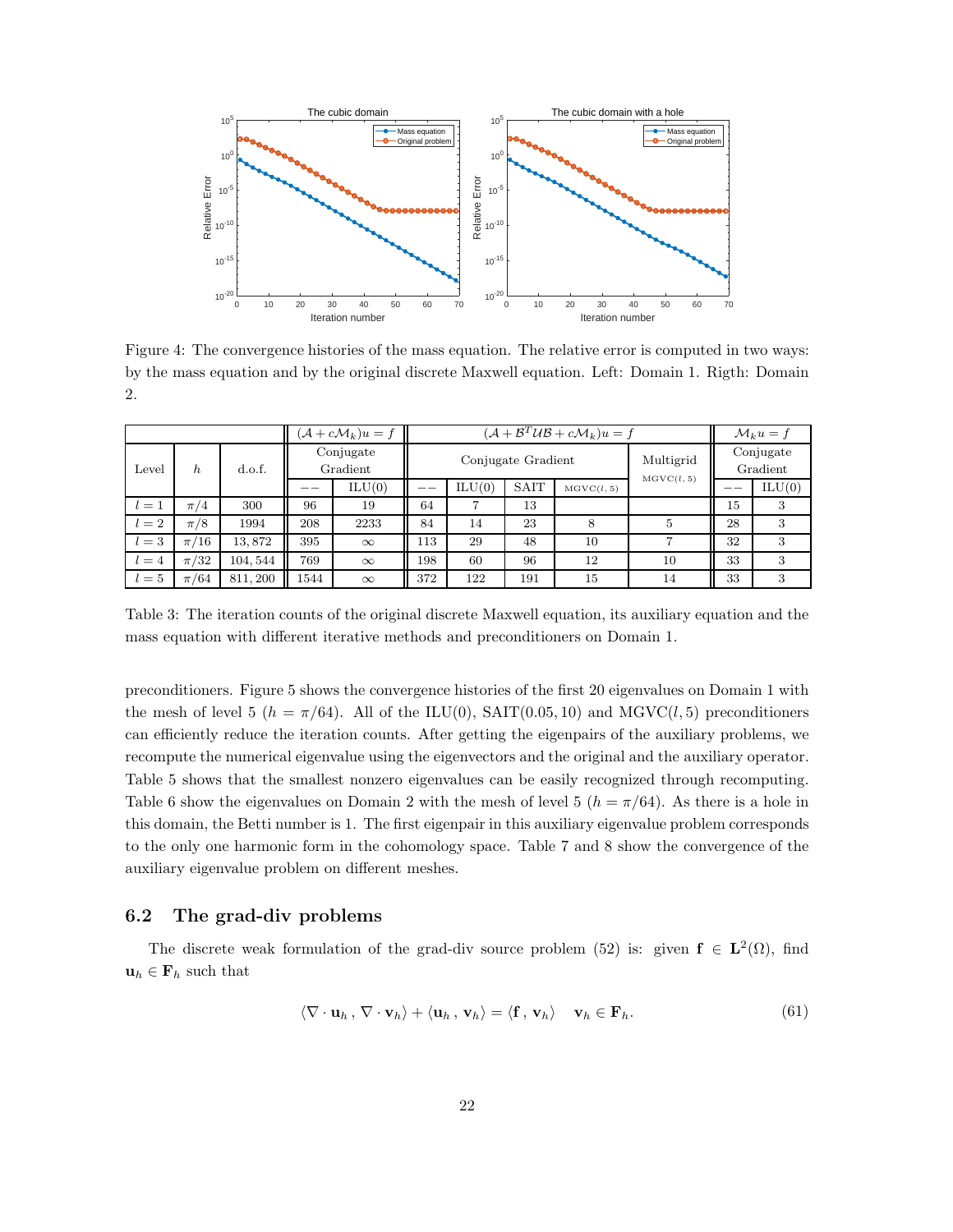

Figure 5: Compute the first 20 eigenvalue of the auxiliary discrete Maxwell operator on Domain 1 with the mesh of level 5 ( $h = \frac{\pi}{64}$ ) using LOBPCG method with ILU(0), SAIT(0.05, 10), Multigrid preconditioner, respectively.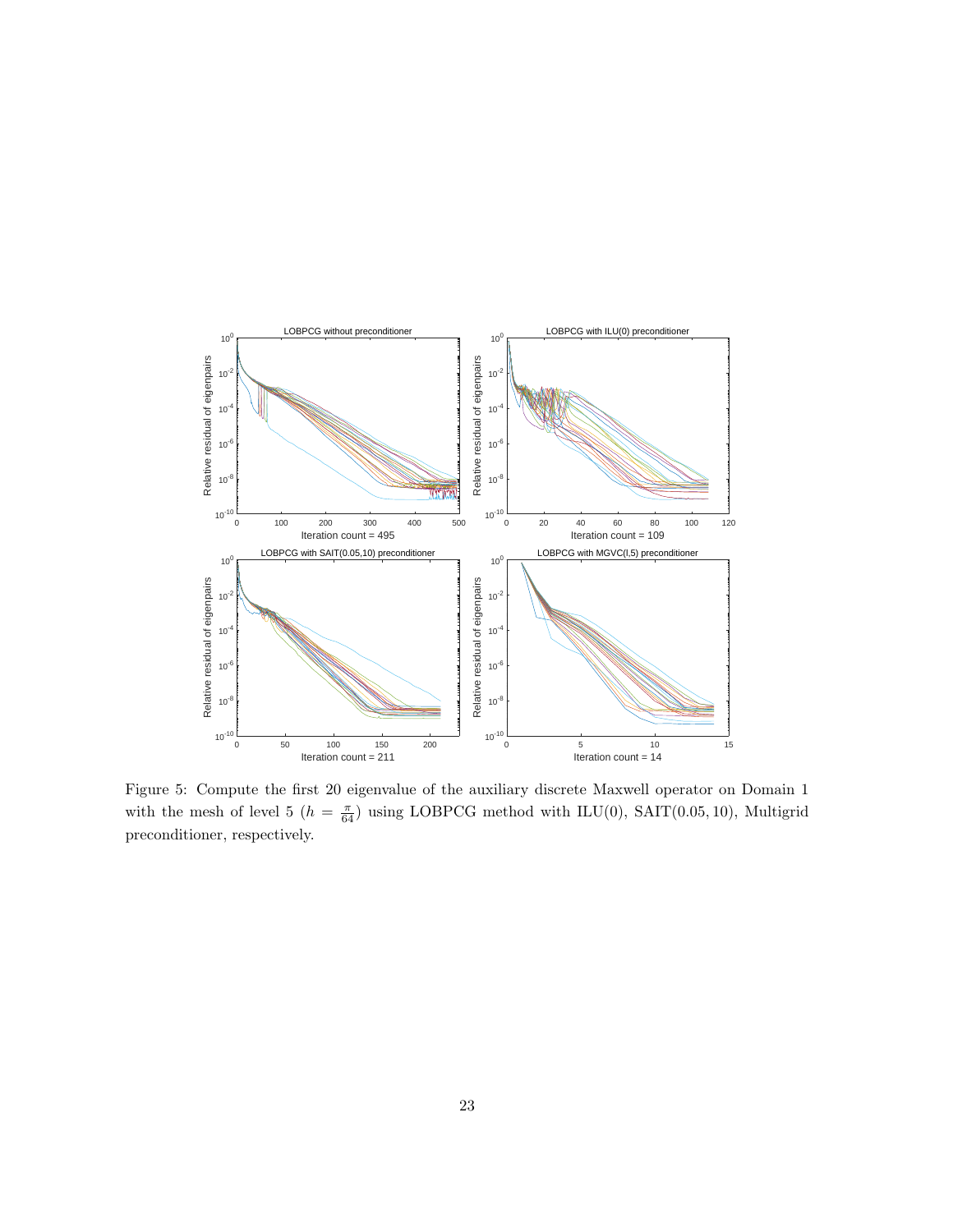|         |                         |          |                       | $(\mathcal{A} + c\mathcal{M}_k)u = f$ |                    | $(\mathcal{A} + \mathcal{B}^T \mathcal{U} \mathcal{B} + c \mathcal{M}_k) u = f$ |            |                         |    | $\mathcal{M}_k u = f$ |   |
|---------|-------------------------|----------|-----------------------|---------------------------------------|--------------------|---------------------------------------------------------------------------------|------------|-------------------------|----|-----------------------|---|
| Level   | h.                      | d.o.f.   | Conjugate<br>Gradient |                                       | Conjugate Gradient |                                                                                 |            | Multigrid<br>MGVC(l, 5) |    | Conjugate<br>Gradient |   |
|         |                         |          | ILU(0)                |                                       | ILU(0)             | <b>SAIT</b>                                                                     | MGVC(l, 5) |                         |    | ILU(0)                |   |
| $l=1$   | $\pi/4$                 | 276      | 106                   | 20                                    | 64                 | 9                                                                               | 11         |                         |    | 28                    | 6 |
| $l=2$   | $\pi/8$                 | 1,656    | 219                   | 136                                   | 93                 | 16                                                                              | 30         | 5                       | 6  | 35                    |   |
| $l=3$   | $^{\prime}16$<br>$\pi/$ | 11, 184  | 416                   | $\infty$                              | 158                | 36                                                                              | 57         | 6                       |    | 36                    |   |
| $l = 4$ | $\pi/32$                | 81,504   | 820                   | $\infty$                              | 288                | 78                                                                              | 115        | 9                       | 11 | 34                    | 5 |
| $l=5$   | $\pi/64$                | 620, 736 | 1643                  | $\infty$                              | 321                | 157                                                                             | 235        | 12                      | 16 | 33                    | 5 |

Table 4: The iteration counts of the original discrete Maxwell equation, its auxiliary equation and the mass equation with different iterative methods and preconditioners on Domain 2.

Its auxiliary weak form is: given  $f \in L^2(\Omega)$ , find  $(\sigma_h, \tilde{u}_h) \in E_h \times F_h$  such that

$$
\langle \sigma_h, \tau_h \rangle - \langle \tilde{\mathbf{u}}_h, \nabla \times \tau_h \rangle = 0 \qquad \tau_h \in \mathbf{E}_h,
$$
  

$$
\langle \nabla \times \sigma_h, \mathbf{v}_h \rangle + \langle \nabla \cdot \tilde{\mathbf{u}}_h, \nabla \cdot \mathbf{v}_h \rangle + \langle \tilde{\mathbf{u}}_h, \mathbf{v}_h \rangle = \langle \mathbf{f}, \mathbf{v}_h \rangle \qquad \mathbf{v}_h \in \mathbf{F}_h.
$$
 (62)

The discrete weak form the grad-div eigenvalue problem (54) is: find  $(\lambda_h, \mathbf{u}_h) \in \mathbb{R} \times \mathbf{F}_h$  such that

$$
\langle \nabla \cdot \mathbf{u}_h, \nabla \cdot \mathbf{v}_h \rangle + c \langle \mathbf{u}_h, \mathbf{v}_h \rangle = \lambda_h \langle \mathbf{u}_h, \mathbf{v}_h \rangle \quad \mathbf{v}_h \in \mathbf{F}_h. \tag{63}
$$

Its auxiliary problem is: find  $(\lambda_h, \mathbf{u}_h) \in \mathbb{R} \times \mathbf{F}_h$  such that

$$
\langle \sigma_h, \tau_h \rangle - \langle \tilde{\mathbf{u}}_h, \nabla \times \tau_h \rangle = 0 \qquad \qquad \tau_h \in \mathbf{E}_h,
$$
  

$$
\langle \nabla \times \sigma_h, \mathbf{v}_h \rangle + \langle \nabla \cdot \tilde{\mathbf{u}}_h, \nabla \cdot \mathbf{v}_h \rangle = \lambda_h \langle \mathbf{u}_h, \mathbf{v}_h \rangle \qquad \mathbf{v}_h \in \mathbf{F}_h.
$$
 (64)

Most of the results in computing the grad-div problems using auxiliary schemes are similar to those of Maxwell problems. Figure 6 is the nonzero entries in SAIT matrices on different meshes and domains. Figure 7 shows the comparisons of the convergences of the auxiliary grad-div source problem and original problem. The difference from Maxwell case is that ILU(0) works for the original grad-div problem though it doesn't improve the convergence. Table 9 and 10 show the convergence results on the two domains with different levels of meshes, respectively.

Table 11 and 12 show the results in recomputing the numerical eigenvalues using the original discrete eigenvalue problem (63). Table 14 and 13 show more convergence results of auxiliary discrete grad-div source problem (64) on the two domains, respectively.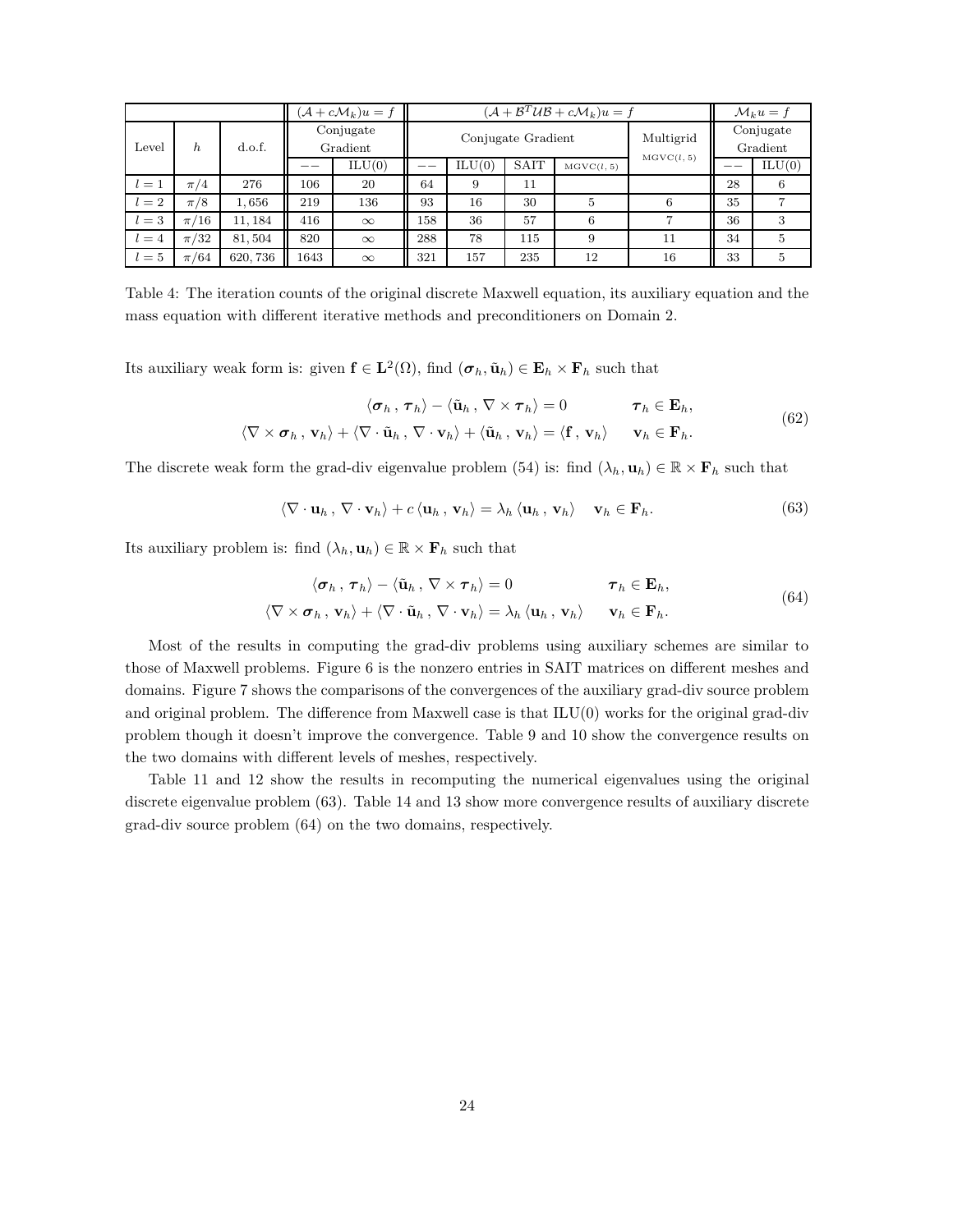

Figure 6: The number of the nonzero entries in the SAIT for the grad-div equation. Left: Domain 1. Right: Domain 2.



Figure 7: The convergence histories of the original grad-div equation and the auxiliary scheme with different iterative methods. The mesh is level 5 with the mesh size  $h = \pi/64$ . Left: Domain 1. Rigth: Domain 2.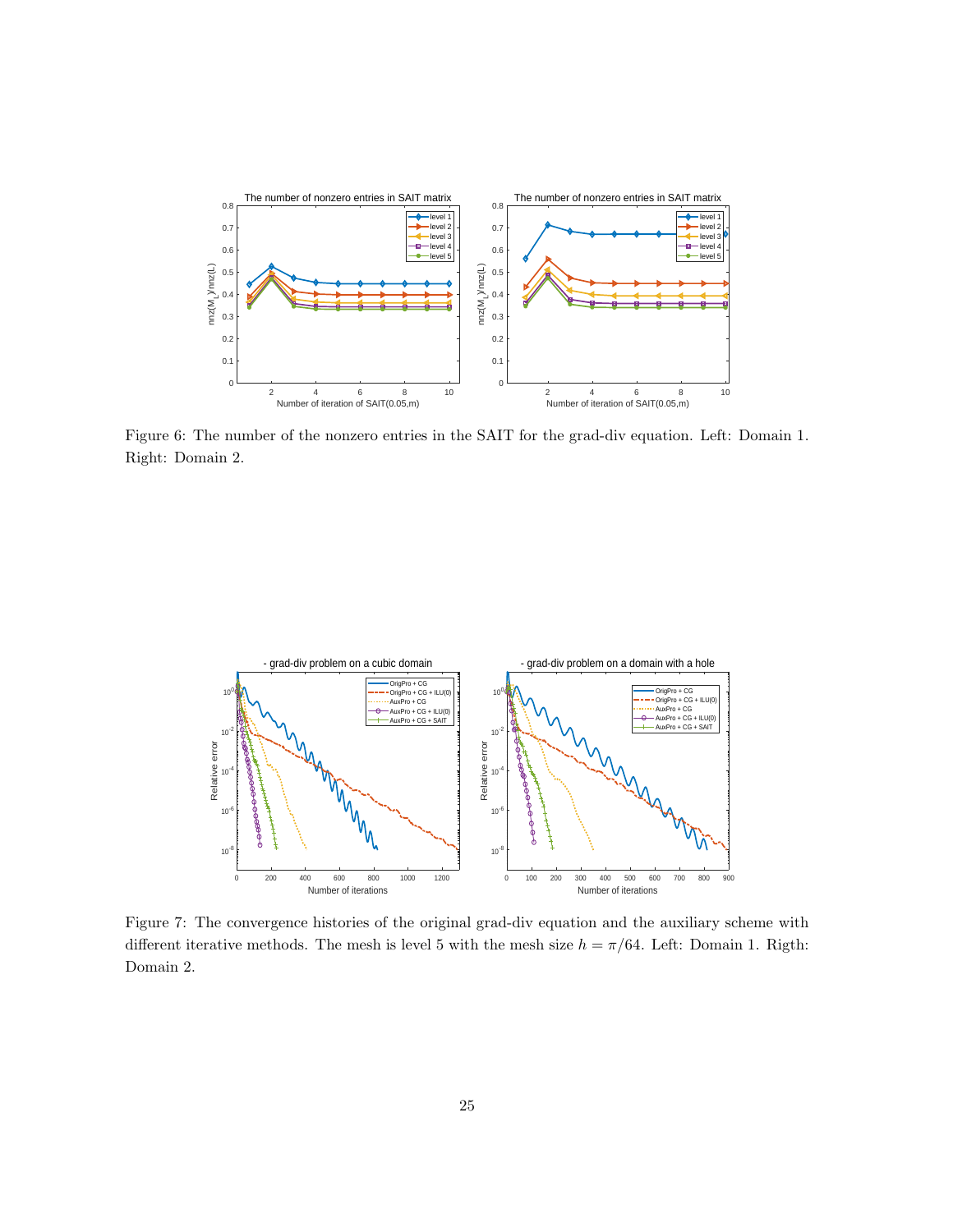| Exact          | $(\mathcal{A} + \mathcal{B}^T \mathcal{U} \mathcal{B}) u = \lambda_h \mathcal{M}_k u$ | $\mathcal{A}u = \lambda_h \mathcal{M}_k u$ | $\mathcal{B}^T \mathcal{U} \mathcal{B} u = \lambda_h \mathcal{M}_k u$ | Type   |
|----------------|---------------------------------------------------------------------------------------|--------------------------------------------|-----------------------------------------------------------------------|--------|
| $\overline{2}$ | 2.000401                                                                              | 2.000401                                   | $2.781{\times}10^{-14}$                                               | Type 1 |
| $\overline{2}$ | 2.000401                                                                              | 2.000401                                   | $5.524\times10^{-13}$                                                 | Type 1 |
| $\overline{2}$ | 2.000401                                                                              | 2.000401                                   | $1.081\times10^{-12}$                                                 | Type 1 |
| 3              | 3.000602                                                                              | 3.000602                                   | $1.859\times10^{-13}$                                                 | Type 1 |
| 3              | 3.000602                                                                              | 3.000602                                   | $8.440\times10^{-13}$                                                 | Type 1 |
|                | 4.696564                                                                              | $1.112\times10^{-12}$                      | 4.696564                                                              | Type 2 |
|                | 4.696564                                                                              | $2.115\times10^{-12}$                      | 4.696564                                                              | Type 2 |
|                | 4.696564                                                                              | $5.233 \times 10^{-12}$                    | 4.696564                                                              | Type 2 |
| 5              | 5.003414                                                                              | 5.003414                                   | $9.978 \times 10^{-14}$                                               | Type 1 |
| 5              | 5.003414                                                                              | 5.003414                                   | $1.792\times10^{-13}$                                                 | Type 1 |
| 5              | 5.003414                                                                              | 5.003414                                   | $1.851\times10^{-13}$                                                 | Type 1 |
| $\overline{5}$ | 5.003414                                                                              | 5.003414                                   | $3.573 \times 10^{-13}$                                               | Type 1 |
| 5              | 5.003414                                                                              | 5.003414                                   | $1.213\times10^{-12}$                                                 | Type 1 |
| 5              | 5.003414                                                                              | 5.003414                                   | $2.020\times10^{-12}$                                                 | Type 1 |
| 6              | 6.003615                                                                              | 6.003615                                   | $2.552\times10^{-12}$                                                 | Type 1 |
| 6              | 6.003615                                                                              | 6.003615                                   | $1.438\times10^{-12}$                                                 | Type 1 |
| 6              | 6.003615                                                                              | 6.003615                                   | $1.405 \times 10^{-12}$                                               | Type 1 |
| 6              | 6.003615                                                                              | 6.003615                                   | $1.995 \times 10^{-12}$                                               | Type 1 |
| 6              | 6.003615                                                                              | 6.003615                                   | $2.526 \times 10^{-12}$                                               | Type 1 |
| 6              | 6.003615                                                                              | 6.003615                                   | $3.177\times10^{-12}$                                                 | Type 1 |

Table 5: Recompute the numerical eigenvalues using the original discrete Maxwell operator and the auxiliary operator, respectively(Domian 1).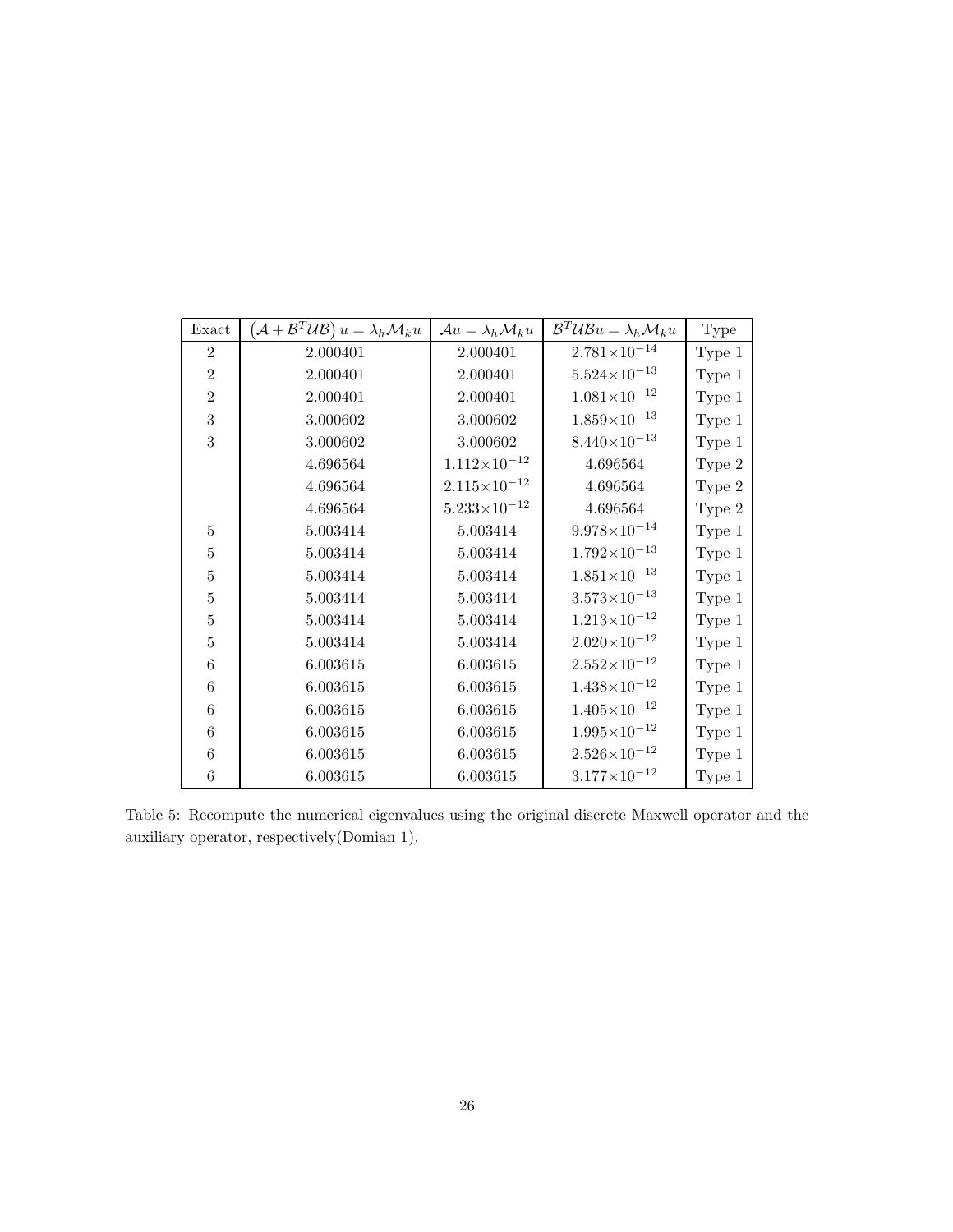| $(\mathcal{A} + \mathcal{B}^T \mathcal{U} \mathcal{B}) u = \lambda_h \mathcal{M}_k u$ | $\mathcal{A}u = \lambda_h \mathcal{M}_k u$ | $\mathcal{B}^T \mathcal{U} \mathcal{B} u = \lambda_h \mathcal{M}_k u$ | Type     |
|---------------------------------------------------------------------------------------|--------------------------------------------|-----------------------------------------------------------------------|----------|
| $5.247\times10^{-12}$                                                                 | $4.816\times10^{-12}$                      | $4.970\times10^{-13}$                                                 | Type $0$ |
| 1.000200                                                                              | 1.000200                                   | $9.858\times10^{-13}$                                                 | Type 1   |
| 1.513696                                                                              | 1.513696                                   | $5.930\times10^{-13}$                                                 | Type 1   |
| 1.513696                                                                              | 1.513696                                   | $7.567\times10^{-13}$                                                 | Type 1   |
| 2.375882                                                                              | $1.761\times10^{-12}$                      | 2.375882                                                              | Type 2   |
| 2.375882                                                                              | $7.735\times10^{-12}$                      | 2.375882                                                              | Type 2   |
| 2.689091                                                                              | 2.689091                                   | $2.327 \times 10^{-12}$                                               | Type 1   |
| 3.400482                                                                              | 3.400482                                   | $4.662\times10^{-13}$                                                 | Type 1   |
| 4.003213                                                                              | 4.003213                                   | $5.860\times10^{-13}$                                                 | Type 1   |
| 4.516709                                                                              | 4.516709                                   | $5.356\times10^{-13}$                                                 | Type 1   |
| 4.516709                                                                              | 4.516709                                   | $2.487\times10^{-12}$                                                 | Type 1   |
| 4.560227                                                                              | $3.255 \times 10^{-12}$                    | 4.560227                                                              | Type 2   |
| 5.230621                                                                              | 5.230621                                   | $5.764\times10^{-13}$                                                 | Type 1   |
| 5.230621                                                                              | 5.230621                                   | $1.424 \times 10^{-12}$                                               | Type 1   |
| 5.692104                                                                              | 5.692104                                   | $1.917\times10^{-13}$                                                 | Type 1   |
| 6.403495                                                                              | 6.403495                                   | $6.314\times10^{-13}$                                                 | Type 1   |
| 6.734557                                                                              | 6.734557                                   | $4.218\times10^{-12}$                                                 | Type 1   |
| 6.891325                                                                              | $2.839\times10^{-11}$                      | 6.891325                                                              | Type 2   |
| 6.891325                                                                              | $9.671\times10^{-11}$                      | 6.891325                                                              | Type 2   |
| 7.760096                                                                              | $6.702\times10^{-11}$                      | 7.760096                                                              | Type 2   |

Table 6: Recompute the numerical eigenvalues using the original discrete Maxwell operator and the auxiliary operator, respectively(Domian 2).

| Level   | $\hbar$  | d.o.f.   |     | LOBPCG with preconditioners |               |           |  |  |  |
|---------|----------|----------|-----|-----------------------------|---------------|-----------|--|--|--|
|         |          |          |     | ILU(0)                      | SAT(0.05, 10) | MGVC(1,5) |  |  |  |
| $l=1$   | $\pi/4$  | 300      | 90  | 19                          | 23            | 18        |  |  |  |
| $l=2$   | $\pi/8$  | 1,944    | 131 | 17                          | 29            | 17        |  |  |  |
| $l=3$   | $\pi/16$ | 13,872   | 182 | 26                          | 54            | 16        |  |  |  |
| $l = 4$ | $\pi/32$ | 104,544  | 281 | 56                          | 107           | 15        |  |  |  |
| $l=5$   | $\pi/64$ | 811, 200 | 642 | 109                         | 211           | 14        |  |  |  |

Table 7: The iteration counts in computing the first 20 eigenvalues of the auxiliary Maxwell operator using different preconditioners and different mesh sizes on Domain 1.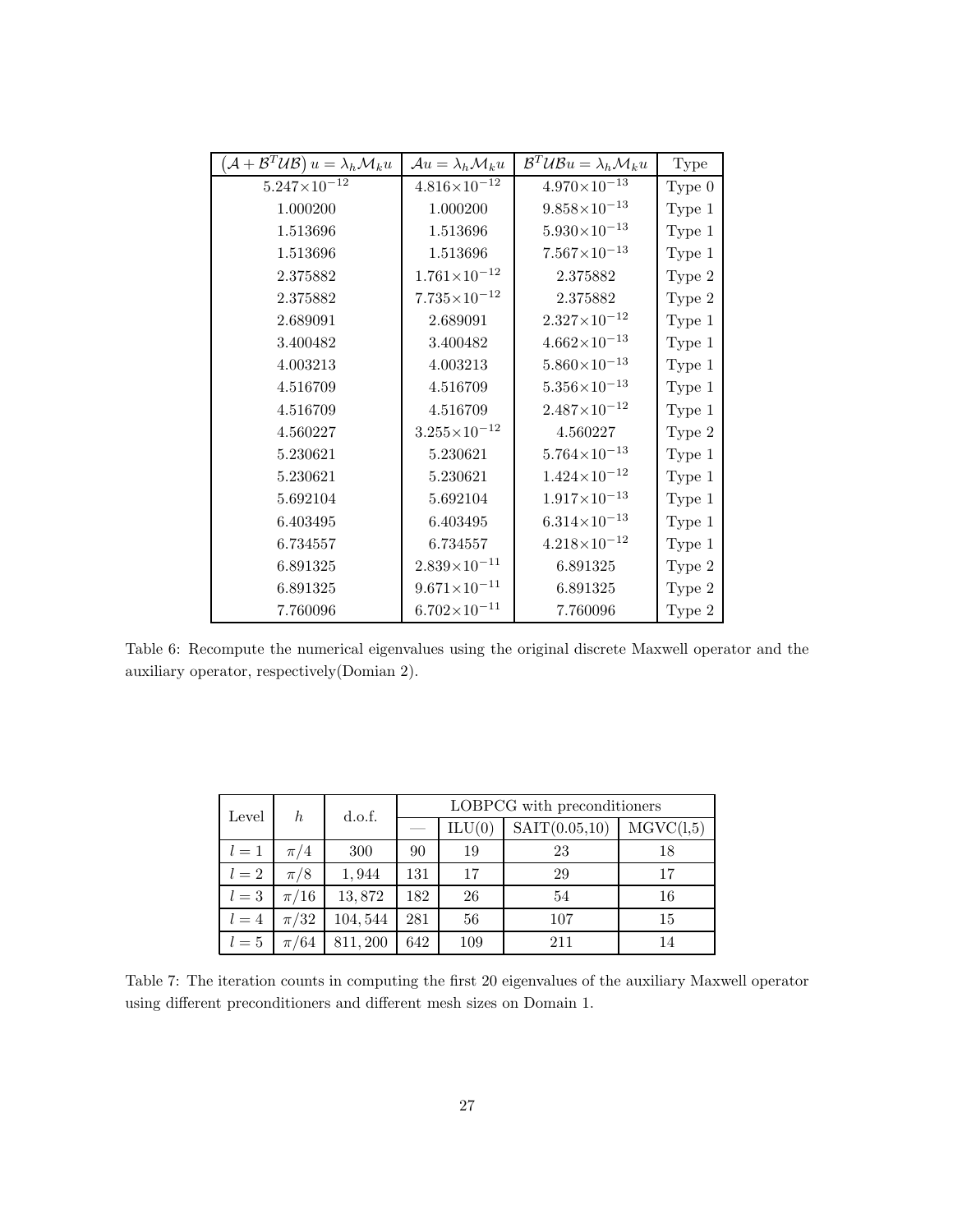| Level | h        | d.o.f.  |     | LOBPCG with preconditioners |               |           |  |  |  |
|-------|----------|---------|-----|-----------------------------|---------------|-----------|--|--|--|
|       |          |         |     | ILU(0)                      | SAT(0.05, 10) | MGVC(1,5) |  |  |  |
| $l=1$ | $\pi/4$  | 276     | 83  | 22                          | 25            | 21        |  |  |  |
| $l=2$ | $\pi/8$  | 1,656   | 135 | 18                          | 30            | 18        |  |  |  |
| $l=3$ | $\pi/16$ | 11,184  | 161 | 24                          | 45            | 15        |  |  |  |
| $l=4$ | $\pi/32$ | 81,504  | 257 | 61                          | 96            | 14        |  |  |  |
| $l=5$ | $\pi/64$ | 620,736 | 484 | 111                         | 215           | 14        |  |  |  |

Table 8: The iteration counts in computing the first 20 eigenvalues of the auxiliary Maxwell operator using different preconditioners and different mesh sizes on Domain 2.

|       |          |                                 |     | $(\mathcal{A} + c\mathcal{M}_k)u = f$ |                    | $(\mathcal{A} + \mathcal{B}^T \mathcal{U} \mathcal{B} + c \mathcal{M}_k) u = f$ |                         |                       |    |    | $\mathcal{M}_k u = f$ |
|-------|----------|---------------------------------|-----|---------------------------------------|--------------------|---------------------------------------------------------------------------------|-------------------------|-----------------------|----|----|-----------------------|
| Level | h.       | Conjugate<br>d.o.f.<br>Gradient |     |                                       | Conjugate Gradient |                                                                                 | Multigrid<br>MGVC(l, 5) | Conjugate<br>Gradient |    |    |                       |
|       |          |                                 |     | ILU(0)                                |                    | ILU(0)                                                                          | <b>SAIT</b>             | MGVC(l, 5)            |    |    | ILU(0)                |
| $l=1$ | $\pi/4$  | 240                             | 36  | 19                                    | 37                 | 10                                                                              | 15                      |                       |    | 5  |                       |
| $l=2$ | $\pi/8$  | .728                            | 99  | 45                                    | 64                 | 49                                                                              | 29                      |                       | 5  | 9  |                       |
| $l=3$ | $\pi/16$ | 13,056                          | 198 | 133                                   | 112                | 36                                                                              | 57                      | 6                     |    | 9  |                       |
| $l=4$ | $\pi/32$ | 101, 376                        | 406 | 398                                   | 213                | 70                                                                              | 118                     | 9                     | 10 | 15 |                       |
| $l=5$ | $\pi/64$ | 798, 720                        | 820 | 1297                                  | 407                | 138                                                                             | 233                     | 11                    | 15 | 15 |                       |

Table 9: The iteration counts of the original discrete grad-div equation, its auxiliary equation and the mass equation with different iterative methods and preconditioners on Domain 1.

|         |             |          |     | $(\mathcal{A} + c\mathcal{M}_k)u = f$ |                    |        |             | $(\mathcal{A} + \mathcal{B}^T \mathcal{U} \mathcal{B} + c \mathcal{M}_k) u = f$ |                       | $\mathcal{M}_k u = f$ |        |
|---------|-------------|----------|-----|---------------------------------------|--------------------|--------|-------------|---------------------------------------------------------------------------------|-----------------------|-----------------------|--------|
| Level   | h<br>d.o.f. |          |     | Conjugate<br>Gradient                 | Conjugate Gradient |        |             | Multigrid<br>MGVC(l, 5)                                                         | Conjugate<br>Gradient |                       |        |
|         |             |          |     | ILU(0)                                |                    | ILU(0) | <b>SAIT</b> | <b>MGVC</b>                                                                     |                       |                       | ILU(0) |
| $l=1$   | $\pi/4$     | 204      | 55  | 17                                    | 45                 | 10     | 14          |                                                                                 |                       | 6                     |        |
| $l=2$   | $\pi/8$     | 1,392    | 109 | 36                                    | 68                 | 17     | 27          | 4                                                                               | 6                     | 12                    |        |
| $l=3$   | $\pi/16$    | 10.176   | 211 | 103                                   | 111                | 31     | 48          | 6                                                                               | 6                     | 17                    |        |
| $l = 4$ | $\pi/32$    | 77,568   | 401 | 295                                   | 197                | 59     | 94          | ⇁                                                                               | 9                     | 16                    |        |
| $l=5$   | $\pi/64$    | 605, 184 | 816 | 884                                   | 365                | 113    | 186         | 10                                                                              | 13                    | 15                    |        |

Table 10: The iteration counts of the original discrete grad-div equation, its auxiliary equation and the mass equation with different iterative methods and preconditioners on Domain 2.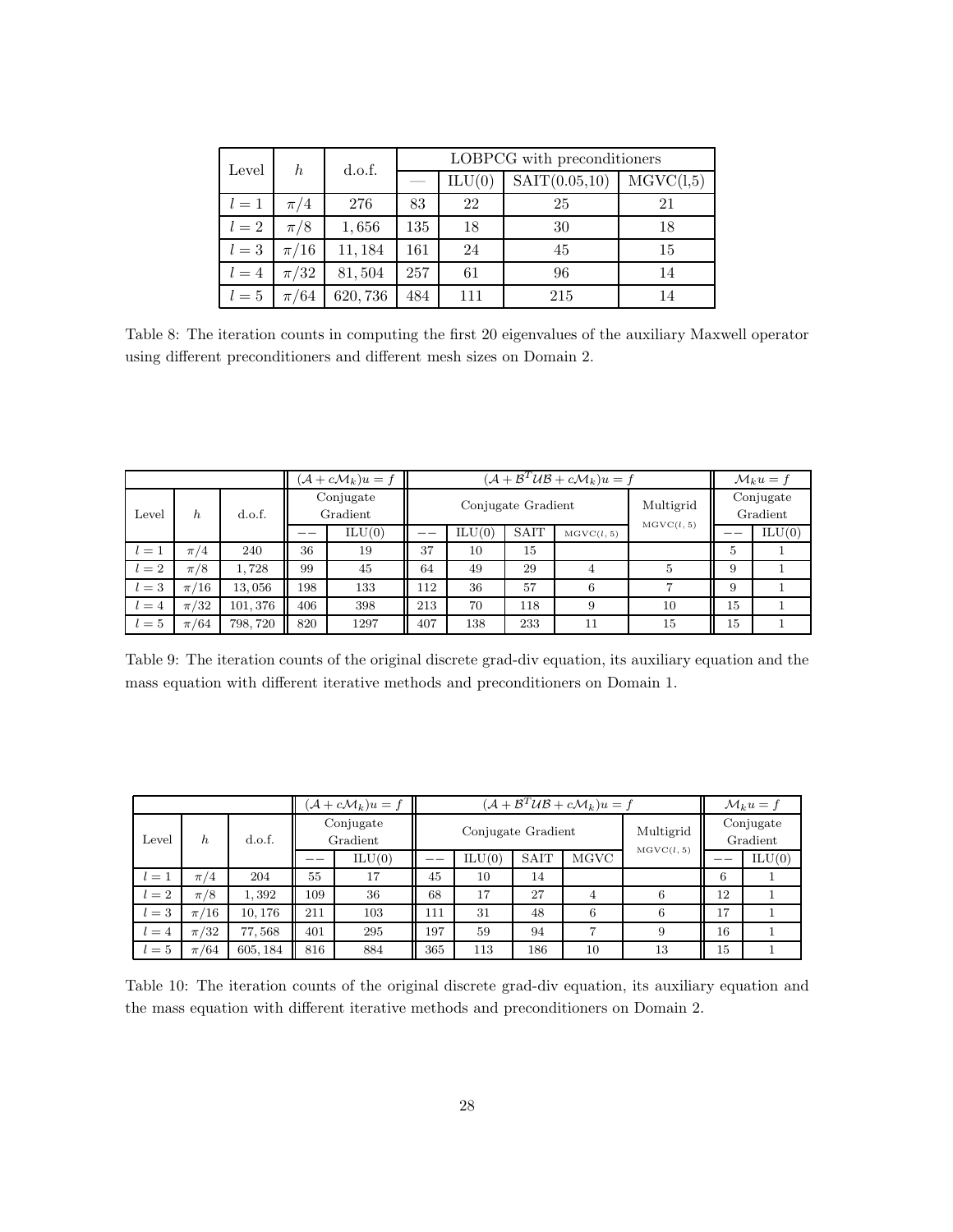| Exact           | $\left( \mathcal{A}+\mathcal{B}^{T}\mathcal{U}\mathcal{B}\right) u=\lambda_{h}\mathcal{M}_{k}u$ | $\mathcal{A}u = \lambda_h \mathcal{M}_k u$ | $\mathcal{B}^T \mathcal{U} \mathcal{B} u = \lambda_h \mathcal{M}_k u$ | <b>Type</b> |
|-----------------|-------------------------------------------------------------------------------------------------|--------------------------------------------|-----------------------------------------------------------------------|-------------|
| 3               | 3.000602                                                                                        | 3.000602                                   | $7.452 \times 10^{-13}$                                               | Type 1      |
| 6               | 6.003615                                                                                        | 6.003615                                   | $4.122 \times 10^{-13}$                                               | Type 1      |
| $6\phantom{.}6$ | 6.003615                                                                                        | 6.003615                                   | $1.045 \times 10^{-12}$                                               | Type 1      |
| 6               | 6.003615                                                                                        | 6.003615                                   | $1.128 \times 10^{-12}$                                               | Type 1      |
| 9               | 9.006628                                                                                        | 9.006628                                   | $5.124 \times 10^{-13}$                                               | Type 1      |
| 9               | 9.006628                                                                                        | 9.006628                                   | $8.570 \times 10^{-13}$                                               | Type 1      |
| 9               | 9.006628                                                                                        | 9.006628                                   | $1.369 \times 10^{-12}$                                               | Type 1      |
|                 | 9.539861                                                                                        | $1.242 \times 10^{-12}$                    | 9.539861                                                              | Type 2      |
|                 | 9.539861                                                                                        | $1.989 \times 10^{-12}$                    | 9.539861                                                              | Type 2      |
|                 | 9.539861                                                                                        | $3.823 \times 10^{-12}$                    | 9.539861                                                              | Type 2      |
| 11              | 11.016677                                                                                       | 11.016677                                  | $1.086 \times 10^{-12}$                                               | Type 1      |
| 11              | 11.016677                                                                                       | 11.016677                                  | $1.373 \times 10^{-12}$                                               | Type 1      |
| 11              | 11.016677                                                                                       | 11.016677                                  | $3.347 \times 10^{-12}$                                               | Type 1      |
| 12              | 12.009641                                                                                       | 12.009641                                  | $8.625 \times 10^{-13}$                                               | Type 1      |
| 14              | 14.019690                                                                                       | 14.019690                                  | $2.515 \times 10^{-13}$                                               | Type 1      |
| 14              | 14.019690                                                                                       | 14.019690                                  | $9.587 \times 10^{-13}$                                               | Type 1      |
| 14              | 14.019690                                                                                       | 14.019690                                  | $2.729 \times 10^{-12}$                                               | Type 1      |
| 14              | 14.019690                                                                                       | 14.019690                                  | $6.097 \times 10^{-12}$                                               | Type 1      |
| 14              | 14.019690                                                                                       | 14.019690                                  | $4.431 \times 10^{-12}$                                               | Type 1      |
| 14              | 14.019690                                                                                       | 14.019690                                  | $1.004 \times 10^{-13}$                                               | Type 1      |

Table 11: Recompute the numerical eigenvalues using the original discrete grad-div operator and the auxiliary operator, respectively(Domian 1).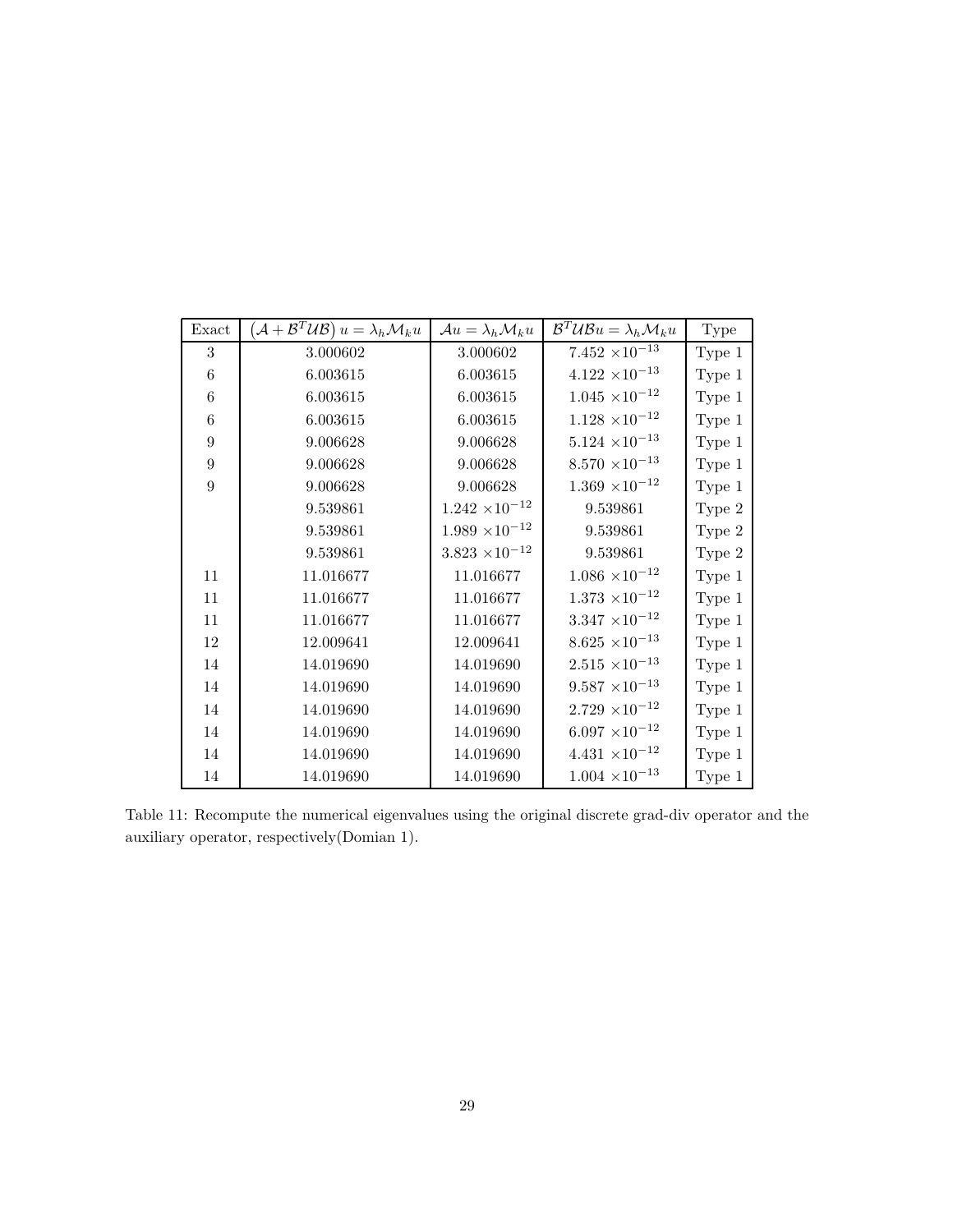| $(\mathcal{A} + \mathcal{B}^T \mathcal{U} \mathcal{B}) u = \lambda_h \mathcal{M}_k u$ | $\mathcal{A}u = \lambda_h \mathcal{M}_k u$ | $\mathcal{B}^T \mathcal{U} \mathcal{B} u = \lambda_h \mathcal{M}_k u$ | <b>Type</b> |
|---------------------------------------------------------------------------------------|--------------------------------------------|-----------------------------------------------------------------------|-------------|
| 4.533215                                                                              | $4.856 \times 10^{-12}$                    | 4.533215                                                              | Type 2      |
| 6.952396                                                                              | $1.882 \times 10^{-12}$                    | 6.952396                                                              | Type 2      |
| 6.952396                                                                              | $2.652\ \times\!10^{-12}$                  | 6.952396                                                              | Type 2      |
| 12.455297                                                                             | $3.875 \times 10^{-13}$                    | 12.455297                                                             | Type 2      |
| 15.488922                                                                             | 15.488922                                  | $4.132 \times 10^{-13}$                                               | Type 1      |
| 15.805105                                                                             | $5.086 \times 10^{-13}$                    | 15.805105                                                             | Type 2      |
| 15.921176                                                                             | 15.921176                                  | $5.413 \times 10^{-13}$                                               | Type 1      |
| 15.921176                                                                             | 15.921176                                  | $4.822 \times 10^{-13}$                                               | Type 1      |
| 16.618025                                                                             | 16.618025                                  | $1.017 \times 10^{-13}$                                               | Type 1      |
| 18.109571                                                                             | $7.399 \times 10^{-13}$                    | 18.109571                                                             | Type 2      |
| 18.491935                                                                             | 18.491935                                  | $4.263 \times 10^{-13}$                                               | Type 1      |
| 18.924189                                                                             | 18.924189                                  | $3.922 \times 10^{-13}$                                               | Type 1      |
| 18.924189                                                                             | 18.924189                                  | $6.295 \times 10^{-13}$                                               | Type 1      |
| 19.251186                                                                             | 19.251186                                  | $2.779 \times 10^{-13}$                                               | Type 1      |
| 19.621038                                                                             | 19.621038                                  | $1.210 \times 10^{-12}$                                               | Type 1      |
| 20.546486                                                                             | $1.087 \times 10^{-12}$                    | 20.546486                                                             | Type 2      |
| 20.546486                                                                             | $2.856 \times 10^{-12}$                    | 20.546486                                                             | Type 2      |
| 20.932342                                                                             | 20.932342                                  | $1.935 \times 10^{-12}$                                               | Type 1      |
| 20.932342                                                                             | 20.932342                                  | $3.757 \times 10^{-12}$                                               | Type 1      |
| 22.254199                                                                             | 22.254199                                  | $1.524 \times 10^{-09}$                                               | Type 1      |

Table 12: Recompute the numerical eigenvalues using the original discrete grad-div operator and the auxiliary operator, respectively(Domian 2).

| Level   | h        | d.o.f.  | LOBPCG with preconditioners |        |               |           |
|---------|----------|---------|-----------------------------|--------|---------------|-----------|
|         |          |         |                             | ILU(0) | SAT(0.05, 10) | MGVC(1,5) |
| $l=1$   | $\pi/4$  | 240     | 83                          | 26     | 30            | 25        |
| $l=2$   | $\pi/8$  | 1,728   | 167                         | 39     | 57            | 34        |
| $l=3$   | $\pi/16$ | 13,056  | 175                         | 42     | 67            | 18        |
| $l = 4$ | $\pi/32$ | 101,376 | 303                         | 78     | 132           | 17        |
| $l=5$   | $\pi/64$ | 798,720 | 655                         | 167    | 305           | 17        |

Table 13: The iteration counts in computing the first 20 eigenvalues of the auxiliary grad-div operator using different preconditioners and different mesh sizes on Domain 1.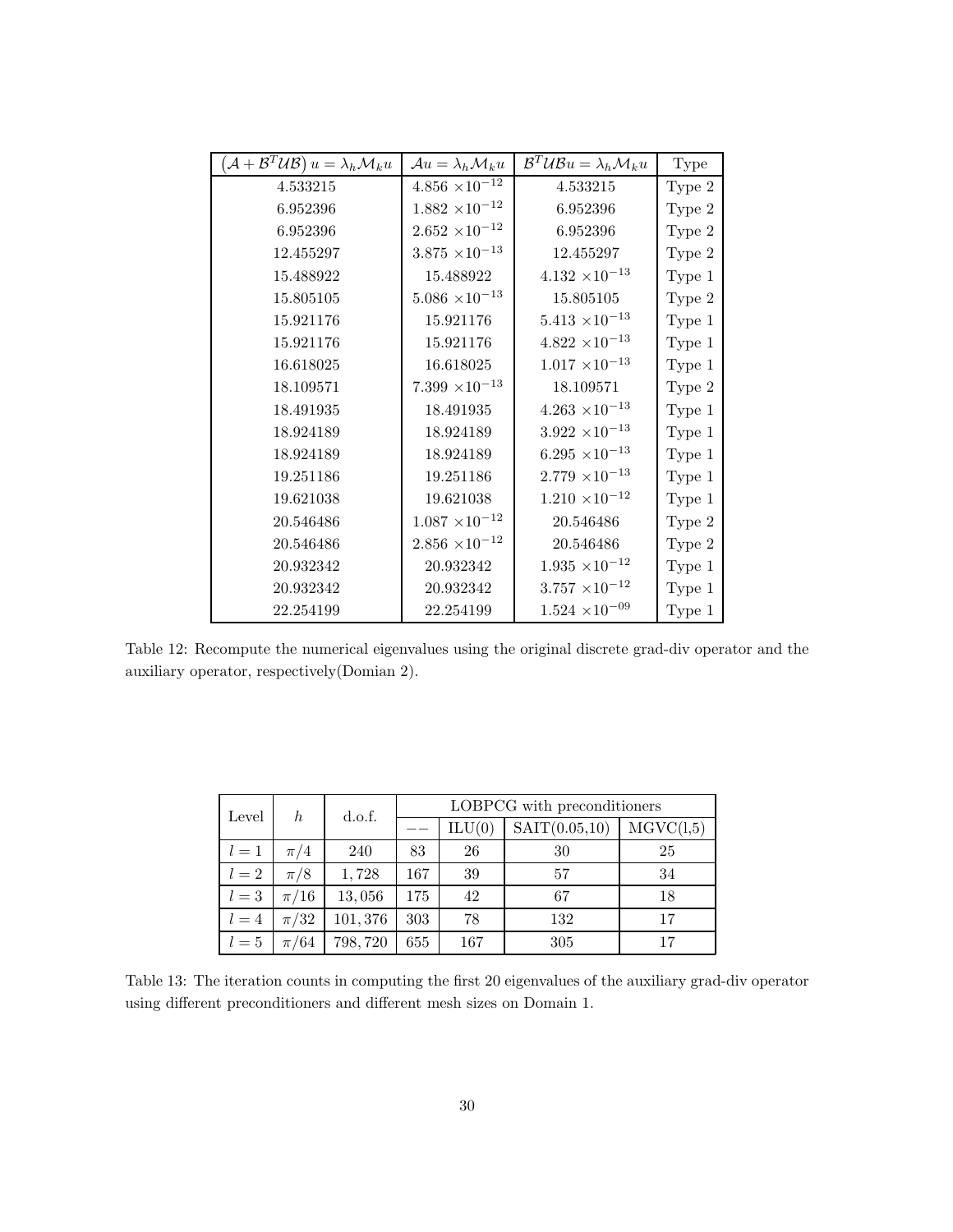| Level   | h        | d.o.f.   | LOBPCG with preconditioners |        |               |           |
|---------|----------|----------|-----------------------------|--------|---------------|-----------|
|         |          |          |                             | ILU(0) | SAT(0.05, 10) | MGVC(1,5) |
| $l=1$   | $\pi/4$  | 204      | 75                          | 23     | 25            | 22        |
| $l=2$   | $\pi/8$  | 1,392    | 168                         | 40     | 52            | 37        |
| $l=3$   | $\pi/16$ | 10,176   | 179                         | 40     | 65            | 22        |
| $l = 4$ | $\pi/32$ | 77,568   | 451                         | 92     | 141           | 23        |
| $l=5$   | $\pi/64$ | 605, 184 | 739                         | 187    | 269           | 22        |

Table 14: The iteration counts in computing the first 20 eigenvalues of the auxiliary grad-div operator using different preconditioners and different mesh sizes on Domain 2.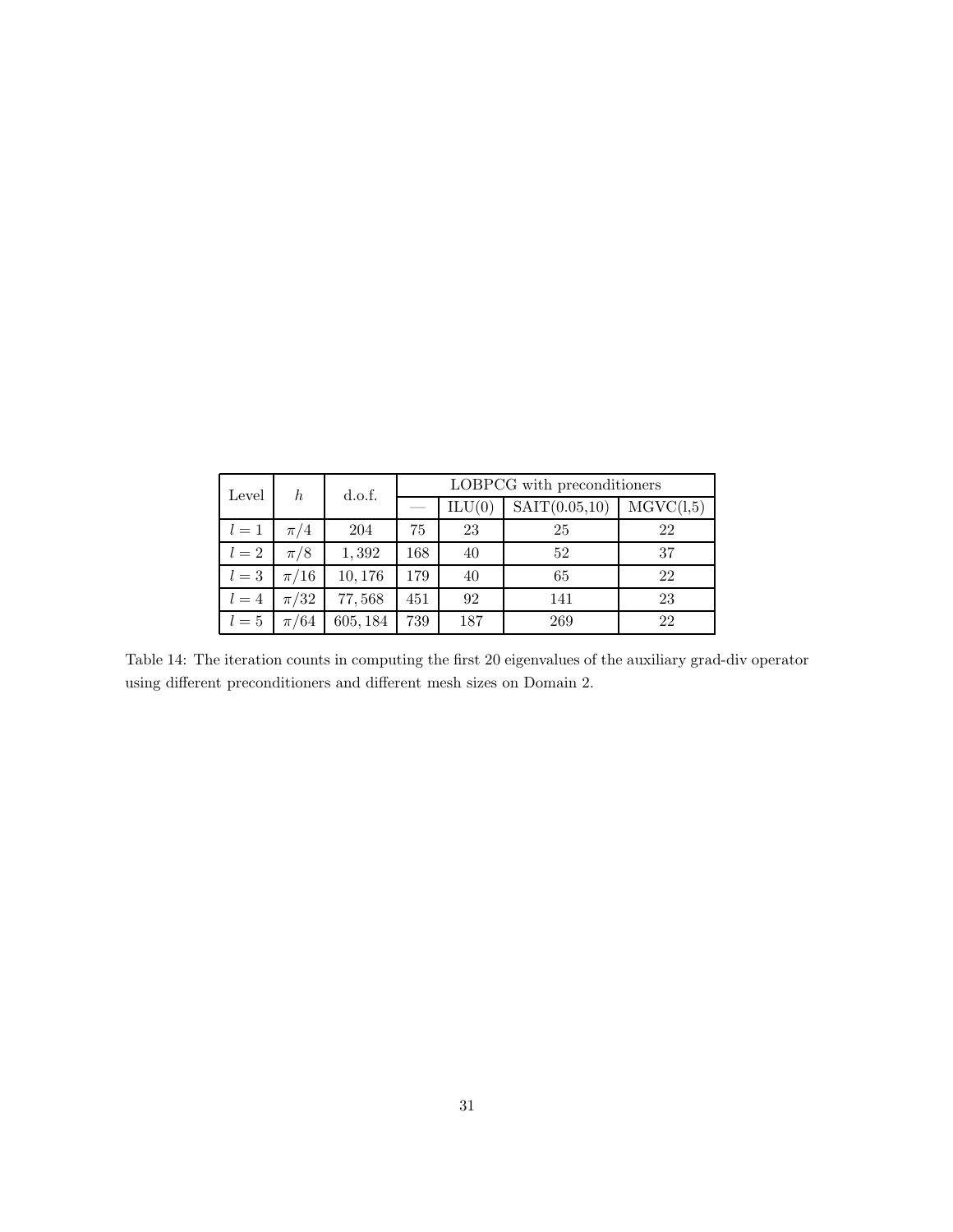# 7 Conclusions

In this paper, we construct auxiliary iterative schemes for the operator  $d^*d$  using the Hodge Laplacian. The auxiliary schemes are easy to implement using the finite element spaces on the corresponding finite element complex. If the complex is Fredholm, the auxiliary part complements the huge kernel contained in the discrete operator of  $d^*d$ . Then the distribution of the spectrum of the auxiliary problems become Laplace-like. Many iterative methods and preconditioning techniques that are efficient for Laplace operator are also efficient for the auxiliary operator with some simple modifications. The auxiliary schemes of both the source and eigenvalue problems can be computed almost in the same way of Laplace problems. After obtaining the solutions of the auxiliary problems, the desired solutions can be recovered or recognized easily.

We present the Maxwell and grad-div operator on as examples to verify the performance of the auxiliary scheme. We use the ILU method and geometric multigrid method as preconditioning to solve these problems. The numerical tests are all three-dimensional and include various cases, source problems and eigenvalue problems, convex and non-convex domains, different iterative methods and preconditioners. These tests show the efficiency of the new frameworks.

## References

- [1] Douglas N. Arnold. *Finite element exterior calculus*. SIAM, 2018.
- [2] Douglas N. Arnold, Richard S. Falk, and Ragnar Winther. Multigrid in H(div) and H(curl). *Numerische Mathematik*, 85(2):197–217, 2000.
- [3] Douglas N. Arnold, Richard S. Falk, and Ragnar Winther. Finite element exterior calculus, homological techniques, and applications. *Acta Numerica*, pages 1–155, 2006.
- [4] Douglas N. Arnold, Richard S. Falk, and Ragnar Winther. Finite element exterior calculus: from hodge theory to numerical stability. *Bulletin of the American mathematical society*, 47(2):281– 354, 2010.
- [5] Zhaojun Bai, James Demmel, Jack Dongarra, Axel Ruhe, and Henk van der Vorst. *Templates for the Solution of Algebraic Eigenvalue Problems: A Practical Guide (Software, Environments and Tools)*. SIAM, 2000.
- [6] Daniele Boffi. Finite element approximation of eigenvalue problems. *Acta Numerica*, 19:1–120, 2010.
- [7] Daniele Boffi, Franco Brezzi, and Michel Fortin. *Mixed Finite Element Methods and Applications*, volume 44. Springer, 2013.
- [8] Daniele Boffi, Franco Brezzi, and Lucia Gastaldi. On the convergence of eigenvalues for mixed formulations. *Annali della Scuola Normale Superiore di Pisa-Classe di Scienze*, 25(1-2):131–154, 1997.
- [9] Daniele Boffi, Franco Brezzi, and Lucia Gastaldi. On the problem of spurious eigenvalues in the approximation of linear elliptic problems in mixed form. *Mathematics of Computation*, 69(229):121–140, 2000.